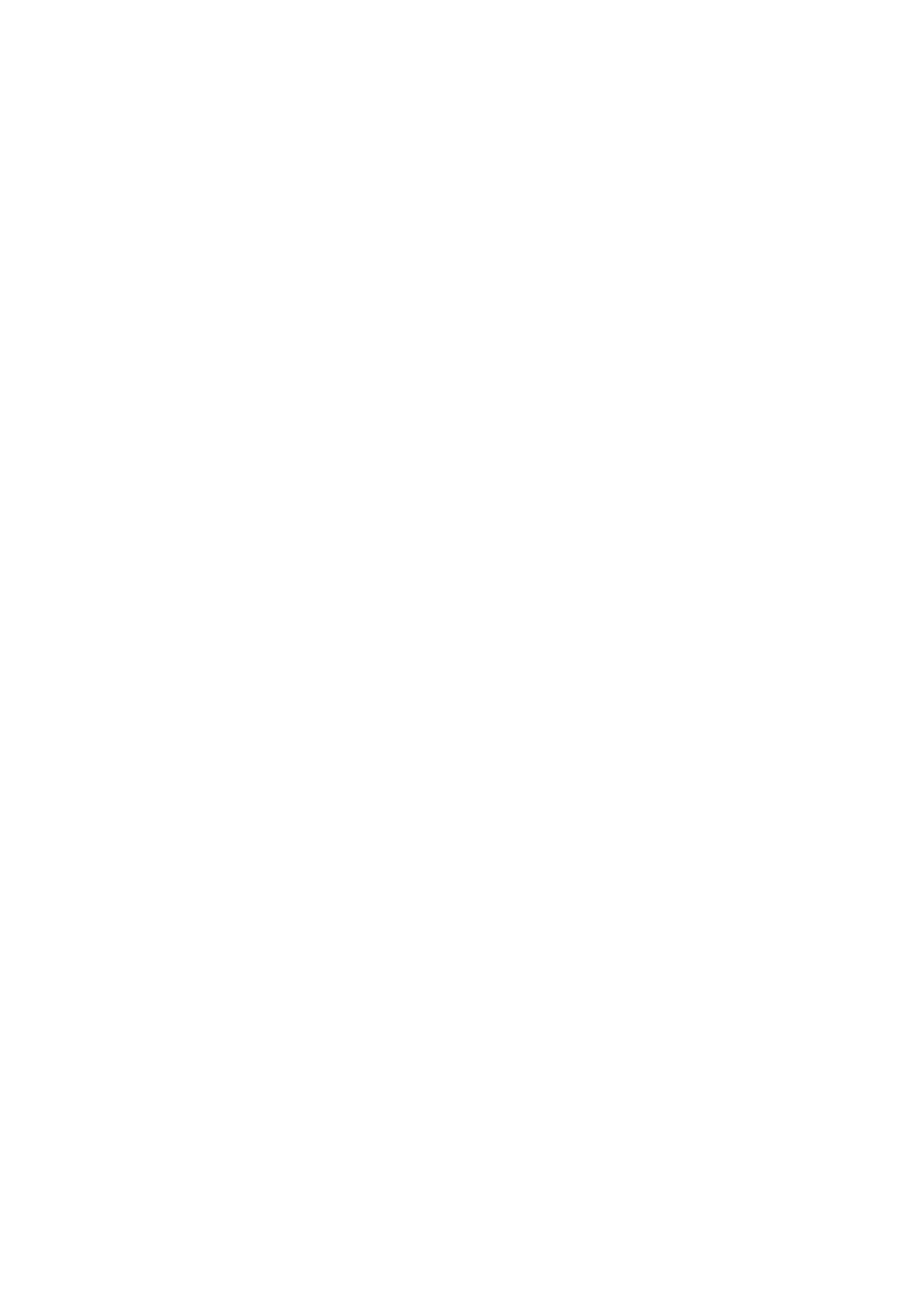# **Table of Contents**

| Introduction, 6                                                                                                                                                                                                                                                                                                                                                                                                       |  |
|-----------------------------------------------------------------------------------------------------------------------------------------------------------------------------------------------------------------------------------------------------------------------------------------------------------------------------------------------------------------------------------------------------------------------|--|
| $\textbf{Forward}[\textcolor{red}{\overline{0}}] \textbf{ .} \textbf{1} \textbf{1} \textbf{2} \textbf{3} \textbf{4} \textbf{5} \textbf{6} \textbf{6} \textbf{7} \textbf{8} \textbf{8} \textbf{9} \textbf{10} \textbf{10} \textbf{11} \textbf{12} \textbf{13} \textbf{16} \textbf{16} \textbf{17} \textbf{18} \textbf{18} \textbf{19} \textbf{19} \textbf{19} \textbf{19} \textbf{19} \textbf{19} \textbf{19} \textbf$ |  |
|                                                                                                                                                                                                                                                                                                                                                                                                                       |  |
|                                                                                                                                                                                                                                                                                                                                                                                                                       |  |
|                                                                                                                                                                                                                                                                                                                                                                                                                       |  |
|                                                                                                                                                                                                                                                                                                                                                                                                                       |  |
|                                                                                                                                                                                                                                                                                                                                                                                                                       |  |
|                                                                                                                                                                                                                                                                                                                                                                                                                       |  |
|                                                                                                                                                                                                                                                                                                                                                                                                                       |  |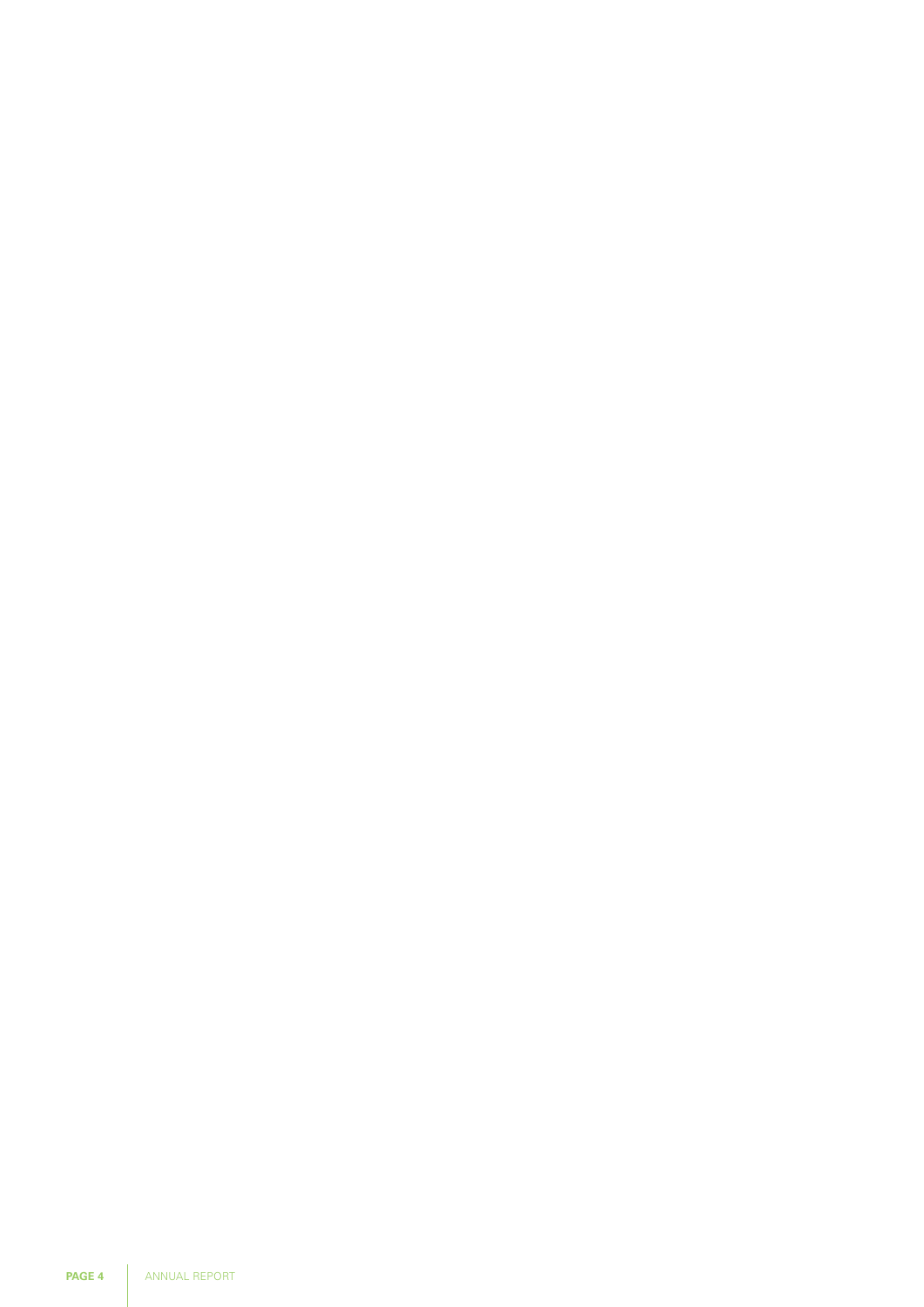# **Staff**

Ms Bee O'Callaghan Anti-Doping Officer

Dr Úna May **Director of Anti-Doping** Ms Siobhán Leonard Head of Doping Control and Quality Mr Stephen McGuinn Anti-Doping Officer (January 2011) Ms Rachel Browne Anti-Doping Officer (March – December 2011) Ms Helen Donovan Anti-Doping Officer (December 2011) Ms Ailish Keaveney Head of Education and Research

# **Contact Details**

Irish Sports Council Top Floor, Block A West End Office Park Blanchardstown Dublin 15 Ireland

Phone: +353-1-860 8800 Website: www.irishsportscouncil.ie/antidoping Email: antidoping@irishsportscouncil.ie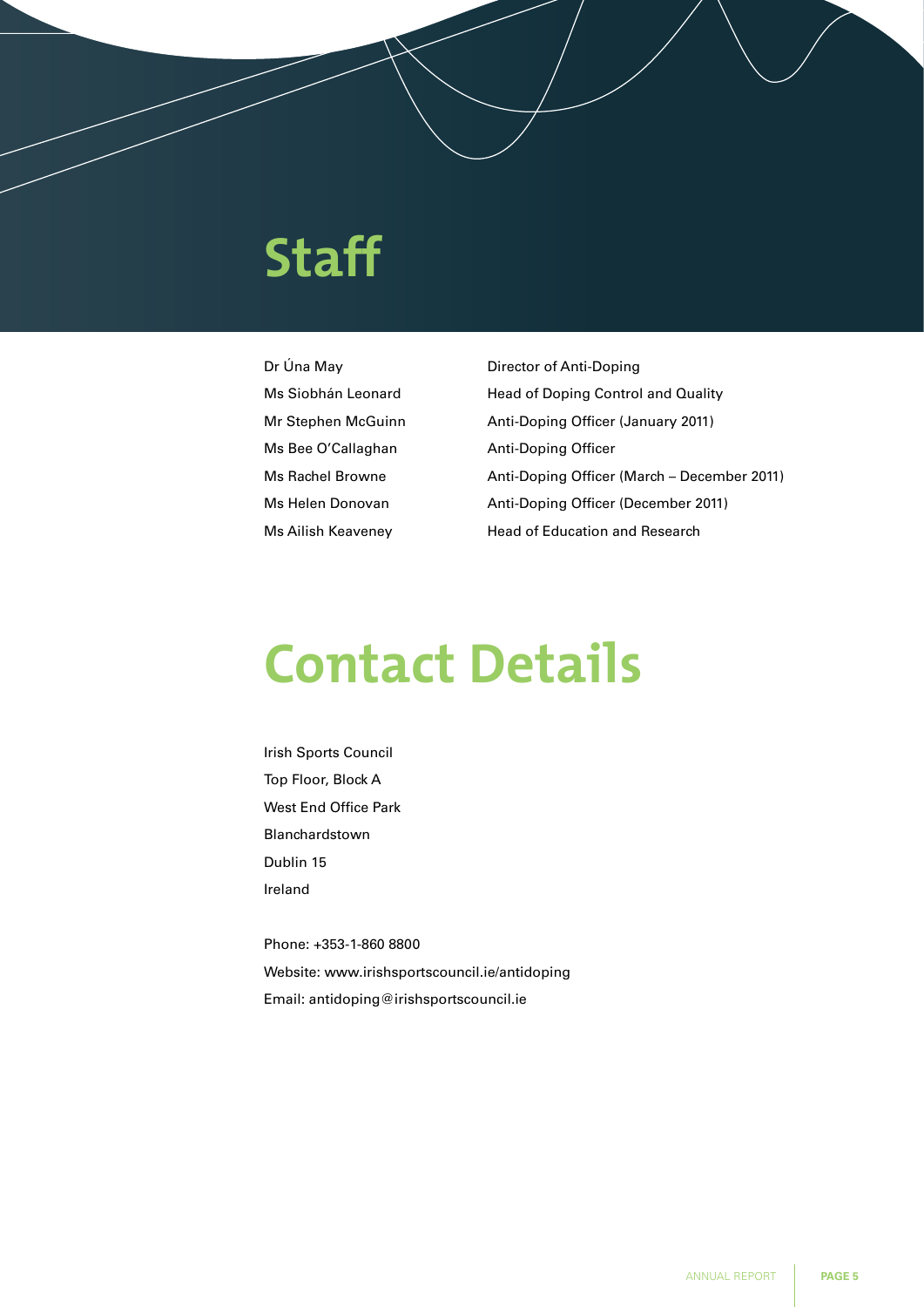# **Introduction**

The Irish Sports Council is committed to developing healthy, fair and enjoyable sport. Its Anti-Doping Programme is an essential ethical foundation to Irish sport. Specifically in an Olympic and Paralympic year is it important the everyone in sport and the wider community can have confidence that Ireland has one of the best anti-doping programmes in the world and that this fact enhances the reputations of Irish teams competing abroad.

This is the twelfth annual report of the Anti-Doping Unit of the Irish Sports Council. It provides details of the activities of the Programme in 2011 including on the financial cost of the programme.

In 2011 the Programme cost €1,215,347 which includes the salaries of the four full time members of staff. Tribute should be paid to the staff for keeping the cost of this essential programme which is operated to a very high standard of efficiency and effectiveness

It is the Council's long standing belief that the only way to ensure a long term success in the battle against doping is through an international and multi-lateral approach. It is through the World Anti-Doping Agency (WADA) and its partnerships with international federations and national governments that cheating will be eliminated from elite sport.

We welcome the appointment of Kenneth Egan as an Observer to WADA's Athlete Committee, another notable recognition for Ireland in the international arena of antidoping.

Our colleagues in the Anti-Doping Unit continue to introduce new initiatives to ensure the Irish Programme remains as one the of the best in the world. In 2011 it was notable for the extensive work in the area of education. Significant new resources in technology as well as more traditional media were offered in 2011 and reached a very wide audience.

It is worth noting that the interest of the national media in anti-doping ensures that the issues get well debated in the public. This is very welcome as it ensures that in Ireland there is a very high degree of public awareness and knowledge of anti-doping matters.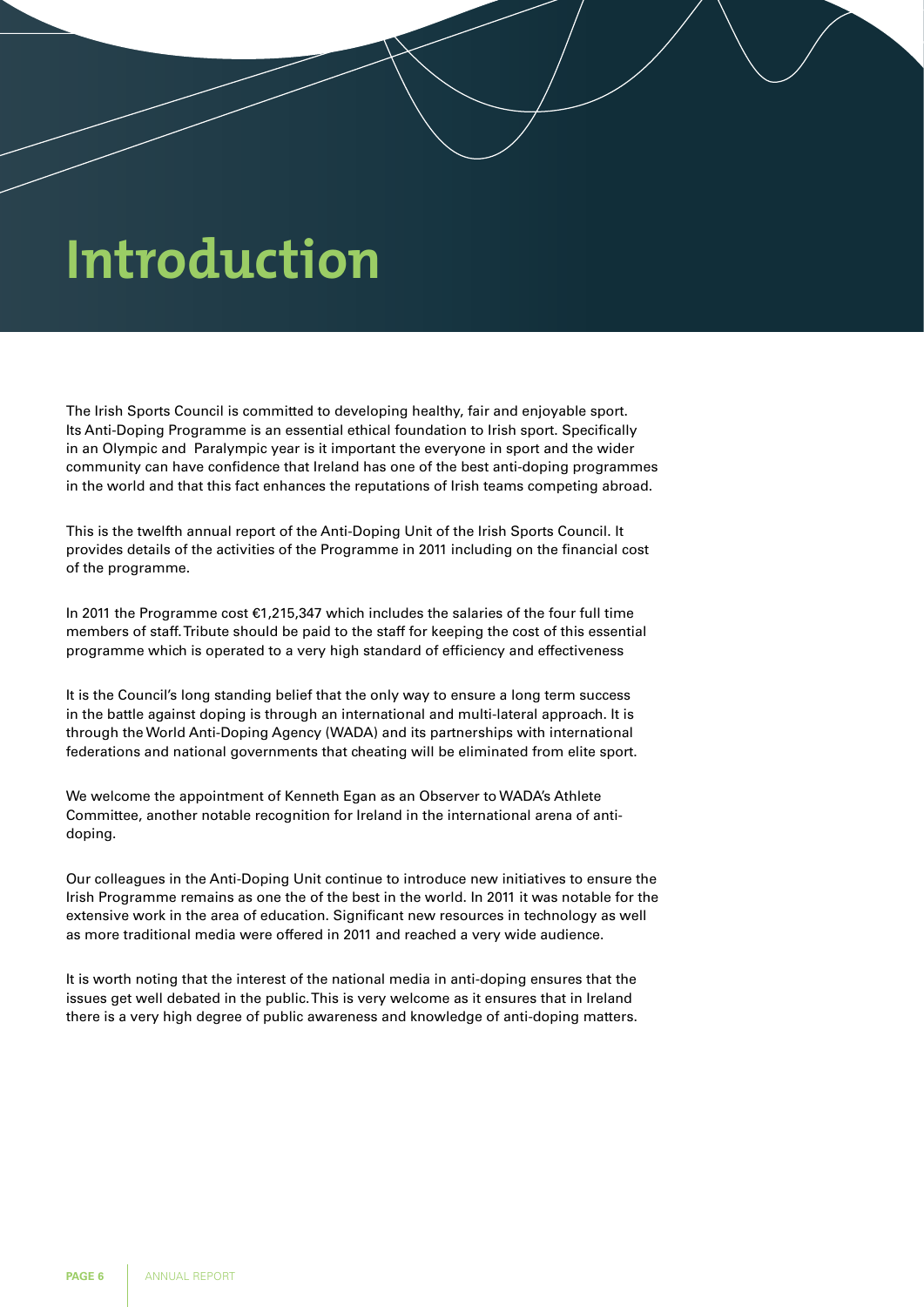The Council relies on the good will and cooperation of National Governing Bodies and athletes. We sincerely appreciate all of those efforts and note the long-term and ongoing support of the community of Irish sport for our efforts in this important policy area.

The executive led by Dr May, provides an outstanding service to Irish sport. Prof Brendan Buckley, as Chairman of the Anti-Doping Committee, continues to provide outstanding leadership to the programme and his contribution is sincerely appreciated. Prof Buckley and his Committee provide dedicated service to the Council. They are supported by many distinguished individuals who serve on various disciplinary, appeals and TUE committees. We appreciate their service and commitment to the Programme and to the wider interest of Irish sport.

Th 2

**Kieran Mulvey John Treacy**

Chairman Chairman Chief Executive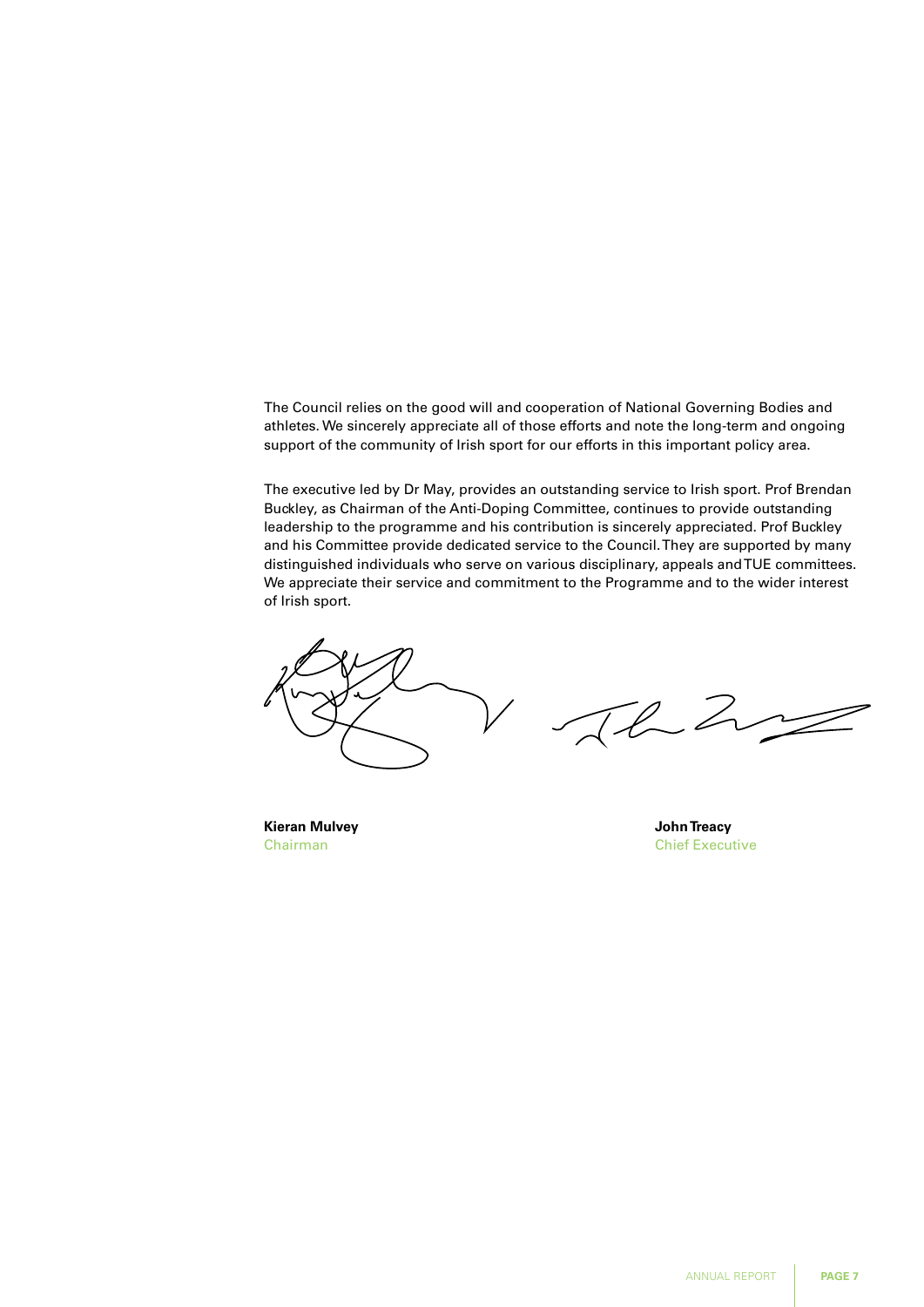# **Foreword**

During 2011 the Irish Sport Anti-Doping Programme continued to make substantial progress in the operational areas of testing, education, administration and research. This report, the twelfth Annual Report of the Programme, details those activities.

As this report indicates the Irish Sports Council is relentless in its campaign against the use of performance enhancing substances in sport. We are determined to continue the fight and recognise that it will be a long term battle. We are sustained in the battle by the knowledge that the vast majority of athletes compete clean and it is their reputations that we seek to protect.

 In Ireland there is a strong consensus against the use of drugs in sport and an agreement that doping devalues sport and that it destroys the achievements of those who engage in it. Our mandate, through the establishing Act, arises from this consensus. It is reinforced each year by the support we receive from within the sports community as we carry out the necessary functions of the Programme.

The World Anti-Doping Agency (WADA) continues to lead internationally in the fight for fairness in sport. Ireland is a strong supporter of WADA's multi-national, multi-agency approach as the only way to win the global battle against doping. We contribute very actively to WADA in the formation of policy, in the development of standards and in the practical implementation of the World Anti-Doping Code. We do this to ensure, as best as possible, that Irish athletes compete internationally against 'clean' athletes.

The continued support of national governments is central to the success of WADA. The Anti-Doping Committee acknowledges and is deeply appreciative of the support of the Irish Government and the officials at the Department of Sport.

We would also like to acknowledge the unanimous support within Irish sport for the Irish Sport Anti-Doping Programme. The National Governing Bodies of sports continue to commit considerable work and dedication to their Anti-Doping programmes. In addition most of our activity is conducted directly with sports people and we thank them for their ongoing support and co-operation.

The executive of the Irish Sports Council's Anti-Doping Unit deliver a world class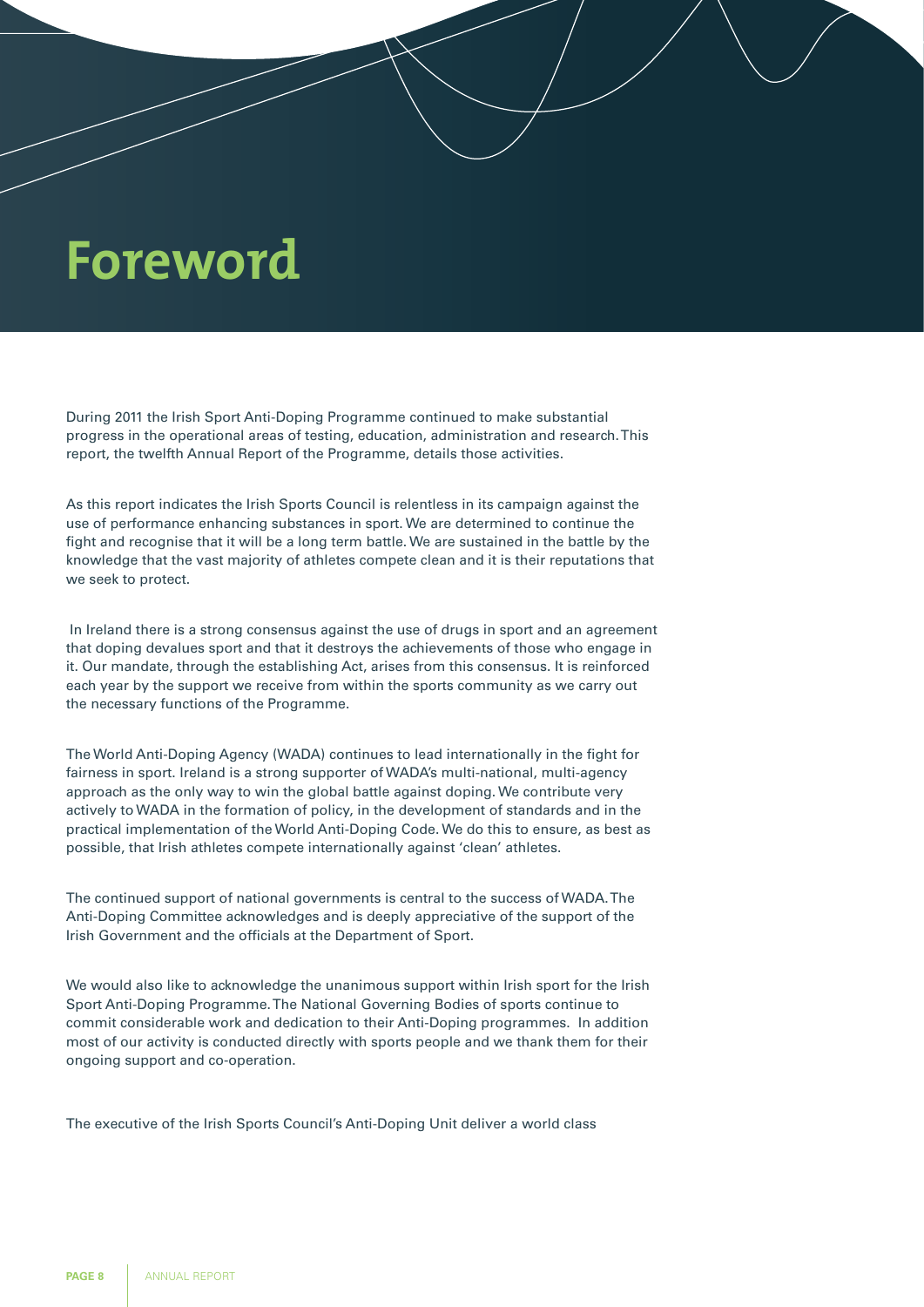programme. Their work is acknowledged internationally as being of the highest standard. Also, I would like to express my gratitude to my colleagues on the Committee all of whom volunteer their time and expertise. We are privileged to be able to draw on the energy, time and expertise of the members of the Anti-Doping Committee. Similarly, the Therapeutic Use Exemption Sub-Committee continues to make an outstanding commitment of medical expertise. All have made a major contribution to the work of the Council. It continues to be my privilege to work with them.

**Professor Brendan Buckley** Chairman Anti-Doping Committee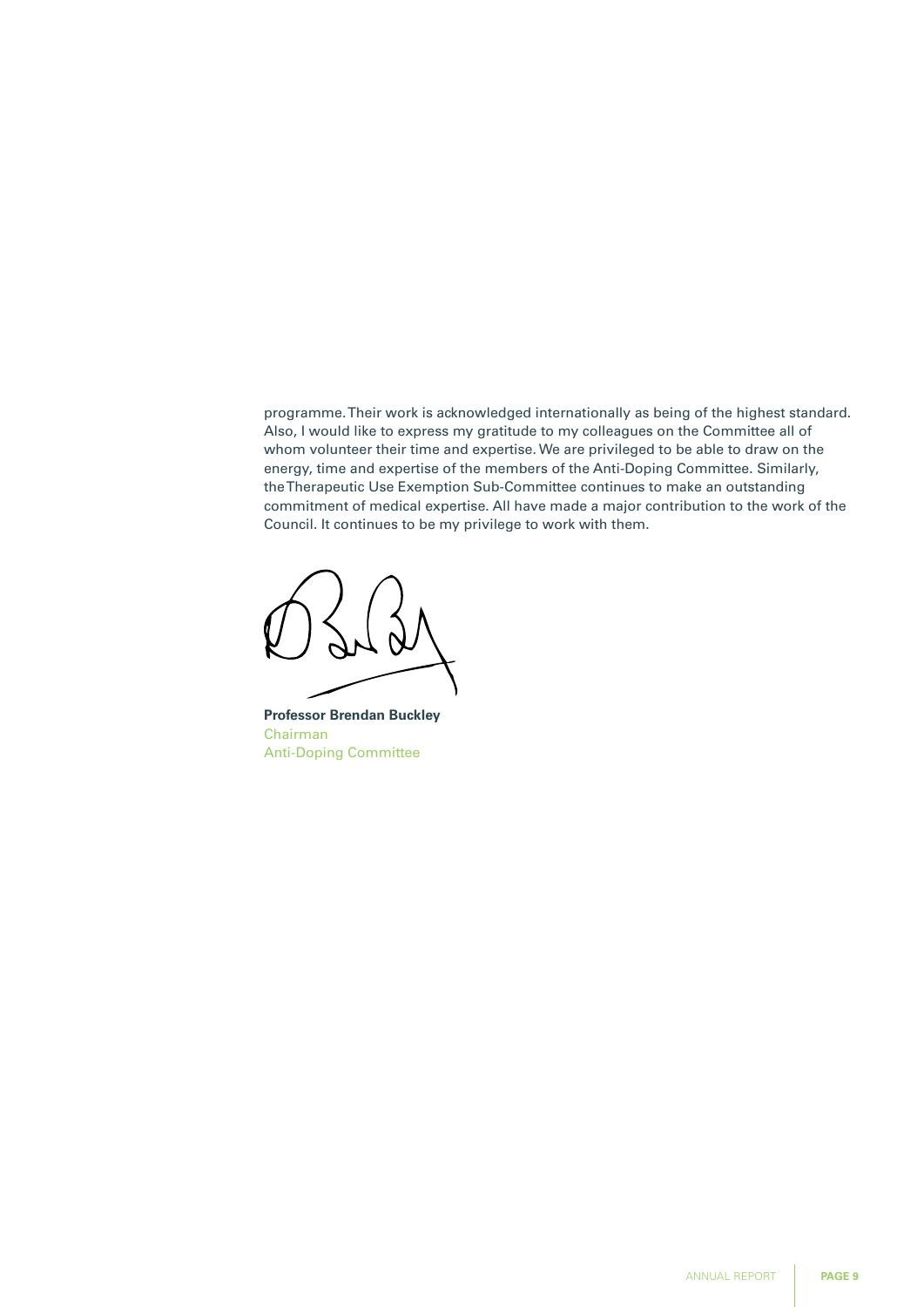# **Background**

## **List of Abbreviations**

| <b>AAF</b>    | <b>Adverse Analytical Finding</b>                     |
|---------------|-------------------------------------------------------|
| <b>ADO</b>    | <b>Anti-Doping Officer</b>                            |
| <b>ADU</b>    | Anti-Doping Unit                                      |
| <b>ANADO</b>  | Association of National Anti-Doping Organisations     |
| <b>ERC</b>    | European Rugby Cup                                    |
| <b>IADR</b>   | Irish Anti-Doping Rules                               |
| IF            | International Federation                              |
| IС            | In-Competition                                        |
| <b>IMB</b>    | <b>Irish Medicines Board</b>                          |
| <b>ISADDP</b> | Irish Sport Anti-Doping Disciplinary Panel            |
| <b>ISC</b>    | Irish Sports Council                                  |
| <b>ISTUE</b>  | International Standard for Therapeutic Use Exemptions |
| <b>MIMS</b>   | Monthly Index of Medical Specialities                 |
| <b>NADO</b>   | National Anti-Doping Organisation                     |
| <b>NGB</b>    | <b>National Governing Body</b>                        |
| OOC           | Out-of-Competition                                    |
| <b>OTC</b>    | Over the Counter                                      |
| <b>RCSI</b>   | Royal College of Surgeons in Ireland                  |
| <b>RTP</b>    | <b>Registered Testing Pool</b>                        |
| <b>SCP</b>    | <b>Sample Collection Personnel</b>                    |
| <b>TUE</b>    | <b>Therapeutic Use Exemption</b>                      |
| <b>UCD</b>    | University College Dublin                             |
| <b>WADA</b>   | World Anti-Doping Agency                              |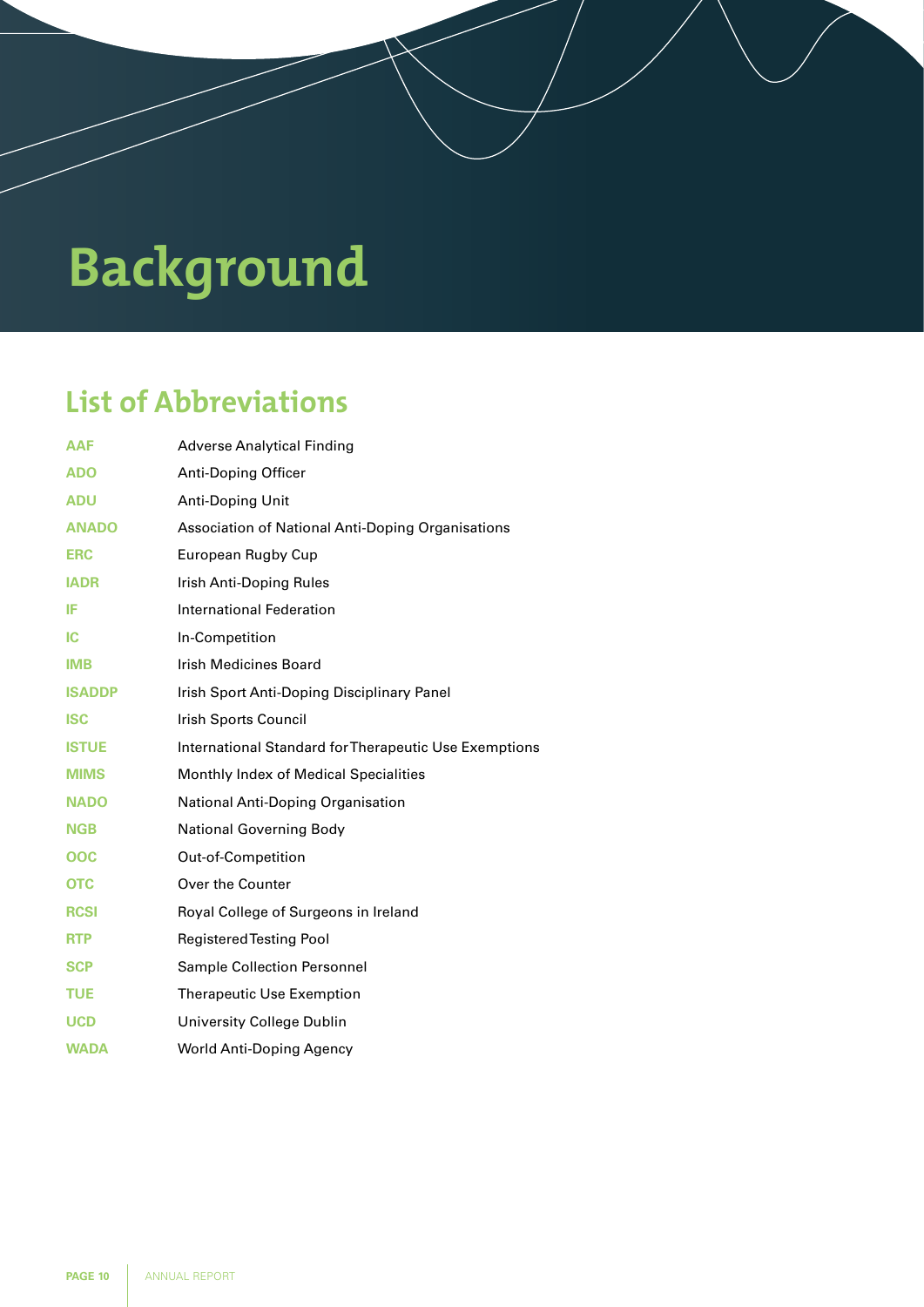## **Visions of the Programme**

**The visions of the Irish Sport Anti-Doping Programme are:** 

#### **Testing**

To provide an effective, quality-driven testing programme.

#### **Education**

To facilitate the development and delivery of quality education programmes for all major stakeholders.

#### **Research**

To establish a long-term research programme which compliments and progresses antidoping research nationally and internationally.

#### **International**

To keep abreast of international best practice and to collaborate with relevant international initiatives.

### **Administration**

To develop and maintain quality standards to ensure correct and transparent administrative procedures.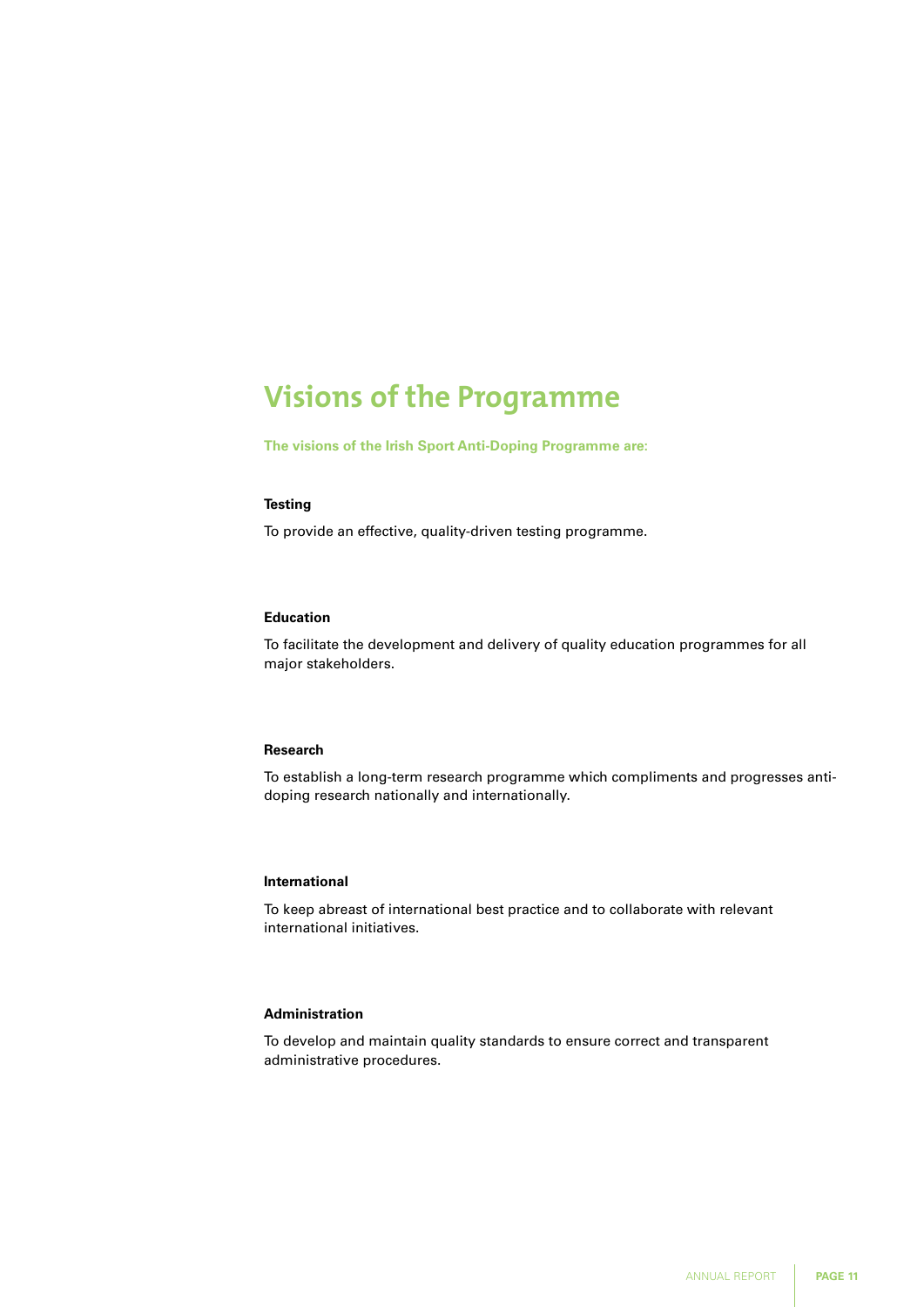# **Background to the Irish Sport Anti-Doping Programme**

The Irish Sports Council is mandated by legislation (the Irish Sports Council Act, 1999) to take appropriate actions to combat doping in sport.

What is 'appropriate' is determined by the Country's ratification of the UNESCO Convention Against Doping in Sport which effectively binds the government to the implementation of a fully functioning National Anti-Doping Programme which complies with all of the relevant articles of the World Anti-Doping Code. The World Anti-Doping Code continues to be the cornerstone of the world-wide fight against doping in sport. In Ireland this Code is reflected in, and consequently implemented through the Irish Anti-Doping Rules.

After a year of significant change in 2009 (a revised Code was released in late 2008), 2010 was a year of consolidation where the changes to the Code and Rules had a chance to settle down. The impacts of some of those changes were also better understood by 2010 and as a result some further changes were made to the Rules during the year. After consultation with NGBs a significant change was made in how Therapeutic Use Exemptions are dealt with at the national level. The necessary resolution amending the Rules was passed by the members of the Board of the Irish Sports Council in June 2010.

A second amendment to the Irish Anti-Doping Rules was passed in December 2010 which facilitates an expansion of the number of panel members on the Irish Sport Anti-Doping Disciplinary Panel. Once the additional places are filled there will be greater flexibility in the preparation of hearings ensuring less delay in the hearing of cases.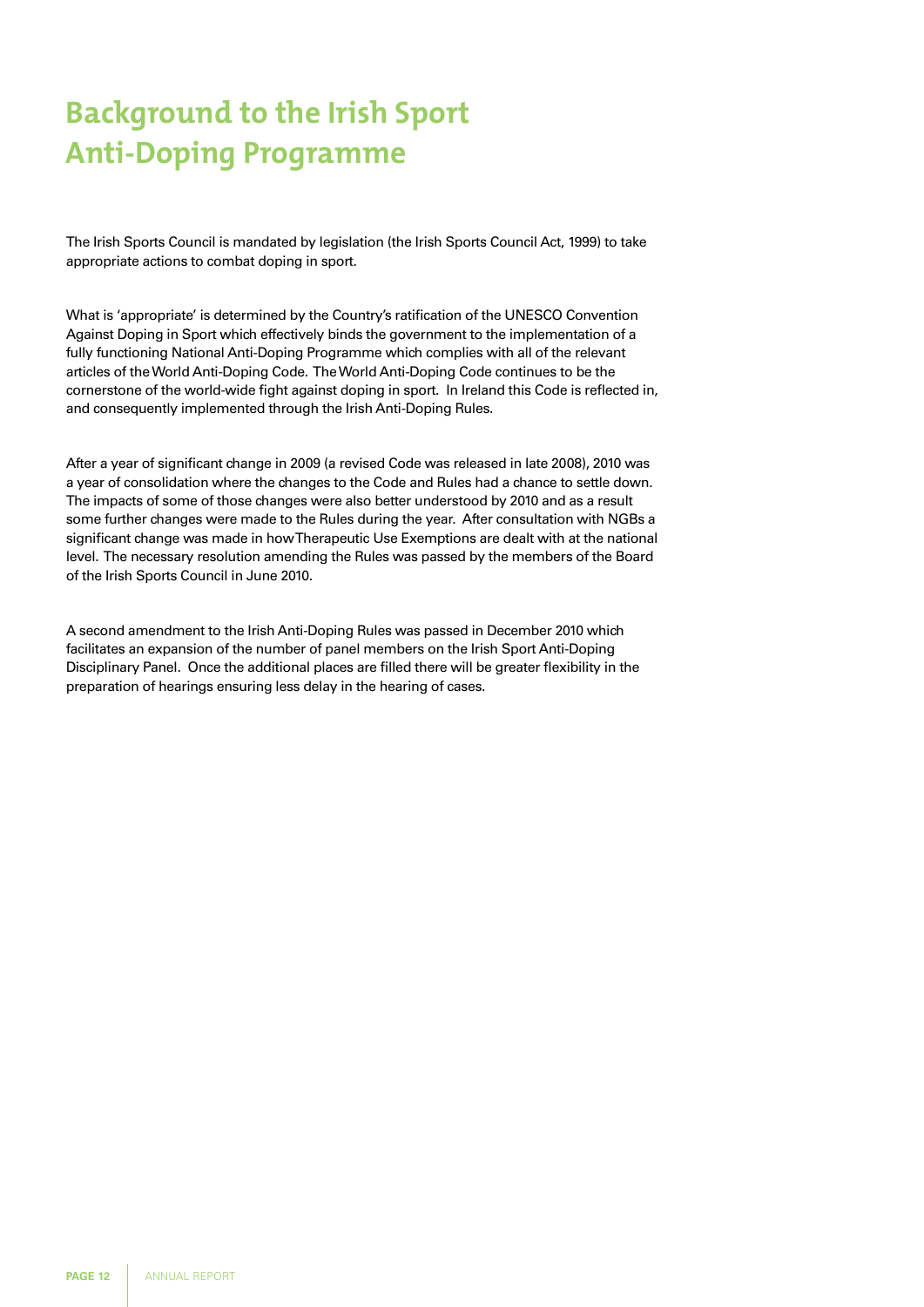## **Anti-Doping Committee**

The Irish Sports Councils' Anti-Doping Committee is an advisory committee established under the Irish Sports Council Act 1999. Each member provides specialist guidance and all have their own wide-ranging areas of expertise to support the Anti-Doping Unit.

The Anti-Doping Committee met on four occasions throughout 2011, in January, May, September and December. Various discussions took place on many critical subject areas with the key findings reported back to the Irish Sports Council.

#### **The Anti-Doping Committee members are:**

| $\geq$ | Dr. Brendan Buckley (Chairman) | Consultant Physician, Cork Regional Hospital                         |
|--------|--------------------------------|----------------------------------------------------------------------|
| $\geq$ | Dr. Joan Gilvarry              | Medical Director, Irish Medicines Board                              |
| $\geq$ | Prof. Patrick Guiry            | Chemist, UCD                                                         |
| $\geq$ | Dr. Bill Cuddihy               | <b>Former Medical Officer to Athletics Association</b><br>of Ireland |
| $\geq$ | Dr. Anthony McCarthy           | Psychiatry, St Vincent's Hospital                                    |
| $\geq$ | Mr. Mel Christle               | <b>Senior Council</b>                                                |
| $\geq$ | Ms. Noreen Roche               | Dietician, Member of Sports Nutrition Interest<br>Group              |
| ⋗      | Ms. Wendy Henderson            | Anti-Doping Education Officer, Sport Northern<br>Ireland             |
| $\geq$ | Ms. Susan Ahern                | Head of Legal Affairs, International Rugby<br><b>Board</b>           |
| $\geq$ | Dr. Gary O'Toole               | Former Irish Olympic Athlete, Orthopaedic<br>Surgeon                 |
| $\geq$ | John Treacy                    | <b>CEO, Irish Sports Council</b>                                     |
| $\geq$ | Dr Úna May (Secretariat)       | Director of Anti-Doping, Irish Sports Council                        |

#### **The following members retired from the committee in 2011:**

| Dr. Geraldine Barniville | ADO Irish Squash and World Squash |
|--------------------------|-----------------------------------|
|                          | Federation                        |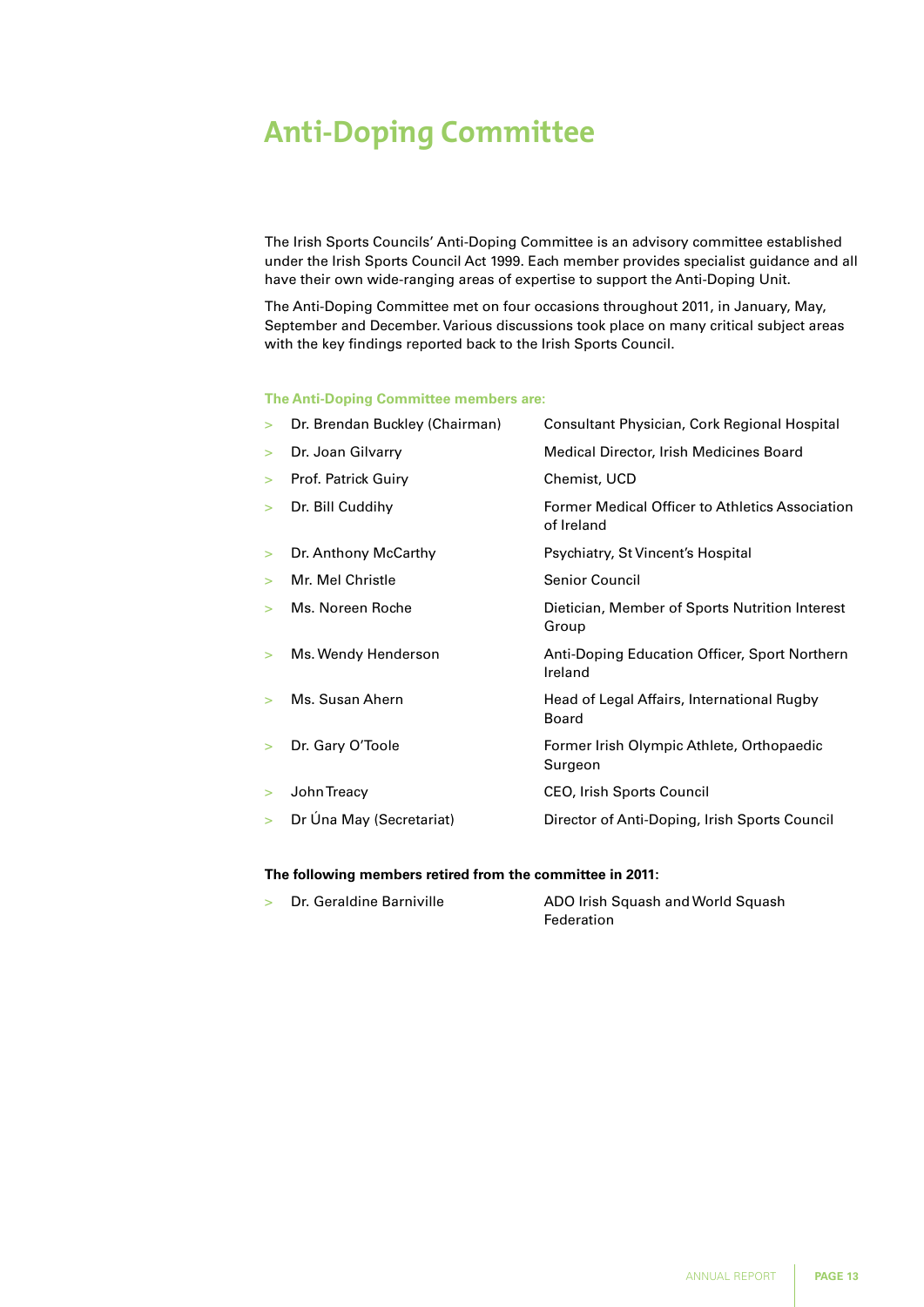## **Irish Sport Anti-Doping Disciplinary Panel**

The Irish Sport Anti-Doping Disciplinary Panel continued to operate in 2011 as a fully merged panel of appropriate experts who were available to hear and determine a case or appeal arising out of the Irish Anti-Doping Rules. The Panel has the power to determine whether an anti-doping rule violation has been committed and/or the consequences to be imposed pursuant to the Rules for an anti-doping rule violation found to have been committed.

#### **The Irish Sport Anti-Doping Disciplinary Panel members are:**

#### **Legal**

- > Mr Michael Collins, Chairperson
- > Mr David Barniville
- > Mr Adrian Colton
- > Ms. Helen Kilroy
- > Mr Rory McCabe
	-

#### **Medical**

- > Prof. Denis Cusack
- > Dr Pat O'Neill
- > Dr Mick Molloy
- > Dr Martin G Walsh
- > Prof Colm Ó'Móráin (AMCH)
- > Dr Rachel Cullivan-Elliott

#### **Sports Administrators**

- > Mr Philip Browne
- > Mr Paddy Boyd
- > Mr Bill O'Hara
- > Mr Sean McCague
- > Mr Warren Deutrom
- > Mr Pat Duffy (FAI)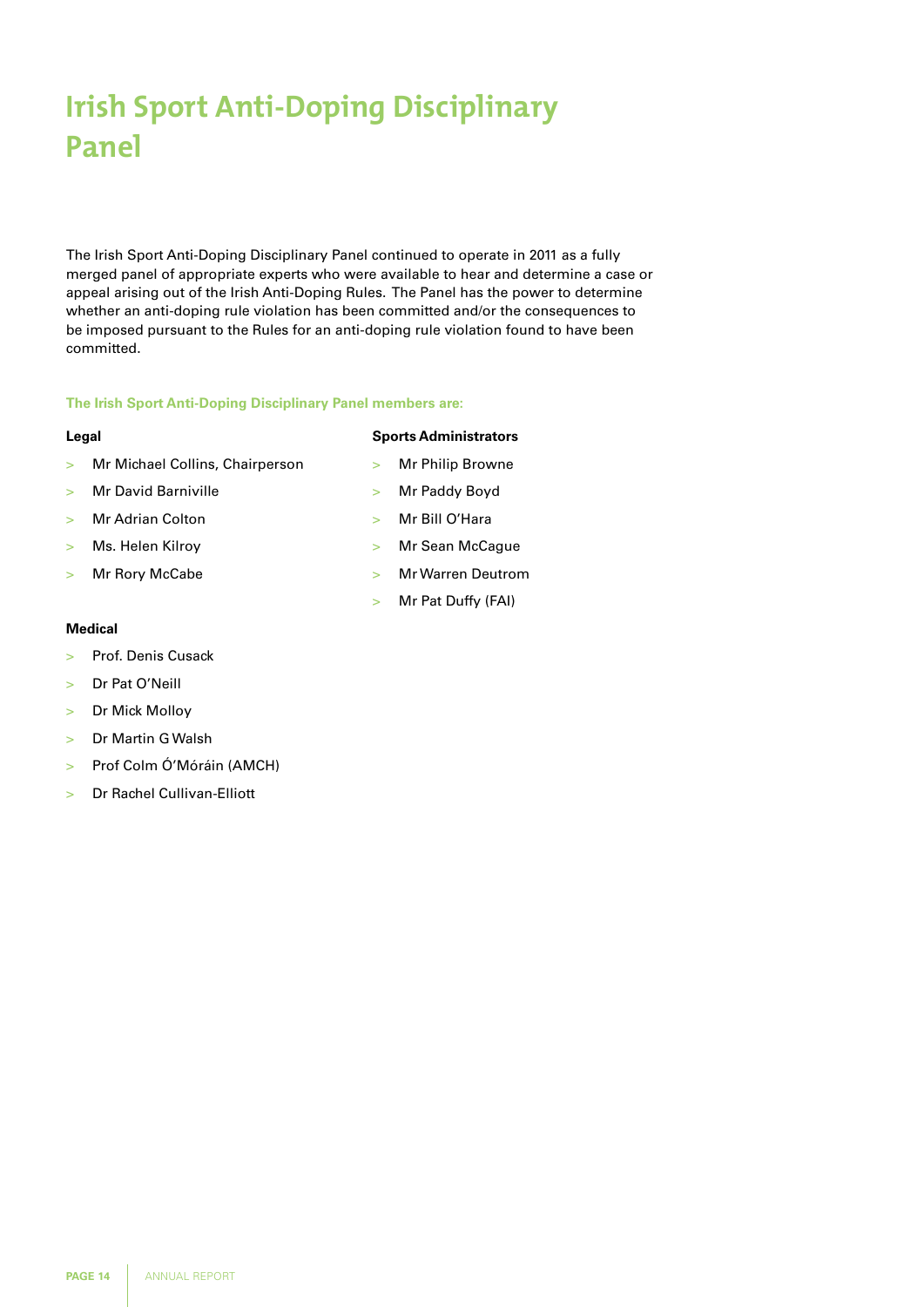## **Therapeutic Use Exemption (TUE) Committee**

In line with the World Anti-Doping Agency International Standard for Therapeutic Use Exemptions, the Irish Sports Council TUE Committee considers TUE applications for Irish athletes.

#### **The Therapeutic Use Exemption Committee Members are:**

| $\geq$ | Prof John Horgan, (Chairperson) | Cardiology                 |
|--------|---------------------------------|----------------------------|
| $\geq$ | Dr James Gibney                 | Endocrinology              |
| $\geq$ | <b>Prof Stephen Lane</b>        | <b>Respiratory Disease</b> |
| $\geq$ | Dr Philip Murphy                | Haematology                |
| $\geq$ | Prof John O'Byrne               | Orthopaedics               |
| \      | Dr Seán Gaine                   | <b>Respiratory Disease</b> |
| $\geq$ | Dr Sinéad Harney                | Rheumatology               |
| $\geq$ | <b>Prof Michael Fitzgerald</b>  | Psychiatry                 |

Full details regarding Therapeutic Use Exemptions in 2012 are addressed in the Education section.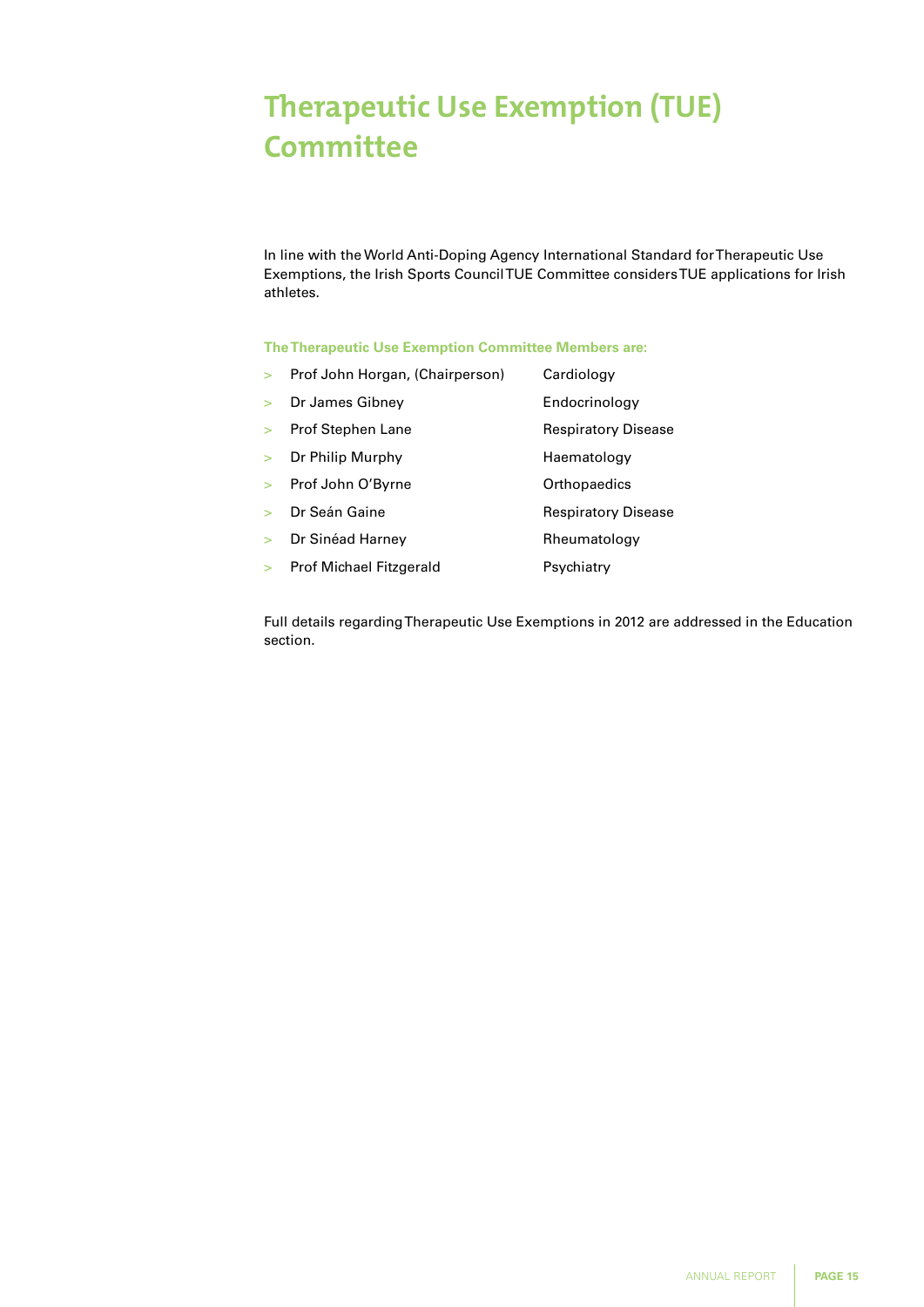# **Testing**

# **Highlights**

- > A total of 802 urine tests were conducted 342 in-competition and 460 out-of-competition
- > Blood testing programme further developed with 65 blood tests completed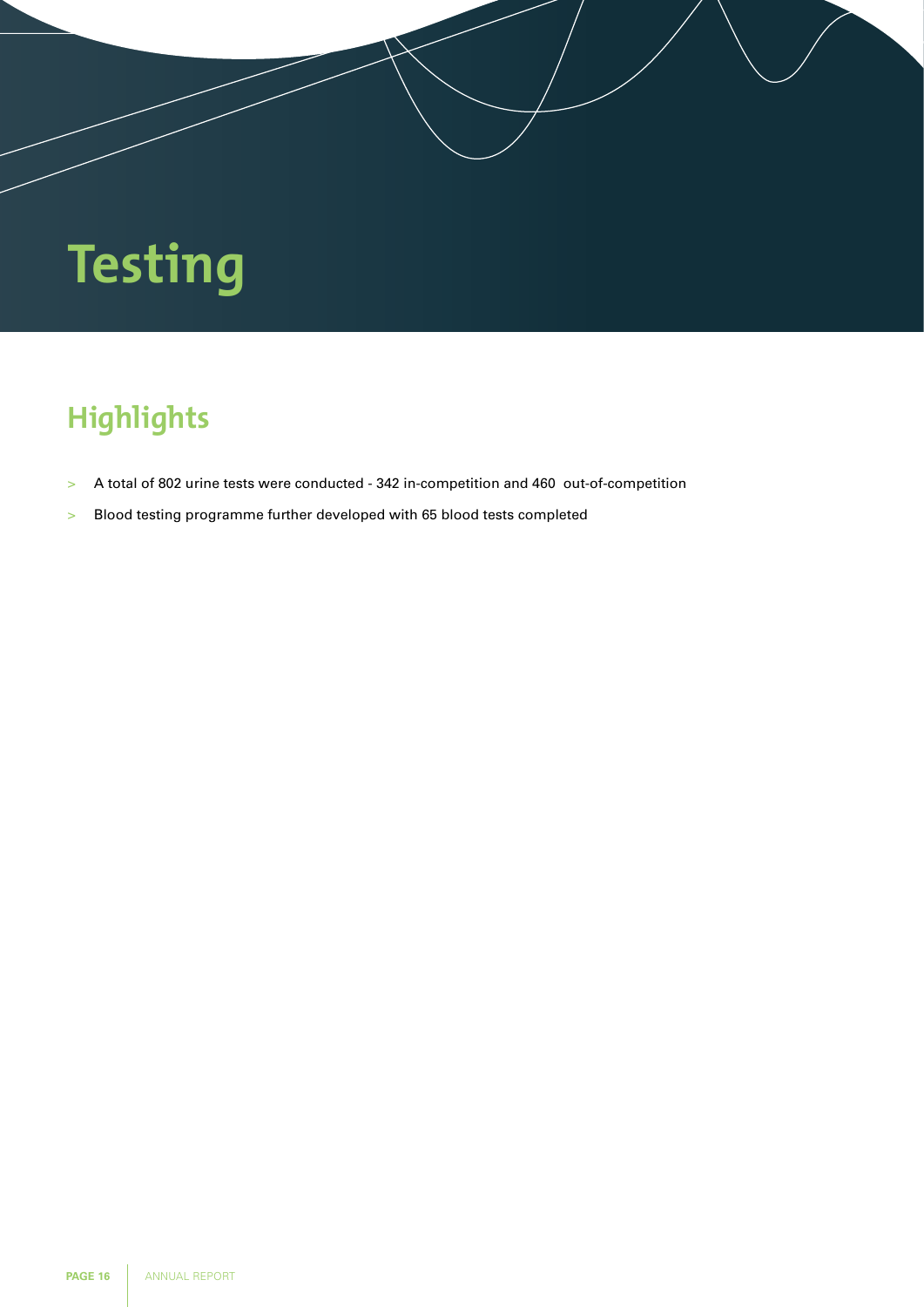In 2011, the Irish Sports Council strengthened and expanded its deterrence and detection function through the National Testing Programme focusing on the management of a comprehensive doping control programme, and the development of its intelligence capabilities.

## **National Testing Programme**

Under the Irish Sports Council testing programme, the majority of testing is undertaken as part of the National Testing Programme whilst the Council is also contracted to undertake User Pays testing on behalf of clients. Testing using two methods of detection: Direct Detection and Indirect Detection.

### **Direct Detection:**

A urine or blood sample is analysed to detect prohibited substances or the use of prohibited methods (such as a blood transfusion). If the threshold of a prohibited substance is exceeded, or any illegal manipulation detected, sanctions are imposed.

## **Indirect Detection:**

The Athlete Biological Passport is an indirect method of detection. The focus is on the effect of prohibited substances/methods on the body. It can now be proved if an athlete has used doping substances or methods by analysing his/her biological parameters and comparing a number of samples over a period of time. Indirect detection is more effective than direct detection because the effects on the body of using banned substances, as measured through the biological parameters, remain for a lot longer than the period during which it is possible to discover traces of the substances in the body, (i.e. after the substance is no longer in your body, the effect will still be seen on the biological profile).

Table 1 shows a breakdown of testing figures for 2011 for the National Testing Programme.

|                           | Urine | <b>Blood</b> | Total |
|---------------------------|-------|--------------|-------|
| <b>National Programme</b> |       | ხხ           | 867   |
| In-Competition            | 342   |              | 345   |
| <b>Out-of-Competition</b> |       |              |       |

#### **Table 1** National Programme Testing Statistics, with IC and OOC Breakdown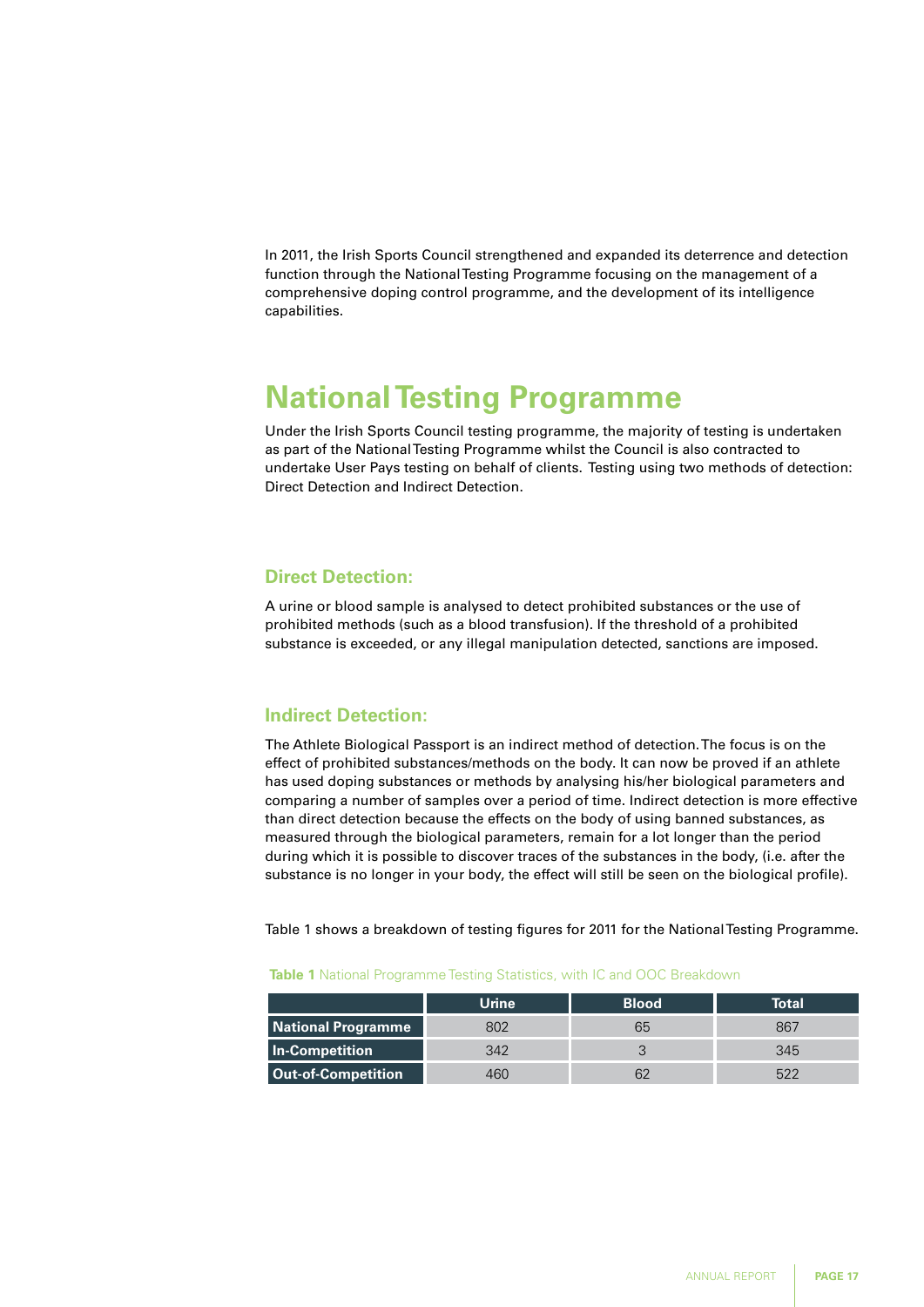|                                               | <b>Urine</b>   |                     | <b>Blood</b>            |                     |                  |
|-----------------------------------------------|----------------|---------------------|-------------------------|---------------------|------------------|
| <b>National Governing Body</b>                | IC             | OOC                 | IC                      | OOC                 | Total            |
|                                               |                |                     |                         |                     |                  |
| <b>Athletics Ireland</b>                      | 24             | 72                  | 3                       | 19                  | 118              |
| <b>Badminton Ireland</b>                      | 8              | 0                   | $\Omega$                | $\overline{0}$      | 8                |
| <b>Basketball Ireland</b>                     | 8              | 12                  | $\overline{0}$          | $\overline{0}$      | 20               |
| <b>Canoeing Ireland</b>                       | $\overline{0}$ | 11                  | $\overline{0}$          | $\mathbf{1}$        | 12               |
| <b>Cerebral Palsy Sport Ireland</b>           | $\overline{0}$ | 10                  | $\overline{0}$          | $\overline{2}$      | 12               |
| <b>Cricket Ireland</b>                        | $\overline{4}$ | $\overline{0}$      | $\overline{0}$          | $\overline{0}$      | $\overline{4}$   |
| <b>Cumann Camogaiochta Na Gael</b>            | $\overline{4}$ | 4                   | $\overline{0}$          | $\overline{0}$      | 8                |
| <b>Cumann Peile Gael Na mBan</b>              | 8              | 0                   | $\overline{0}$          | $\overline{0}$      | 8                |
| <b>Cycling Ireland</b>                        | 42             | 61                  | $\overline{0}$          | 12                  | 115              |
| <b>Football Association of Ireland</b>        | 32             | 24                  | $\overline{0}$          | 0                   | 56               |
| <b>Gaelic Athletic Association</b>            | 42             | 51                  | $\overline{0}$          | 0                   | 93               |
| <b>Golfing Union of Ireland</b>               | $\overline{4}$ | 0                   | $\Omega$                | $\Omega$            | $\overline{4}$   |
| <b>Horse Sport Ireland</b>                    | 9              | $\overline{2}$      | $\overline{0}$          | 0                   | 11               |
| <b>Irish Amateur Archery Association</b>      | $\overline{4}$ | 0                   | $\overline{0}$          | $\Omega$            | $\overline{4}$   |
| <b>Irish Amateur Boxing Association</b>       | 8              | 55                  | $\overline{0}$          | 0                   | 63               |
| <b>Irish Blind Sports</b>                     | 2              | 3                   | $\overline{0}$          | $\mathbf{1}$        | 6                |
| <b>Irish Clay Pigeon Shooting Association</b> | 3              | $\overline{0}$      | $\overline{0}$          | $\overline{0}$      | 3                |
| <b>Irish Fencing Federation</b>               | $\overline{2}$ | $\overline{0}$      | $\Omega$                | $\overline{0}$      | $\overline{2}$   |
| <b>Irish Hockey Association</b>               | 8              | 9                   | $\overline{0}$          | 0                   | 17               |
| <b>Irish Judo Association</b>                 | $\overline{4}$ | $\overline{2}$      | $\overline{0}$          | $\overline{0}$      | 6                |
| <b>Irish Ladies Golf Union</b>                | $\overline{4}$ | 0                   | $\overline{0}$          | $\overline{0}$      | 4                |
| <b>Irish Martial Arts Commission</b>          | $\overline{4}$ | 0                   | $\overline{0}$          | $\overline{0}$      | 4                |
| <b>Irish Rugby Football Union</b>             | 0              | 66                  | 0                       | 18                  | 84               |
| <b>Irish Sailing Association</b>              | $\mathbf 0$    | $\overline{4}$      | $\mathbf 0$             | $\overline{0}$      | 4                |
| <b>Irish Squash</b>                           | $\overline{4}$ | $\overline{2}$      | $\mathbf 0$             | $\mathbf 0$         | 6                |
| <b>Irish Surfing Association</b>              | $\overline{4}$ | $\mathbf 0$         | $\mathbf 0$             | $\mathsf{O}\xspace$ | $\overline{4}$   |
| <b>Irish Taekwondo Union</b>                  | $\mathbf 0$    | $\overline{2}$      | $\overline{0}$          | $\overline{0}$      | $\overline{2}$   |
| <b>Irish Tug of War Association</b>           | $\overline{4}$ | $\mathsf{O}\xspace$ | $\mathbf 0$             | $\mathsf{O}\xspace$ | $\overline{4}$   |
| <b>Irish Wheelchair Association</b>           | $\overline{4}$ | 5                   | $\mathbf 0$             | $\mathsf{O}\xspace$ | $\boldsymbol{9}$ |
| <b>Motorcycling Union of Ireland</b>          | 20             | $\mathbf 0$         | $\overline{0}$          | $\overline{0}$      | 20               |
| <b>Motor Sport Ireland</b>                    | 28             | $\overline{0}$      | $\mathbf 0$             | $\mathsf{O}\xspace$ | 28               |
| <b>Rowing Ireland</b>                         | 18             | 20                  | $\mathsf{O}$            | $\mathsf{O}\xspace$ | 38               |
| <b>Swim Ireland</b>                           | 12             | 31                  | $\overline{0}$          | $\overline{7}$      | 50               |
| <b>Tennis Ireland</b>                         | $\sqrt{4}$     | $\mathbf{1}$        | $\mathbf 0$             | $\boldsymbol{0}$    | 5                |
| <b>Triathlon Ireland</b>                      | 12             | 13                  | $\mathsf{O}\xspace$     | $\overline{2}$      | 27               |
| <b>Weightlifting Ireland</b>                  | 8              | $\mathsf{O}\xspace$ | $\overline{0}$          | $\overline{0}$      | 8                |
|                                               | 342            | 460                 | $\overline{\mathbf{3}}$ | 62                  | 867              |

ł.

### **Table 2** National Programme Testing Statistics – sport by sport analysis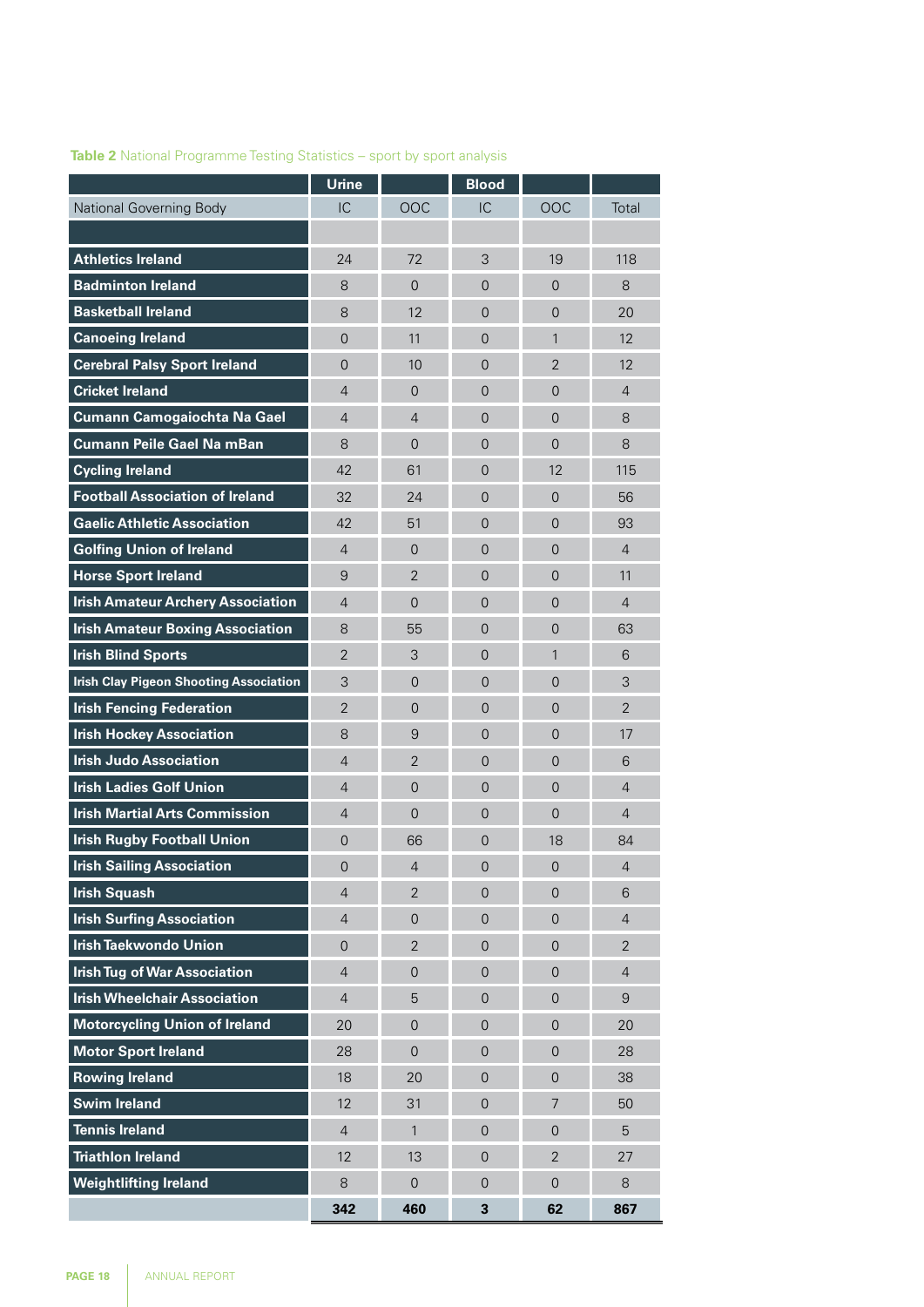## **Urine Testing**

802 urine tests were conducted during 2011 under the National Programme, 342 incompetition and 460 out-of-competition. This was an increase of 47 urine tests from 2010. Testing took place across 36 sports.

All out-of-competition tests were conducted with no advance notice by the Irish Sports Council to athletes.

54 out-of-competition tests were completed overseas by our contracted service providers the United States Anti-Doping Agency (USADA) and International Doping Tests & Management (IDTM) and also South African Institute for Drug Free Sport (SAIDS).

## **Blood Testing**

The Irish Sports Council expanded the number of sports in its blood testing programme in 2011, with a total of 65 blood tests being completed for eight different National Governing Bodies. The blood was analysed to detect prohibited substances and methods but also to build up athlete biological passports on individual athletes.

## **Biological Passport Software**

WADA has made its biological profiling software available to the Council and all athlete biological data has now been entered into this. This software will flag abnormal profiles which in turn will trigger some further follow up on an athlete in consultation with an expert group (currently being established).

## **Users Pays Programme Statistics**

The Council conducted 188 tests for 13 organisations under the Users Pays Programme. 105 tests were completed for National Governing Bodies including Athletics Ireland, IMAC, Irish Amateur Boxing Association, Triathlon Ireland, Cycling Ireland and Irish Hockey Association. A collaborative blood and urine testing project took place between the ISC and the IRB in the lead up to the Rugby World Cup.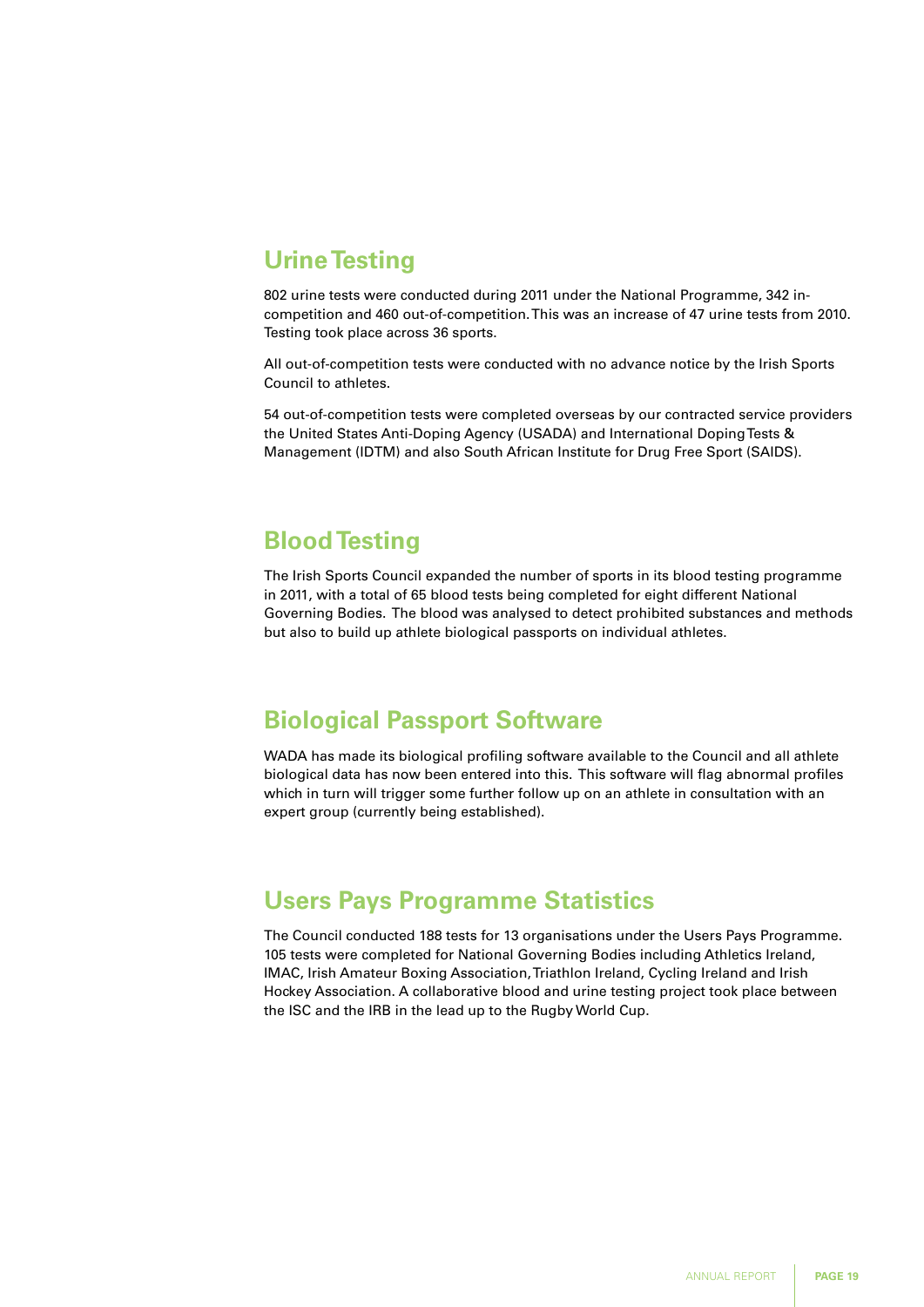#### **Table 3** User Pays Programme Testing

|                                         | <b>Urine</b>   | <b>Urine</b>   | <b>Blood</b>   |                |
|-----------------------------------------|----------------|----------------|----------------|----------------|
| Organisation                            | IC             | OOC            | OOC            | Total          |
| <b>Irish Martial Arts Commission</b>    | 5              | 5              | $\Omega$       | 10             |
| <b>Irish Amateur Boxing Association</b> | 12             | $\overline{0}$ | $\Omega$       | 12             |
| <b>Irish Surfing Association</b>        | $\overline{7}$ | $\overline{0}$ | $\Omega$       | $\overline{7}$ |
| <b>Triathlon Ireland</b>                | 8              | $\Omega$       | $\Omega$       | 8              |
| <b>Irish Rugby Football Union</b>       | 32             | $\Omega$       | $\Omega$       | 32             |
| <b>Athletics Ireland</b>                | 20             | $\Omega$       | $\Omega$       | 20             |
| <b>Cycling Ireland</b>                  | 8              | $\overline{0}$ | $\overline{0}$ | 8              |
| <b>Irish Hockey Association</b>         | 16             | $\Omega$       | $\Omega$       | 16             |
| <b>Boxing Union of Ireland</b>          | 6              | $\Omega$       | $\Omega$       | 6              |
| <b>Six Nations</b>                      | 12             | $\Omega$       | $\Omega$       | 12             |
| <b>International Rugby Board</b>        | $\Omega$       | 24             | 7              | 31             |
| <b>European Rugby Cup</b>               | 24             | $\Omega$       | $\Omega$       | 24             |
| <b>Coiste Siamsa Garda Siochana</b>     | $\overline{2}$ | $\Omega$       | $\Omega$       | 2              |
|                                         | 152            | 29             | 7              | 188            |

## **Registered Testing Pool (RTP)**

Following a significant review of the RTP in 2010, the number of athletes on the RTP on 31 December 2011 was 131.

#### **Table 4** Breakdown of Registered Testing Pool at 31 December 2011

| <b>National Governing Body</b>      | <b>Number of Athletes in the Registered</b><br><b>Testing Pool</b> |
|-------------------------------------|--------------------------------------------------------------------|
| Athletics Ireland                   | 30                                                                 |
| Cycling Ireland                     | 26                                                                 |
| Irish Amateur Boxing Association    | 23                                                                 |
| Rowing Ireland                      | 13                                                                 |
| Swim Ireland                        | 11                                                                 |
| <b>Irish Wheelchair Association</b> | $\overline{7}$                                                     |
| Canoeing Ireland                    | $\overline{4}$                                                     |
| <b>Badminton Ireland</b>            | 3                                                                  |
| Irish Sailing Association           | 3                                                                  |
| Triathlon Ireland                   | 3                                                                  |
| Cerebral Palsy Sport Ireland        | $\mathfrak{D}$                                                     |
| Horse Sport Ireland                 | 1                                                                  |
| Irish Blind Sports                  | 1                                                                  |
| Irish Judo Association              | 1                                                                  |
| Irish Squash                        | 1                                                                  |
| Irish Taekwondo Union               | 1                                                                  |
| Tennis Ireland                      | 1                                                                  |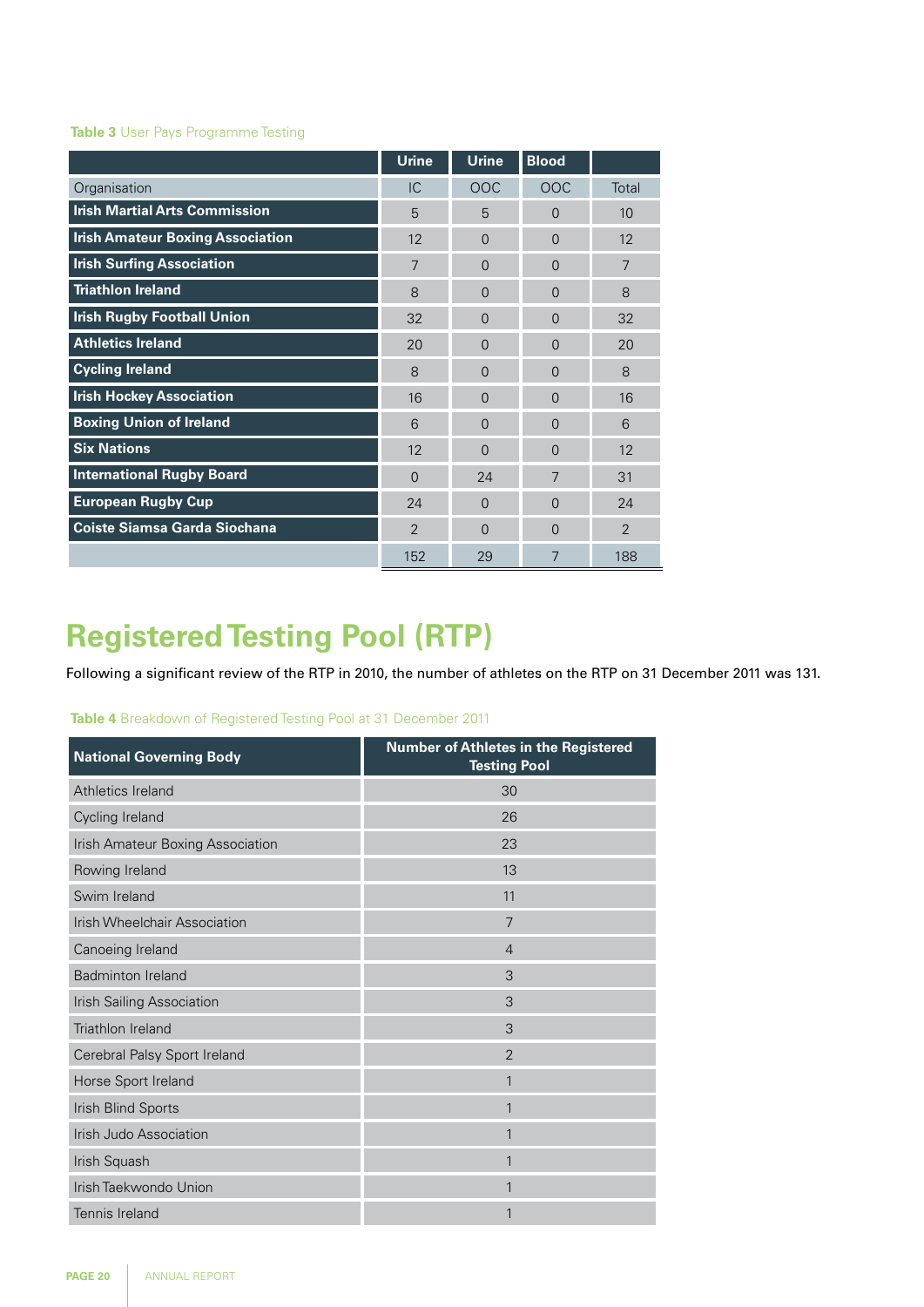The number on the Registered Testing Pool (RTP) slightly increased in 2011 due to a number of Olympic/Paralympic Qualifiers and possible Olympic/ Paralympics Qualifiers being added to the RTP.

### **Criteria for Registered Testing Pool (RTP)**

One or more of the following criteria will be used to select an athlete to be part of the Registered Testing Pool:

- > Athletes on the International Carding Scheme in the Contract, World Class and International categories in certain sports.
- > Athletes who are included in an International Federation RTP;
- > Olympic or Paralympic Qualifiers;
- > Any athlete currently serving a period of Ineligibility;
- Any athlete who wishes to return from retirement and was previously in the Registered Testing Pool; (RTP)
- > Any other athlete that is required to be target tested under Clause 4.4.2 of the International Standard for Testing.

### **Registered Testing Pool Whereabouts Compliance**

Each athlete on the Registered Testing Pool (RTP) must return a Whereabouts Filing every quarter. This information is critical for the successful implementation of a no advance notice out-of-competition testing programme and failure to comply with the requirement has serious consequences for an athlete.

The Irish Anti-Doping Rules state:

An Athlete shall be deemed to have committed an anti-doping rule violation under Article 2.4 if he or she commits a total of three (3) Whereabouts Failures, which may be any combination of Filing Failures and/or Missed Tests adding up to three (3) in total, within any eighteen (18) month period, irrespective of which Anti-Doping Organisation has declared each of the Whereabouts Failures in question.

#### **Filing Failure**

"A failure by an Athlete to make a Whereabouts Filing in accordance with these Rules."

#### **Missed Test**

"A failure by the Athlete to be available for Testing at the location and time specified in the sixty (60) minute timeslot identified in his or her Whereabouts Filing for the day in question."

An 'unsuccessful attempt' is where an attempt is made to locate an athlete for testing, but they are not at the location specified on their whereabouts filing. Where the attempt is made outside of the specified 60 minute timeslot, it is recorded as an unsuccessful attempt, rather than a missed test.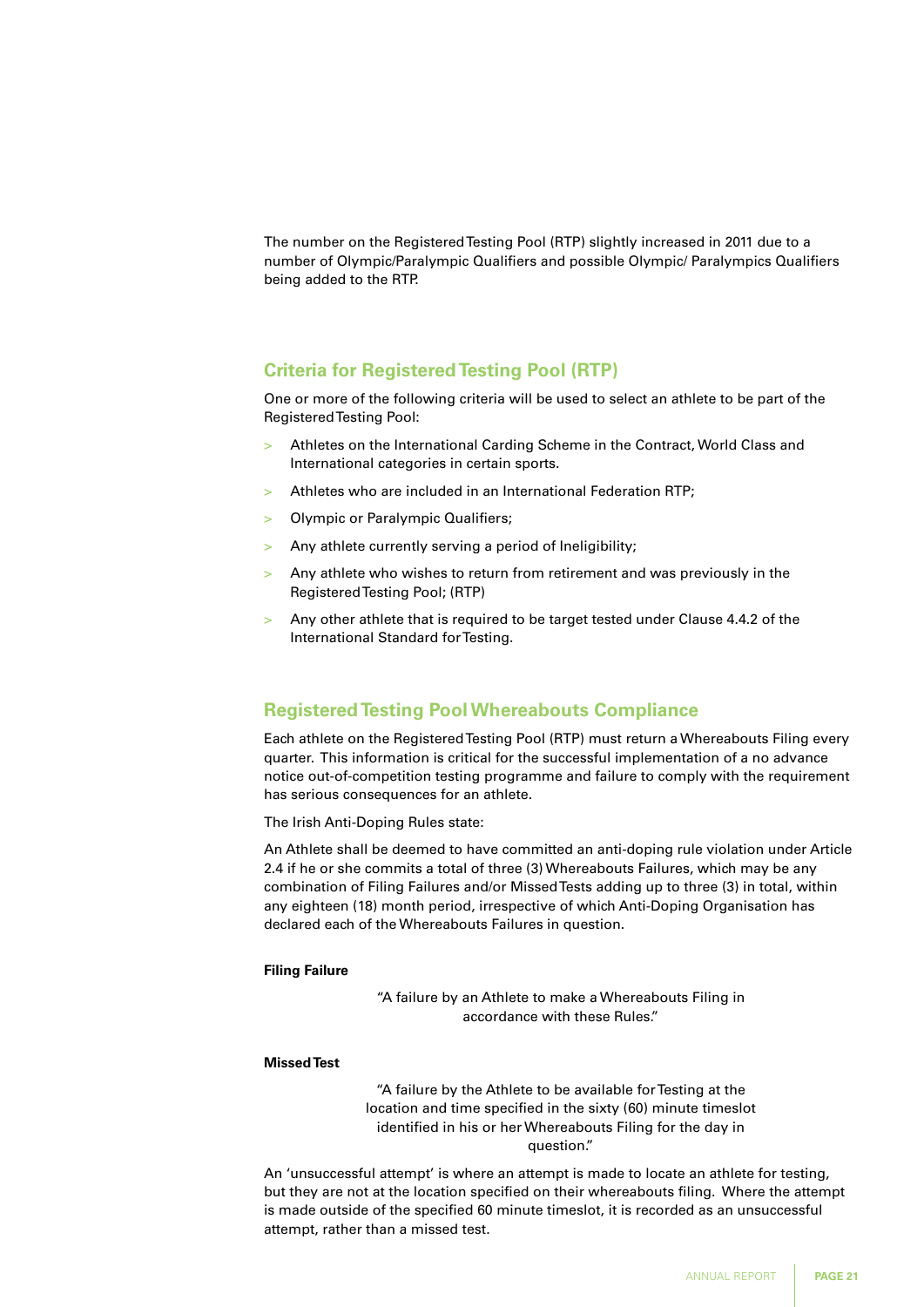### **Table 5** Whereabouts Failures by Quarter

|                  | <b>Filing Failures</b> | <b>Missed Tests</b> | <b>Unsuccessful</b>                |
|------------------|------------------------|---------------------|------------------------------------|
|                  |                        |                     | <b>Attempts</b>                    |
|                  | Number: 3              | Number: 0           | Number: 18                         |
|                  | NGBs:                  |                     | NGBs:                              |
|                  | Athletics, 1           |                     | Athletics, 5                       |
| <b>Quarter 1</b> | Rowing 1               |                     | Boxing, 5                          |
| Jan-March        |                        |                     | Canoeing / Kayaking, 1             |
|                  |                        |                     | Cycling, 4                         |
|                  |                        |                     | Swimming, 1                        |
|                  |                        |                     | Triathlon, 2                       |
|                  | Number: 3              | Number: 0           | Number: 25                         |
|                  | NGBs:                  |                     | NGBs:                              |
|                  | Athletics, 1           |                     | Athletics, 8                       |
| <b>Quarter 2</b> | Boxing, 1              |                     | Boxing, 12                         |
| April - June     | Canoeing / Kayaking, 1 |                     | Cycling, 1                         |
|                  |                        |                     | Rowing, 1                          |
|                  |                        |                     | Rugby, 1                           |
|                  |                        |                     | Swimming, 2                        |
|                  | Number: 3              | Number: 2           | Number: 32                         |
|                  | NGBs:                  | NGBs:               | NGBs:                              |
|                  | Boxing, 1              | Boxing, 1           | Athletics, 4                       |
|                  | Canoeing / Kayaking, 1 | Swimming, 1         | Boxing, 8                          |
| <b>Quarter 3</b> | Taekwondo, 1           |                     | Cycling <sub>, 9</sub>             |
| July - Sept      |                        |                     | Irish Wheelchair                   |
|                  |                        |                     | Association, 2                     |
|                  |                        |                     | Cerebral Sport Ireland, 1          |
|                  |                        |                     | Swimming, 7                        |
|                  |                        |                     | Triathlon, 1                       |
|                  | Number: 0              | Number: 1           | Number: 33                         |
|                  |                        | NGBs:               | NGBs:                              |
|                  |                        | Tennis, 1           | Athletics, 11                      |
|                  |                        |                     | Boxing, 7                          |
| <b>Quarter 4</b> |                        |                     | Canoeing / Kayaking, 2             |
| Oct - Dec        |                        |                     | Cycling <sub>, 5</sub>             |
|                  |                        |                     | Irish Wheelchair<br>Association, 1 |
|                  |                        |                     | Rowing, 3                          |
|                  |                        |                     | Swimming, 2                        |
|                  |                        |                     | Tennis, 2                          |
| <b>TOTAL</b>     | $\mathsf{9}$           | 3                   | 108                                |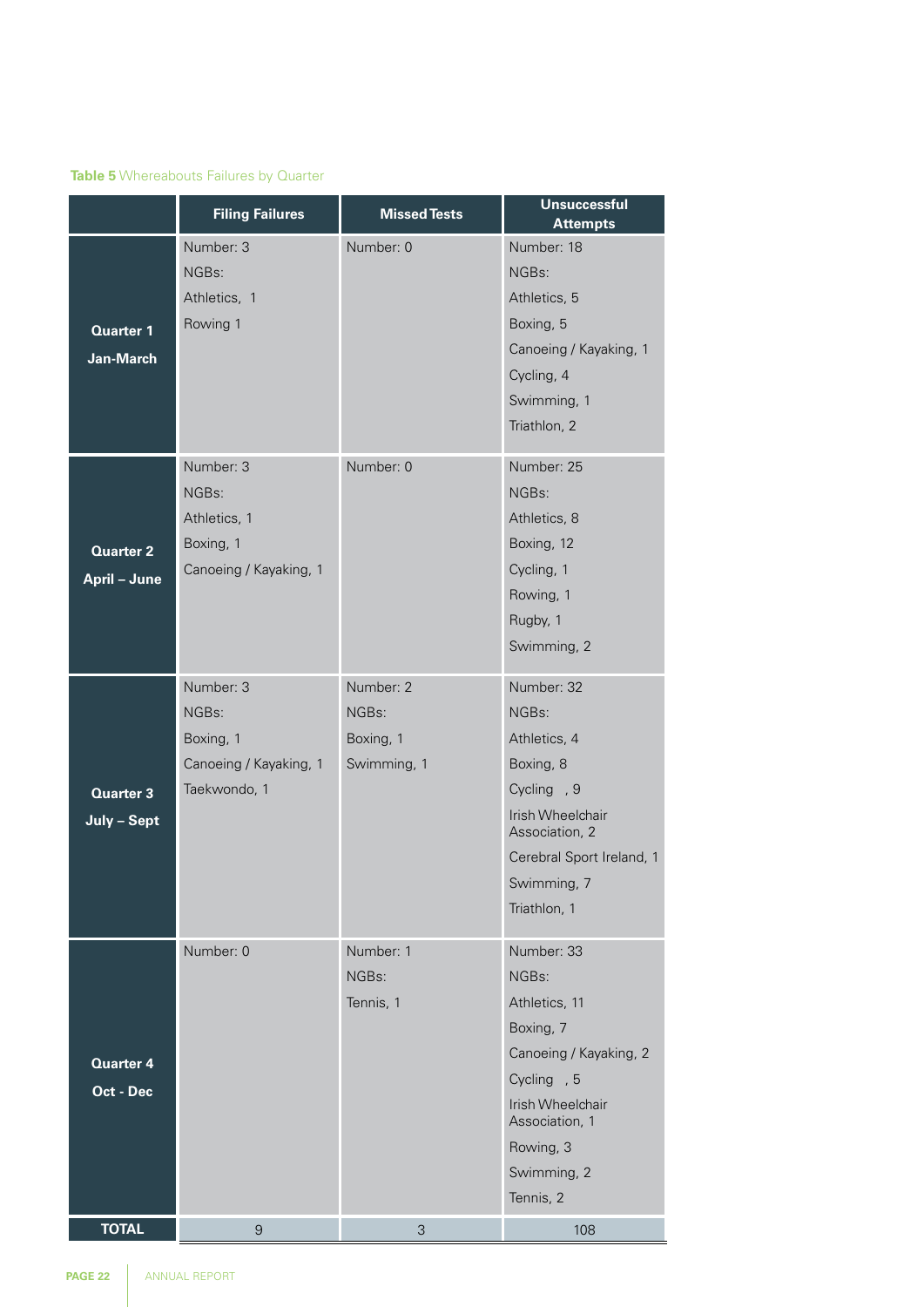Where an athlete accumulates three whereabouts failures within an 18-month period, from either the Irish Sports Council or other Anti-Doping Authorities, they could face a two-year ban from sport. At 31 December 2011, there were 2 athletes from canoeing and tennis with two whereabouts failures accumulated.

## **National Testing Pool (NTP)**

In total there were 17 unsuccessful attempts on team sports where teams were not training at the location stated on the team whereabouts form. The sports were as follows:

|                                 | <b>Unsuccessful Attempts</b> |
|---------------------------------|------------------------------|
| Gaelic Athletic Association     | 8                            |
| Football Association of Ireland |                              |
| Irish Rugby Football Union      |                              |
| Basketball Ireland              |                              |
| Hockey                          |                              |

## **National Governing Body Clearinghouse**

16 National Governing Bodies have access to Registered Testing Pool Compliance Information via the Irish Sports Council Anti-Doping Clearinghouse. The Clearinghouse is intended to assist National Governing Bodies in their responsibility to support Registered Testing Pool athletes in complying with the Therapeutic Use Exemption and Whereabouts Requirements of the Irish Sports Council.

## **Sample Collection Personnel**

2011 was the fifth year that the Irish Sports Council trains and accredits Sample Collection Personnel for the testing programme. 44 Sample Collection Personnel attended the Annual Training Day in 2011 and were re-accredited for 2012.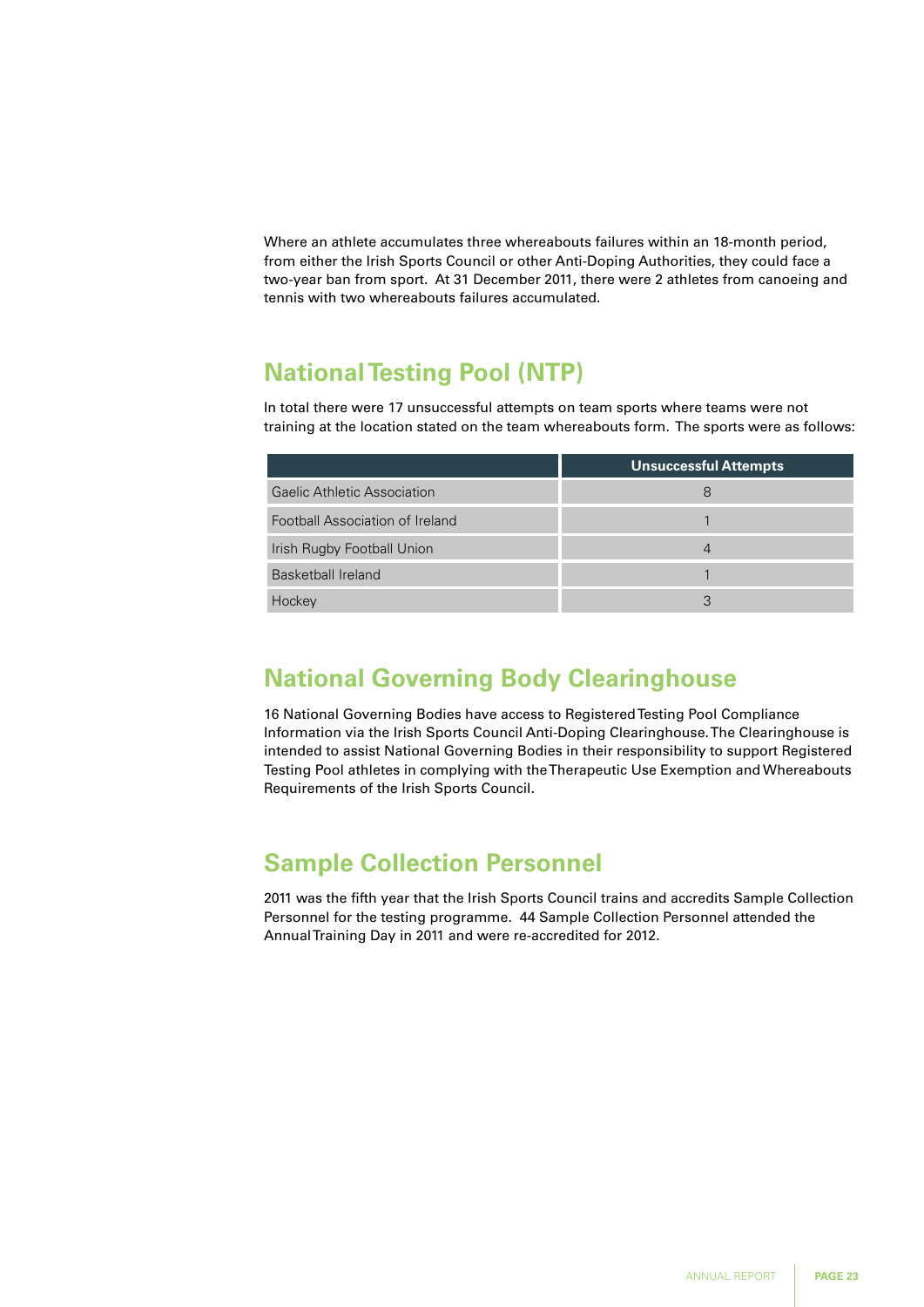## **Intelligence**

The Irish Sports Council continues to expand and develop its intelligence programme through developments such as the Athlete Biological Profile in its testing programme, but also through collaboration with other stakeholders such as law enforcement agencies and regulatory bodies who may contribute to combating doping in sport, including trafficking of doping substances.

## **Irish Medicines Board**

The Irish Sports Council continues to work with the Irish Medicines Board in monitoring the importation of doping substances into Ireland. Information sharing is key to the success of the co-operation between the two agencies. The ISC shares information about doping trends in sport while the IMB shares information regarding seizures by customs of likely doping substances. Three meetings took place in 2011 with this agency.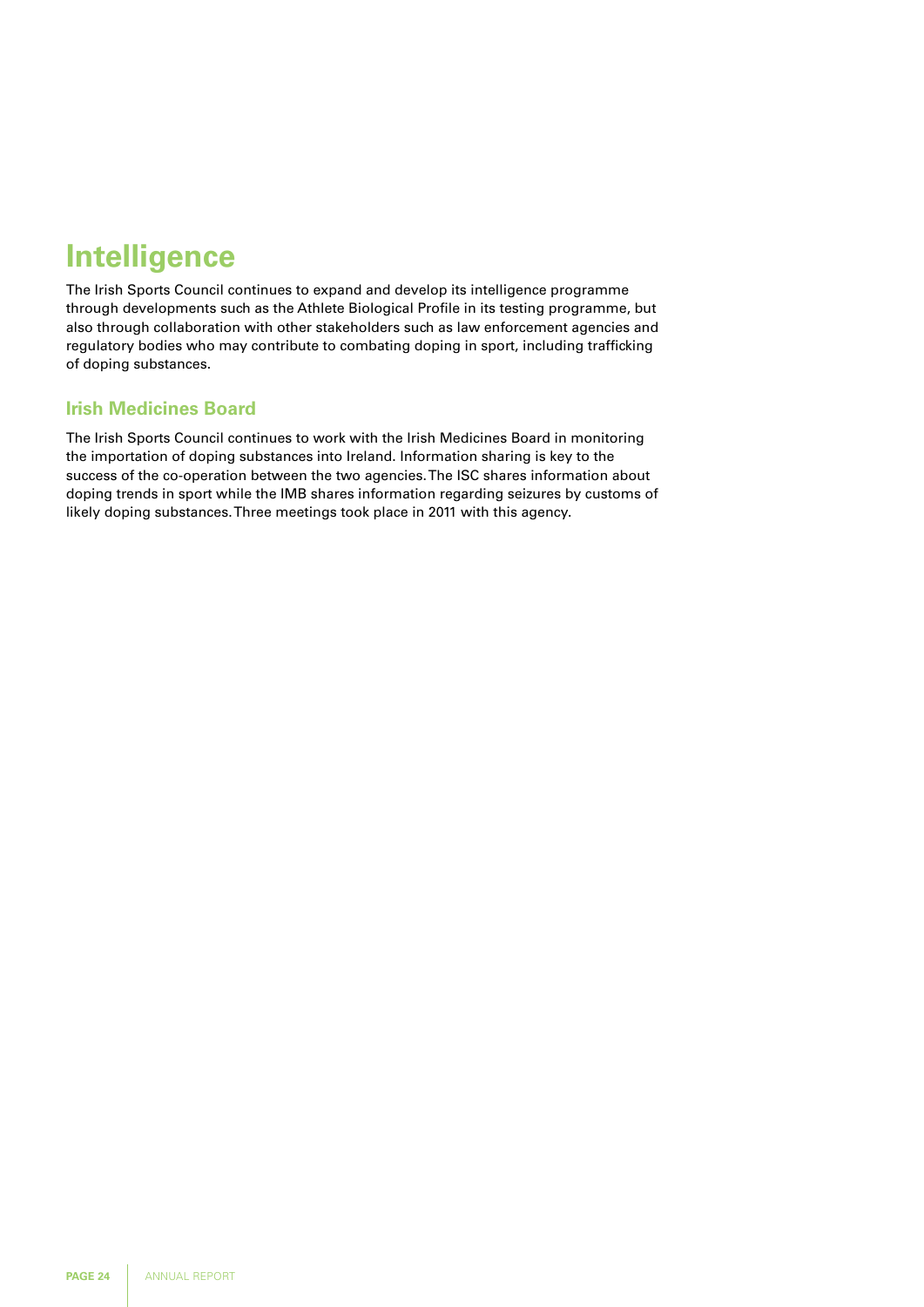# **Education & Research**

## **Highlights:**

- > Launch of Anti-Doping specific microsite in May 2011 – www.irishsportscouncil.ie/antidoping
- > Launch of 'Medication Checker' App for iPhone and Android
- > 26,430 successful searches on the Eirpharm Drugs in Sport Database
- > 37,500 education materials distributed in 2011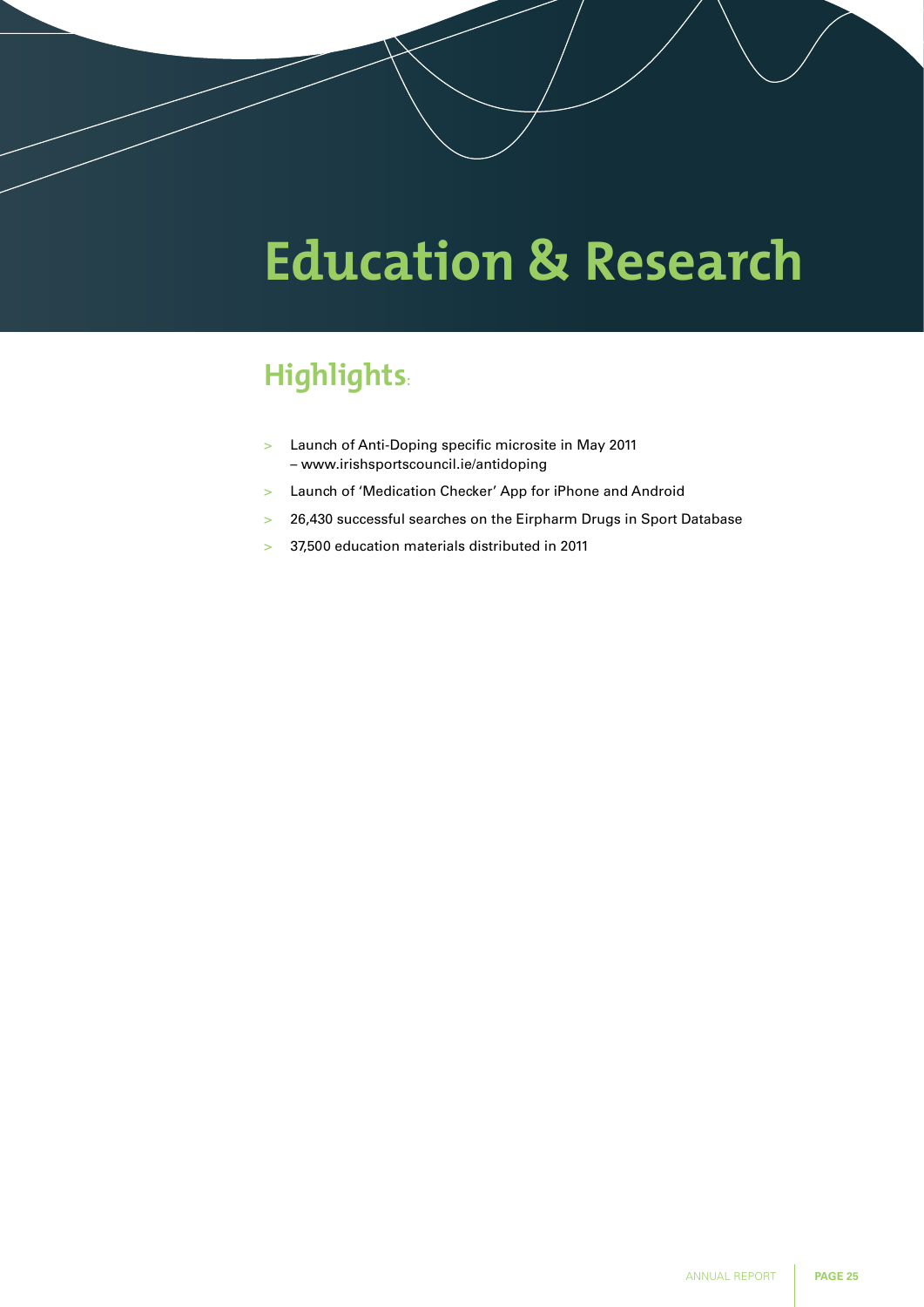The Irish Sports Council continues to work in partnership with its stakeholders to facilitate the development and delivery of quality education programmes for all major stakeholders. We aim to provide up-to-date information to all athletes who are likely to be tested, aswell as their support personnel, with particular focus on their responsibilities with regard to the Anti-Doping Programme. The services we provide to stakeholders for use in their education programmes are wide-ranging from our website, e-learning programmes, smartphone applications to more traditional channels such as leaflets and posters.

## **Digital Initiatives**

The Irish Sports Council made significant progress in 2011 in its roll out of digital services in the education of its stakeholders as a way of increasing the reach and effectiveness of anti-doping information.

## **Website**

In May 2011, a micro-site of the Irish Sports Council website was launched at www. irishsportscouncil.ie/antidoping. It is a dedicated part of the Irish Sports Council's website with a significant amount of information on all aspects of Anti-Doping. The website is updated on a regular basis in line with changes implemented by WADA.

## **E-Learning Programmes**

The Irish Sports Council promotes two e-learning programmes for use by stakeholders.

#### **Real** Winner – An Online Education Initiative

Real Winner, an online educational e-learning programme suitable for athletes, coaches and all support personnel to learn about anti-doping. Interactive videos introduces and reinforces athlete responsibilities and facilitates maximum understanding and compliance under the World Anti-Doping Code and the International Standard for Testing.

#### **Coach True – An online education programme for coaches**

The World Anti-Doping Agency have developed a free e-learning programme specifically aimed at coaches. The programme covers topics such as health consequences of doping, results management, therapeutic use exemptions, the whereabouts system and decision making.

A number of National Governing Bodies have encouraged their membership to participate in the e-learning programme. The World Anti-Doping Agency provided an annual statistics report for 2011 to the Irish Sports Council showing that 17 users of the WADA Coach True Programmes registered as being from Ireland, with 14 coaches having completed the e-learning programme in the sports of Swimming (9), Athletics (1), Cycling (1), Rowing (2) and Surfing (1).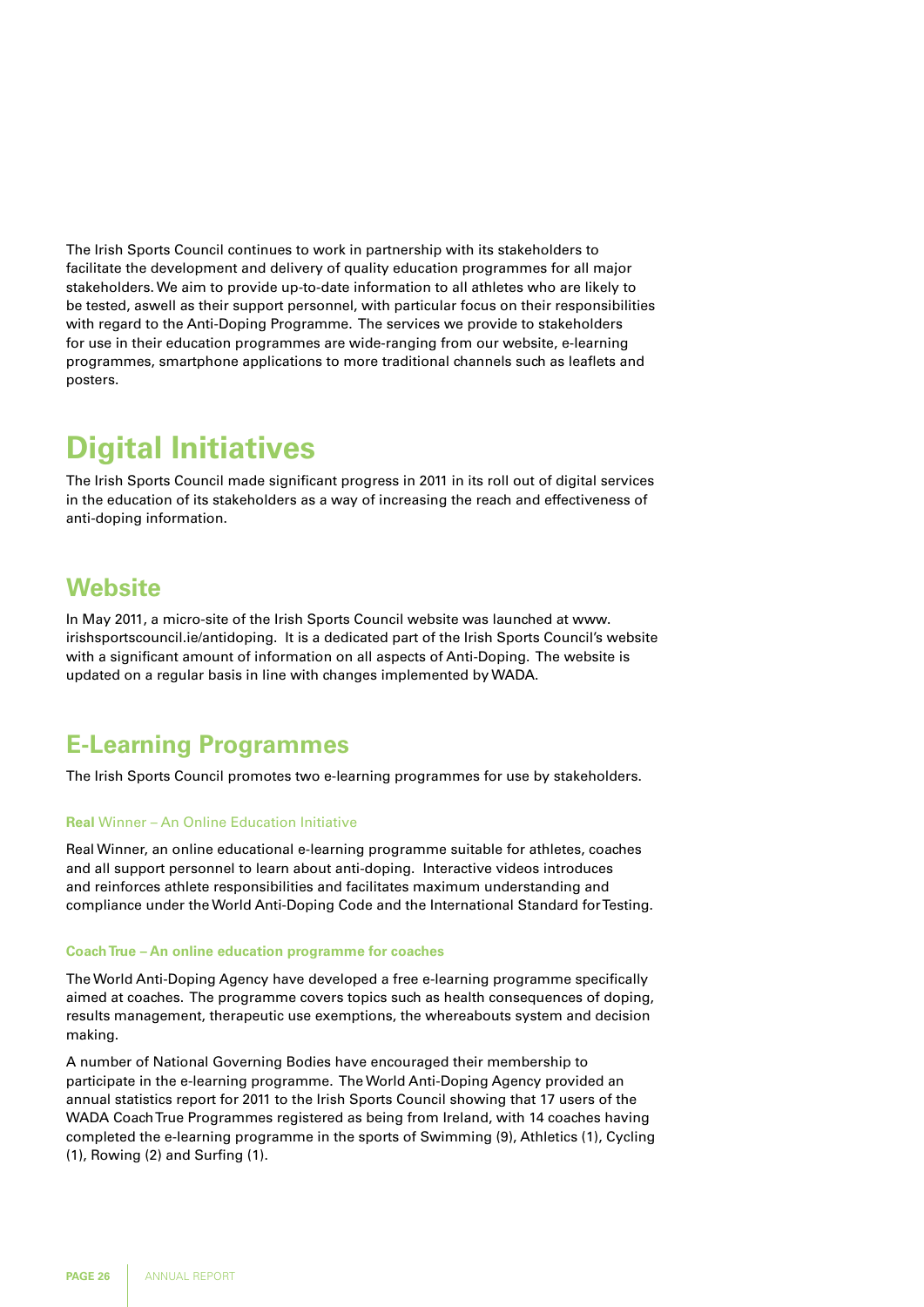## **Services for Checking Medications**

There are 3 services for athletes to check the status of their medications for medications purchased in the Republic of Ireland:



A useful feature on www.irishsportscouncil.ie/antidoping introduced in 2011 was a Worldwide Medication Checker map where athletes can check for similar services for checking medications in countries they train or compete in.

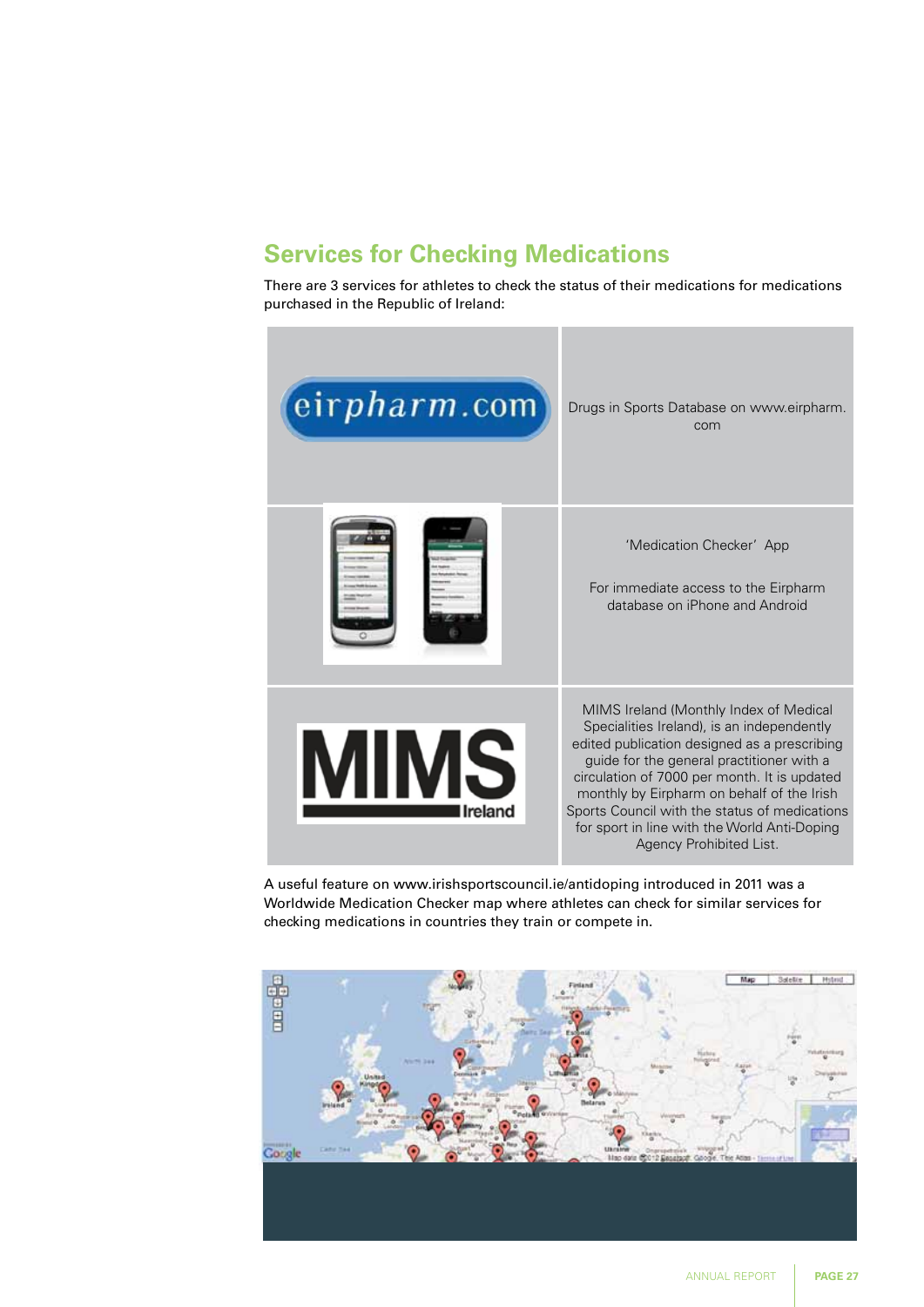

www.eirpharm.com the Irish Pharmacy website has been endorsed by the Irish Sports Council for over ten years as an online resource providing accurate antidoping information; Users can check the status in sport of over 3000 authorised prescription and non-prescription medications marketed in the Republic of Ireland. The database is regularly updated as new medications are introduced to the Irish market and as changes occur to the WADA Prohibited List. Other features of the eirpharm.com/sports section include health tips on the use of medicines in sport, information on supplements and drugs abused in sport. This section was viewed primarily from Ireland, UK and USA in 2011. 32 queries were generated through the Eirpharm.com Ask the Pharmacist Service mainly from athletes and health professionals on a range of topics.

## Key Statistics:

- Number of successful database searches: 26,430 (compared to 8,605 in 2010)
- Number of products of listed in database : 3,245 products
- Searches performed on 1,870 products

| <b>Product Name</b>                      | <b>No of times</b><br>searched | What is the product                                                                                                        | <b>Legal status</b>                 |
|------------------------------------------|--------------------------------|----------------------------------------------------------------------------------------------------------------------------|-------------------------------------|
| Nurofen Cold and<br><b>Flu Tablets</b>   | 553                            | Combination<br>ibuprofen and<br>pseudoephedrine<br>tablet for<br>symptomatic relief<br>of common colds,<br>influenza etc   | Over the counter<br>from pharmacies |
| Ventolin Inhaler/<br>Evohaler            | 544                            | <b>Inhaled Salbutamol</b><br>to prevent/ treat<br>asthma and chronic<br>obstructive airways<br>disease                     | Prescription                        |
| Nurofen Plus<br><b>Tablets</b>           | 532                            | Combination<br>ibuprofen and<br>codeine tablet to treat<br>pain                                                            | Over the counter<br>from pharmacies |
| Lemsip Max<br>Sinus and flu hot<br>lemon | 386                            | Combination<br>paracetamol and<br>pseudoephedrine<br>powder for<br>symptomatic relief<br>of common colds,<br>influenza etc | Over the counter                    |

#### **Most commonly searched individual products:**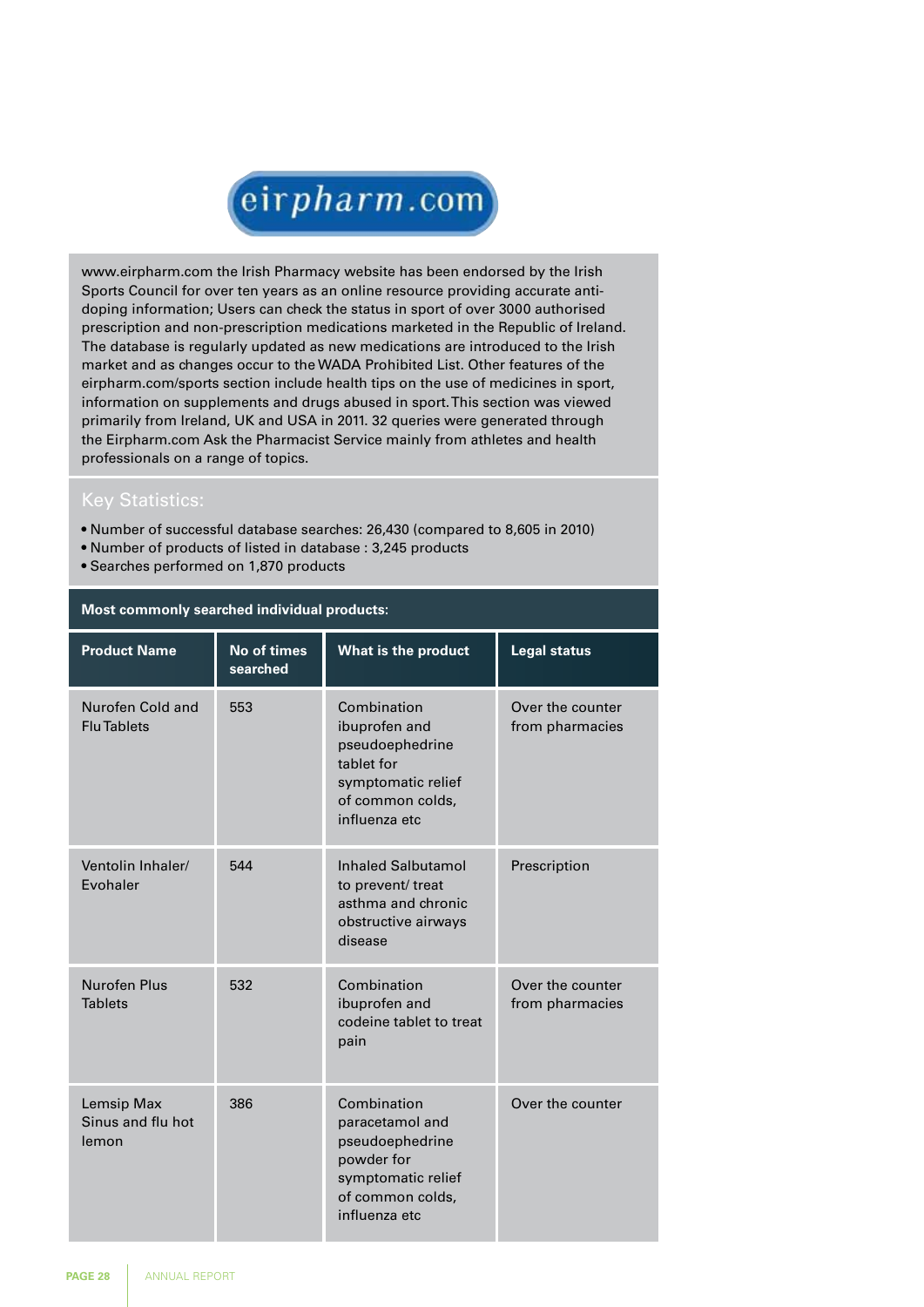## **Most commonly searched therapeutic**

Treatments for common cold and influenza were the most commonly searched therapeutic class accounting for 18.5% (4877)of all searches. This was followed by anti-inflammatories which accounted for 10.8% (2,863) of searches.

#### **Most commonly searched class of prescription product:**

Prescription products Beta 2 agonists accounted for 1,485 searches (5.6%) followed by prescription antiinflamatories 1,185 searches (4.5%)

1. Nurofen range (1,952 searches)

2. Lemsip range of products for symptomatic relief of colds, influenza, coughs (1,251 searches)

3. Benylin, for symptomatic relief of colds, influenza, coughs (879 searches)

4. Ventolin, (primarily inhaled products (731 searches)

5. Panadol, paracetamol based product for pain, colds and influenza relief (644 searches)

#### **Trends in Data:**

The launch of the 'Medications Checker' iPhone App was very successful immediately generating a high number of queries as evidenced by the May summary of successful queries. From the 5th to 12th of May, shortly after the launch there were 3,955 successful queries in that seven day period alone. In the previous seven day period, 28 th April to 4th May which utilised the online facility only there were 410 successful searches. Comparing the two periods for the frequency of multiple queries, it would appear that users of the Medications Checker App tended to check out 10 to 20 medicines per session while in general online users of the database just check one or two items in one session.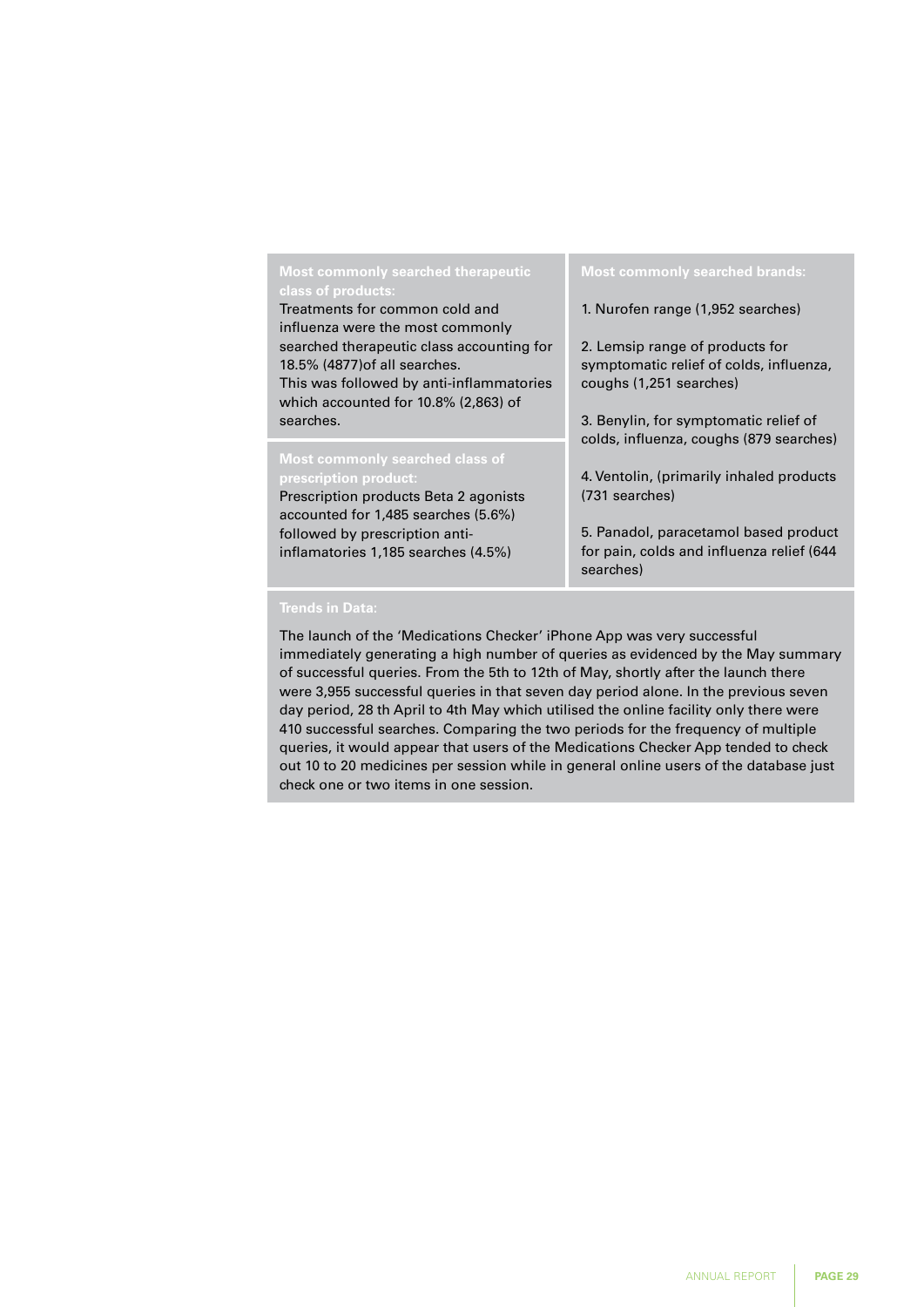## **National Governing Body Education Strategy Support**

To meet their obligations under the Irish Anti-Doping Rules, all National Governing Bodies should develop their own internal strategies and annual plans for the role out of education initiatives to their members on an annual basis. The Irish Sports Council is available to mentor and support National Governing Bodies in their education efforts.

The Irish Sports Council worked in partnership with Sport Northern Ireland to support four National Governing Bodies to develop an education strategy for their sport. In 2011 Triathlon Ireland, Swim Ireland, Rowing Ireland and Cycling Ireland developed education strategies for implementation in their sport.

The establishment of education strategies for a National Governing Body facilitates better annual planning of education efforts and ensures that a sport will make best use of services provided by the Irish Sports Council and Sport Northern Ireland.

## **Drug Enquiries**

The Irish Sports Council supports National Governing Bodies in dealing with their members queries on the status of medications in sport in addition to responding to direct enquiries from the public. A total of 135 queries were dealt with in 2011. Drug Enquiries are checked against www.eirpharm.com, MIMs Ireland or www.globaldro.com as appropriate. Queries regarding the use of supplements in sport are dealt with in line with the Irish Sports Council 'Supplements and Sports Food Policy'.

## **Seminars**

The Irish Sports Council provides seminars to groups of athletes and athlete support personnel on a regular basis. The intent of the seminars is to provide direct and necessary information to those subject to the testing programme as well as raise the level of awareness of anti-doping work to a wider group.

Priority groups are those athletes and individuals most likely to be subject to testing currently or in the foreseeable future and those who provide advice/services to them (e.g. coaches and doctors).

In total 6 Seminars were held in 2011 for National Governing Bodies including the Irish Amateur Boxing Association (athletes and coaches), Cumann Camogaiochta Na Gael, the Irish Rugby Football Union, University College Dublin and Royal College of Physicians. These seminars addressed areas such as Sample Collection Procedures, the Therapeutic Use Exemption process, the Whereabouts System, Team/Squad testing along with a Questions and Answers session.

Increasingly National Governing Bodies upskill their staff and volunteers to deliver seminars and workshops to their members, with the Irish Sports Council providing support.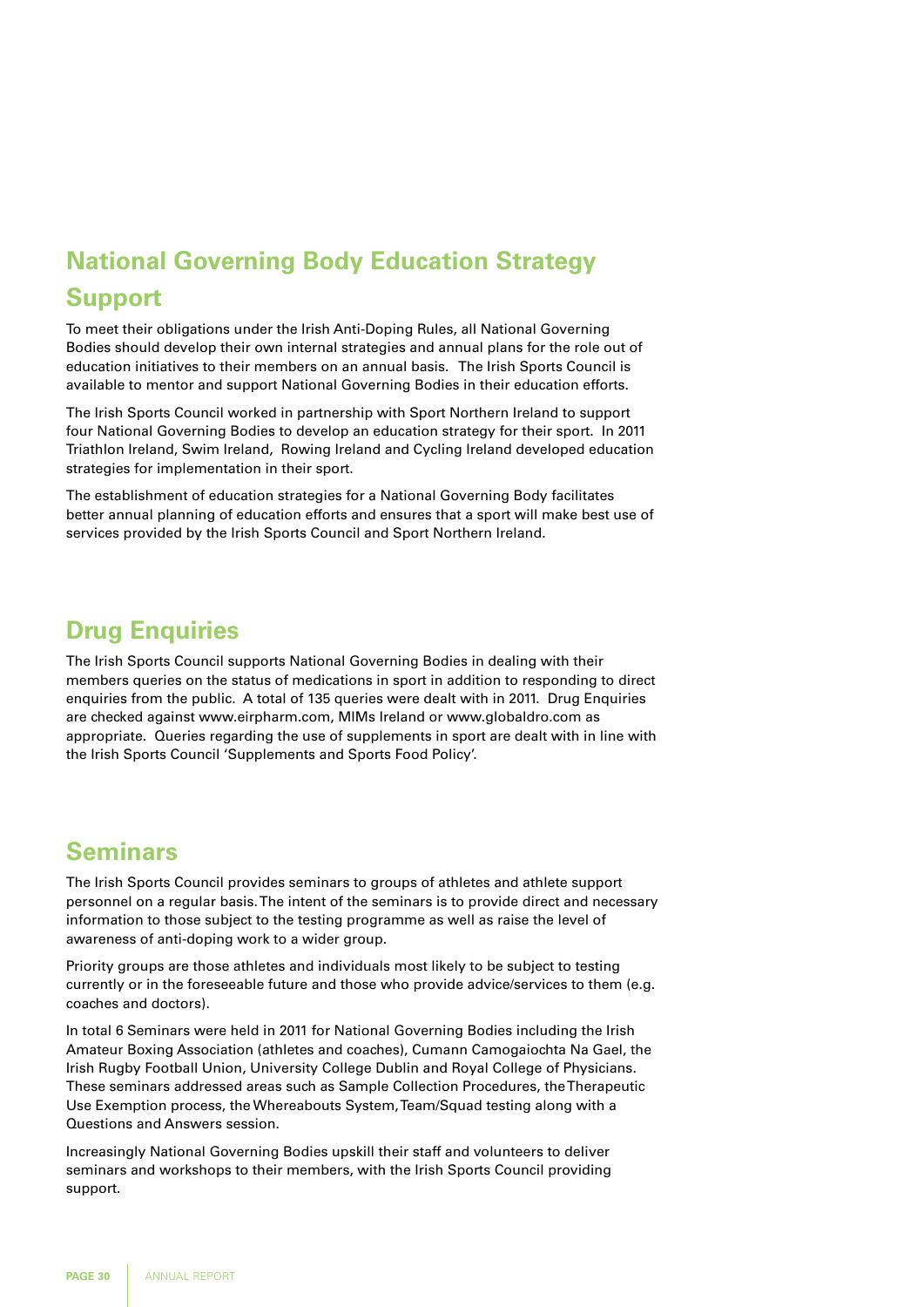## **Athlete Outreach Events**

The Irish Sports Council assisted one National Governing Body (Swim Ireland) to run an athletes outreach event in 2011. A number of National Governing Bodies use resources from the Irish Sports Council to run their own anti-doping awareness initiatives at their national events.

## **Other Stakeholder Support**

## **Coaching Ireland**

Sport Northern Ireland, the Irish Sports Council and Coaching Ireland developed a working plan for the role out of awareness and education programmes to coaches. Resources already in existence for coaches include access to all general education materials, a coaches zone on the Irish Sports Council website and the WADA Coach True e-learning programme.

## **Irish Pharmaceutical Union**

Pharmacists in interacting with athletes in their pharmacies are a key source of information for athletes who seek to check the status of medications, hence the Irish Sports Council are always willing to work with groups to raise awareness of the antidoping rules with this stakeholder group. The role of the Pharmacist was featured in the August edition of the Irish Pharmaceutical Union Review publication, the official journal of the Irish Pharmacy Union that is issued to their members.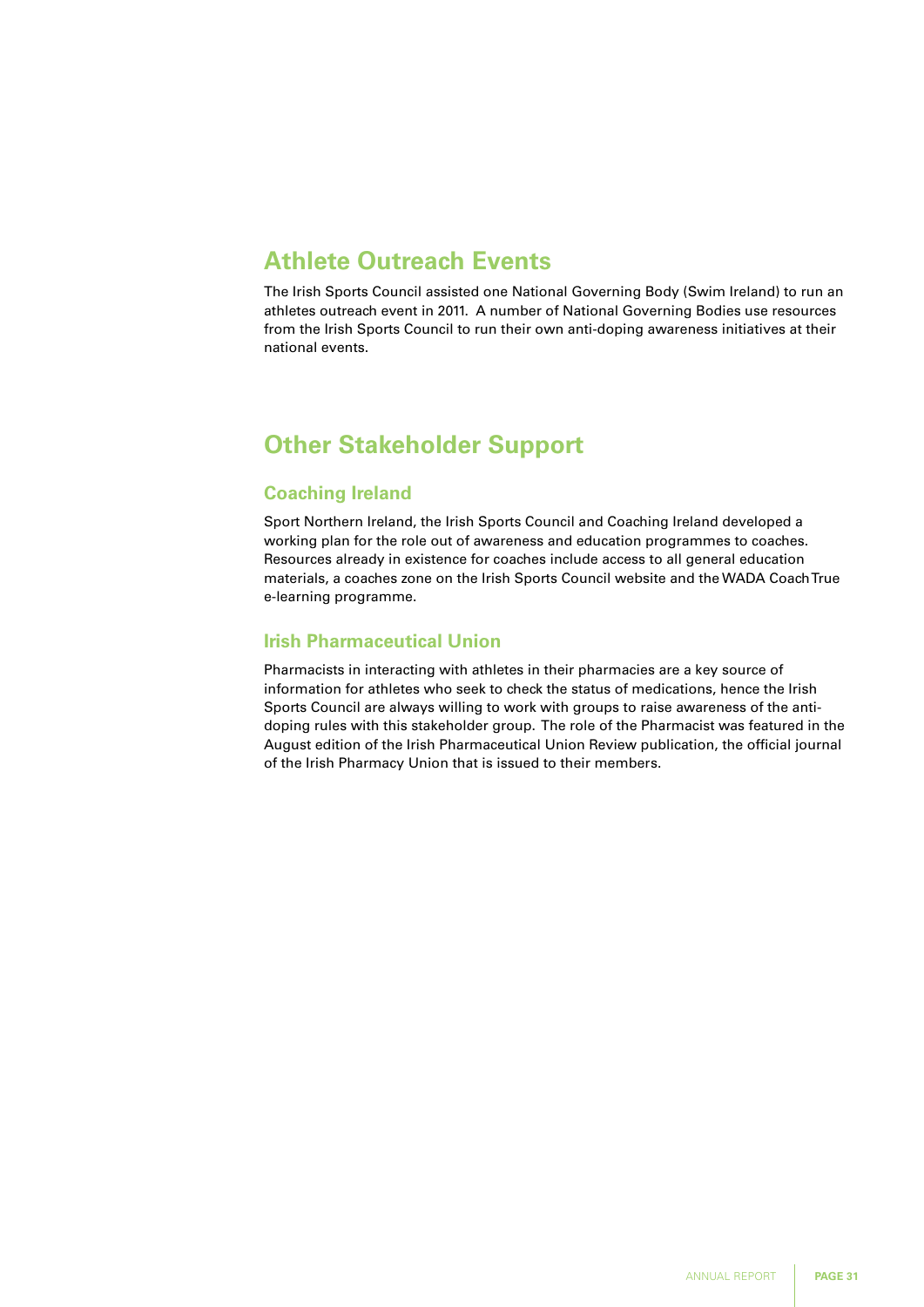## **Therapeutic Use Exemptions (TUEs)**

Athletes may have illnesses or conditions that require them to take particular medications. If the medication an athlete is required to take to treat an illness or condition happens to fall under the Prohibited List, a Therapeutic Use Exemption (TUE) may give that athlete the authorisation to take the necessary medicine. Athletes must adhere to the TUE Policy which outlines the requirements for athletes who need to apply for a TUE before using the substance (a Pre-Test TUE) or in some cases, as long as you have a medical file in place for a TUE, the substance can be used, and if required apply for a Post-Test TUE. Athletes who compete at International Level should check, and comply with, the TUE requirements of their International Federation. Full details of the policy are available at www.irishsportscouncil.ie/tue.

## **TUE Committee**

As per the WADA International Standard for Therapeutic Use Exemption the Irish Sports Council has appointed a TUE Committee to assess TUE applications and issue a Certificate of Approval or Notification of Refusal as deemed appropriate. Applications are based on the criteria set out in the WADA International Standard for Therapeutic Use Exemptions. The members of the TUEC are:

| Prof John Horgan, (Chairperson) | Cardiology                 |
|---------------------------------|----------------------------|
| Dr James Gibney                 | Endocrinology              |
| Prof Stephen Lane               | Respiratory Disease        |
| Dr Philip Murphy                | Haematology                |
| Prof John O'Byrne               | Orthopaedics               |
| <b>Prof Seán Gaine</b>          | <b>Respiratory Disease</b> |
| Dr Sinéad Harney                | Rheumatology               |
| <b>Prof Michael Fitzgerald</b>  | Psychiatry                 |

## **TUE Committee Meeting**

The TUE committee met on the 26th October 2011.

Range of Issues discussed included:

- > WADA 2011 and 2012 Prohibited List
- > GCS and the treatment of hayfever and injuries
- > ADHD and its treatment-new WADA guideline document
- > Procedures for processing of TUE applications
- > Summary of TUE applications 2011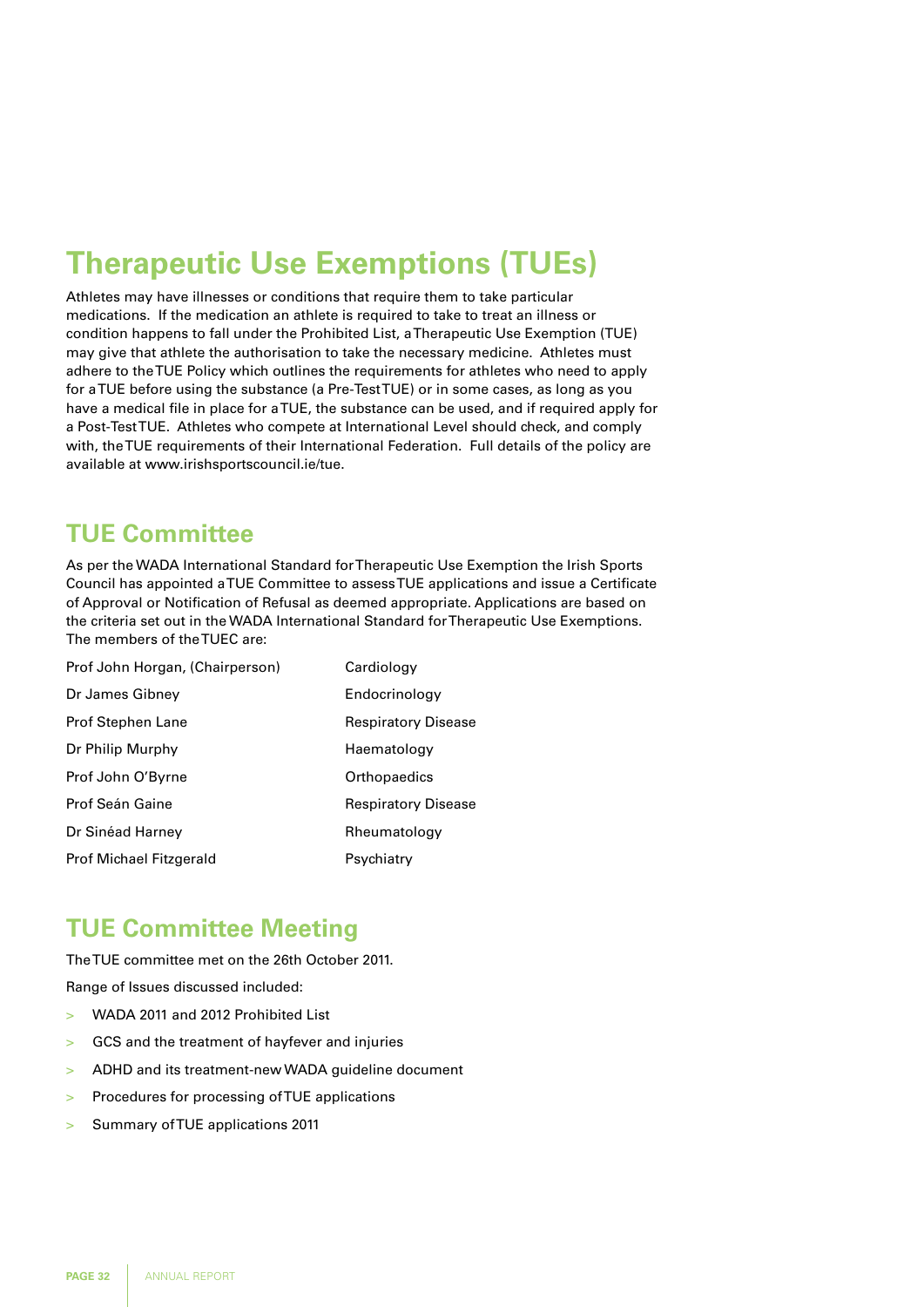## **Applications for Therapeutic Use Exemptions 2011**

The administration of the TUE Process continued to be outsourced in 2011. This means that while the contact details for TUEs remain within the Council an external company processes all applications and works with the TUE committee to co-ordinate the decision making process. The Irish Sports Council follows the WADA International Standard for TUE (ISTUE) in the process of granting Therapeutic Use Exemptions. Table 6 outlines the TUE applications to the Irish Sports Council in 2011.

#### **Application Outcome Number Sports** Fully processed with Certificate of Approval issued 51 Rugby, Motorsport, Swimming, Rowing, Gaelic Football, Equestrian, Athletics, Paralympic Cycling, Hockey, Golf, Cycling, Paralympic Athletics, Archery, Ten Pin Bowling, Paralympic Boccia Fully processed with Notice of Rejection issued 1 Boxing Unnecessary Applications for Permitted Medications 42 Martial Arts, Athletics, Alpine skiing, Triathlon, Hurling, Rugby, Ladies Gaelic Football, Motorcycling, Camogie, Cycling, Boxing, Eventing/Equestrian, Lawn bowls, Orienteering, Swimming, Basketball, Hurling, Motorsport Swimming, Rugby, Tug-of-War Application forwarded to the relevant International Federation for international level athletes 6 Tug-of-War, Swimming, Equestrian, Lawn Bowls No of Applications not pursued where the application had an incomplete medical file or the athlete is entitled to a post-test TUE 14 **Athletics, Motorsport, Triathlon, Rugby,** Motorcycling, Eventing, Shooting, Hurling, Cycling Applications in process at 31 December 2011 2 Swimming, Blind Sports International Federation Certificates of Approval notified to the ISC 8 **Field hockey, Equestrian, Soccer, Rugby, Figure** Swimming

#### **Table 6** Breakdown of TUE Applications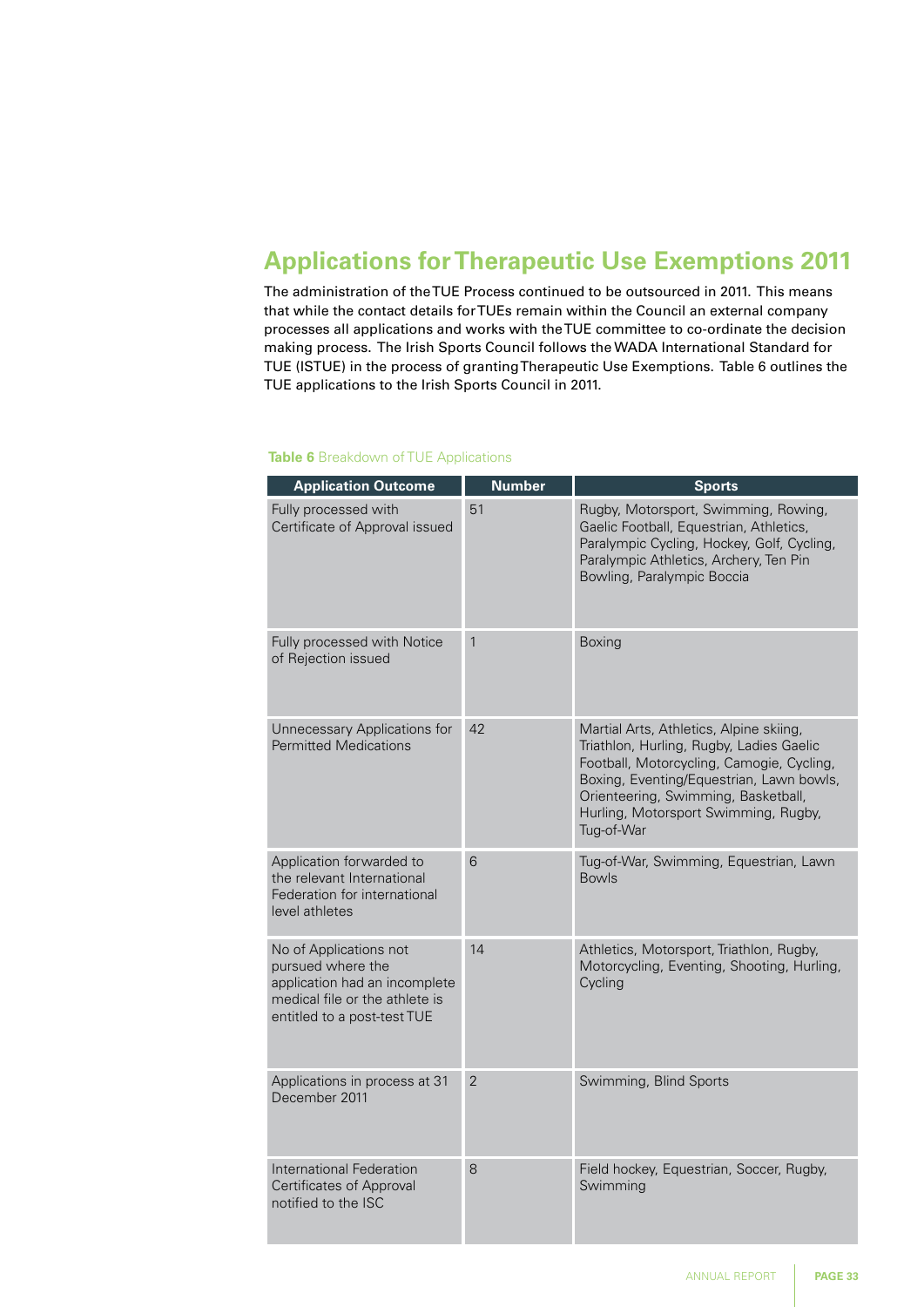# **Research**

## **Social Behavioural Study/UCD**

An anti-doping project, co-funded by the ISC and WADA was completed in 2011 in the School of Psychology in UCD. The research team, headed by Prof. Aidan Moran and including Dr. Suzanne Guerin, Dr. Tadhg MacIntyre and Dr. Kate Kirby, investigated empirically the various psychological, social and contextual factors that are associated with doping in sport. Existing research in this field suffers from two main flaws. First, traditional explanations of doping have typically been simplistic and have tended to focus on individual characteristics of athletes without taking into account the influence of the environment in which athletes train and compete. Second, there has been a lack of good quality empirical research on high performance athletes, and a complete absence of research on athletes who have actual experience of engagement in doping practices. In view of these problems, very little is known about the various predictors of athletes' attitudes to doping, the factors that contribute to the decision to engage in doping and the process by which such a decision is reached.

The UCD project involved four studies which sought to fill such gaps in knowledge. Phase 1 of the project examined the relationship between attitudes to performance enhancement and psychological variables like motivation, perfectionism, coaching climate and confidence. Over 375 high performance athletes from 14 different nations and across 28 sports were surveyed, and analysis of the resultant data showed that a combination of socio-demographic, cultural and personal factors accounted for 20% of the variability in athletes' doping attitudes. Specifically, the factors that significantly predicted permissive attitudes to doping were: being a highly ego-oriented male athlete who personally knew other doping athletes and trained in a non-team sport under a coach who was critical of mistakes.

Phase 2 qualitatively explored the experiences of five elite athletes who had admitted to performance enhancing doping during their sporting career. The athletes' perception of the widespread nature of doping was the mechanism by which they justified their own drug use. Personal morality emerged as a particularly important factor in their decision making, and the influence of peer pressure was found to be an important consideration for these athletes. It emerged that these athletes tended not to focus on the legal or health consequences of doping. This finding suggests that on its own, the anti-doping system of drug testing and sanctioning is an ineffective deterrent for some athletes.

Threat-based deterrents should also be supplemented by preventative measures which emphasise the development of self-control & willpower to resist the temptation to cheat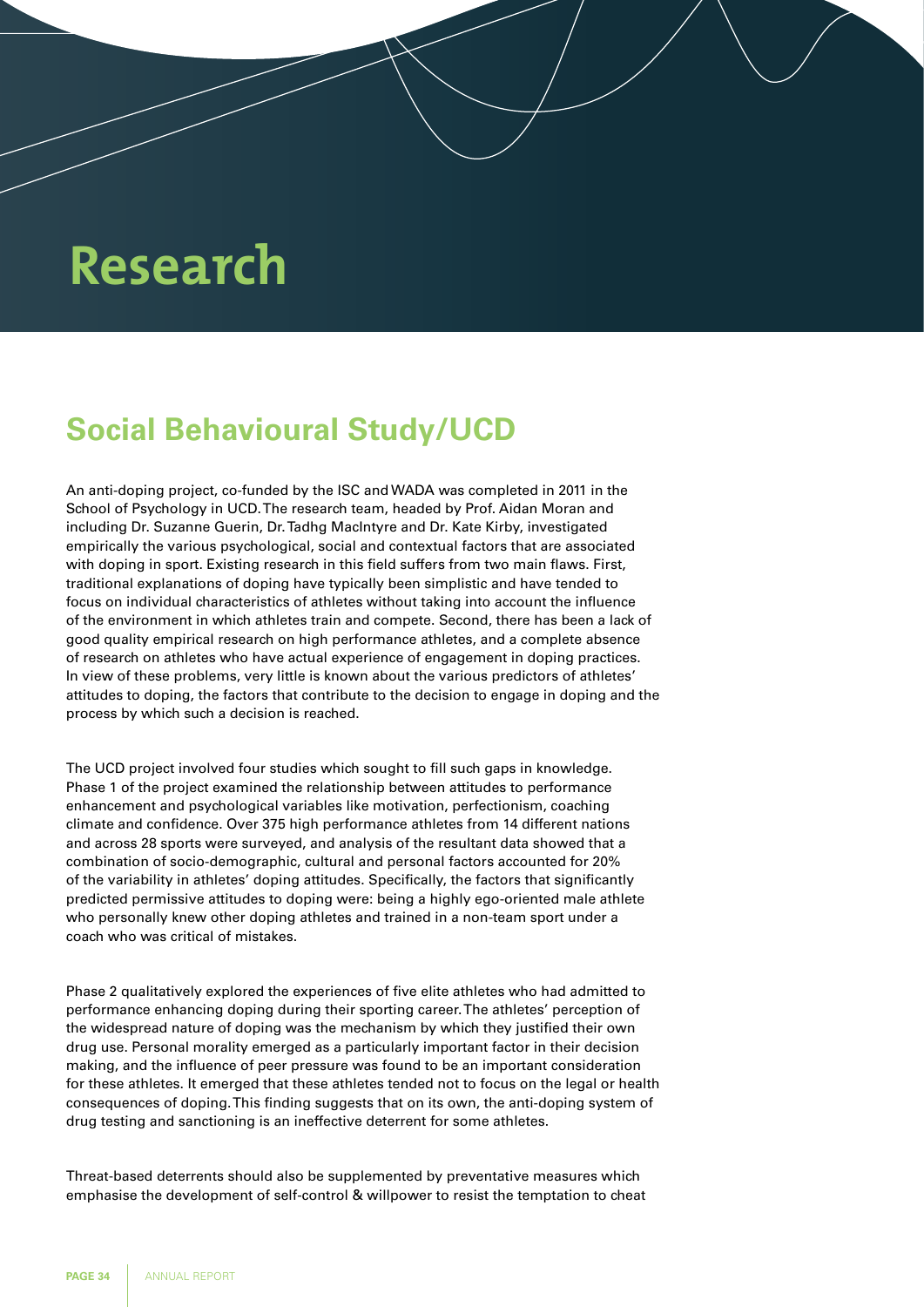An academic paper detailing this phase of the study entitled "A qualitative analysis of the experiences of athletes who have admitted to doping for performance enhancement" was accepted for publication in the peer-reviewed "International Journal of Sport Policy & Politics" in 2011.

In an effort to move away from the individualistic assumptions underpinning policy and research in this area, Phases 3 and 4 of the research targeted high performance coaches and sports physicians in order to gain a better understanding of the complex network of relationships in which athletes are involved, and how these relationships might influence athletes' doping attitudes and behaviours. Using the Theory of Planned Behaviour (Ajzen, 1991) as the guiding model, the attitudes and behavioural intentions of high performance coaches (n=45) and sports physicians (n=110) were examined by means of an online questionnaire. Coaches' perceived pressure to promote anti-doping, their perceptions of the extent of the problem of doping in sport and their beliefs about the efficacy of antidoping education programmes all predicted their intentions to promote anti-doping. Sports medics were similarly influenced by their perception of pressure to promote antidoping as part of their role. Personal contact with doping athletes also predicted more lenient attitudes to doping among coaches and doctors.

Finally, the integration of these four studies allowed for the presentation of empiricallyderived doping frameworks which identify factors associated with doping attitudes, intentions and behaviours. These frameworks were published as part of Dr. Kate Kirby's PhD thesis and were also presented at the 3rd International Social Science Conference on Doping, which was held in Tunisia in February 2012.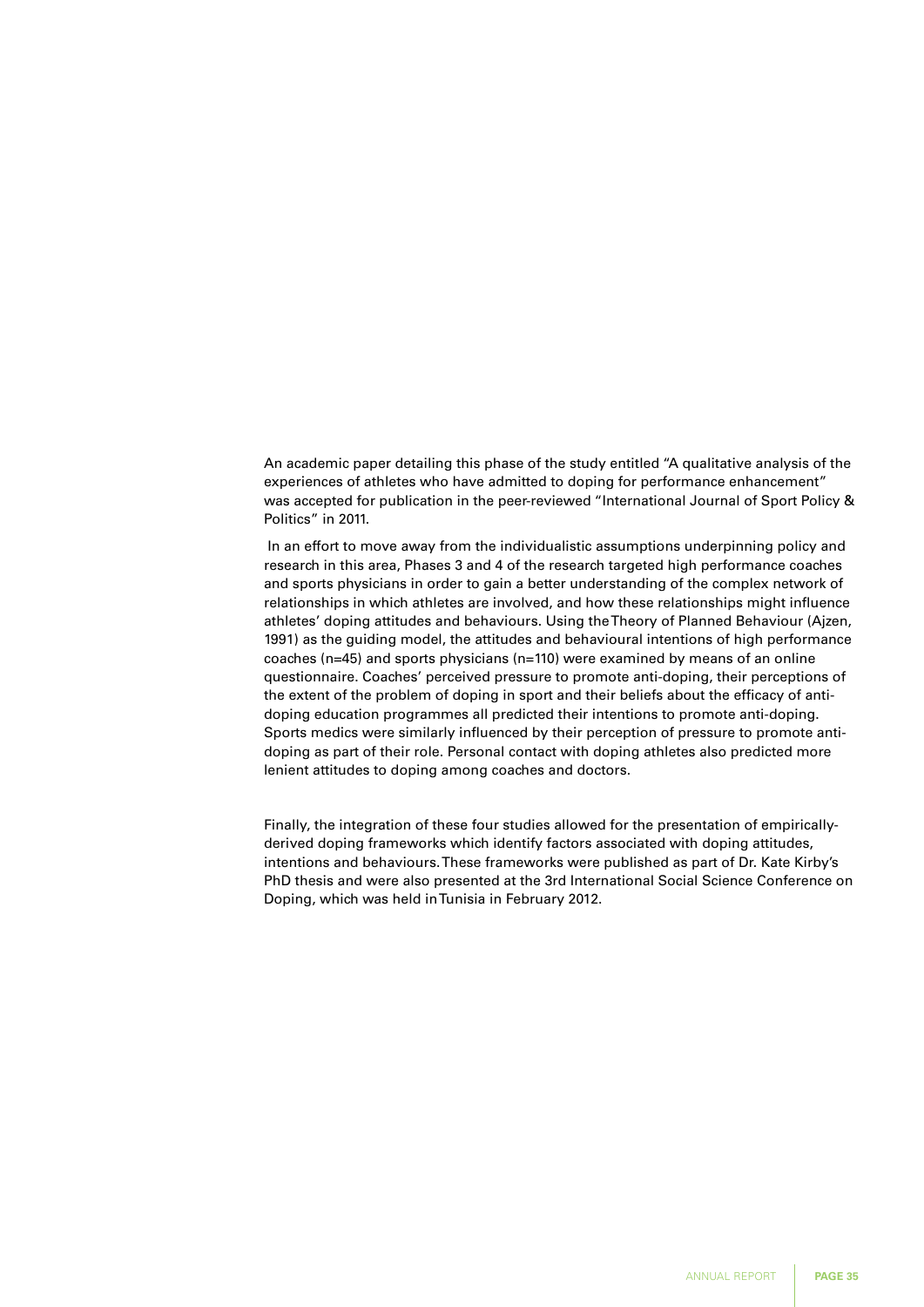# **International**

# **Highlights:**

- > Irish Athelete Kenny Egan appointed as an observer to the WADA Atheltete Committee
- > Representation at international meetings and conferences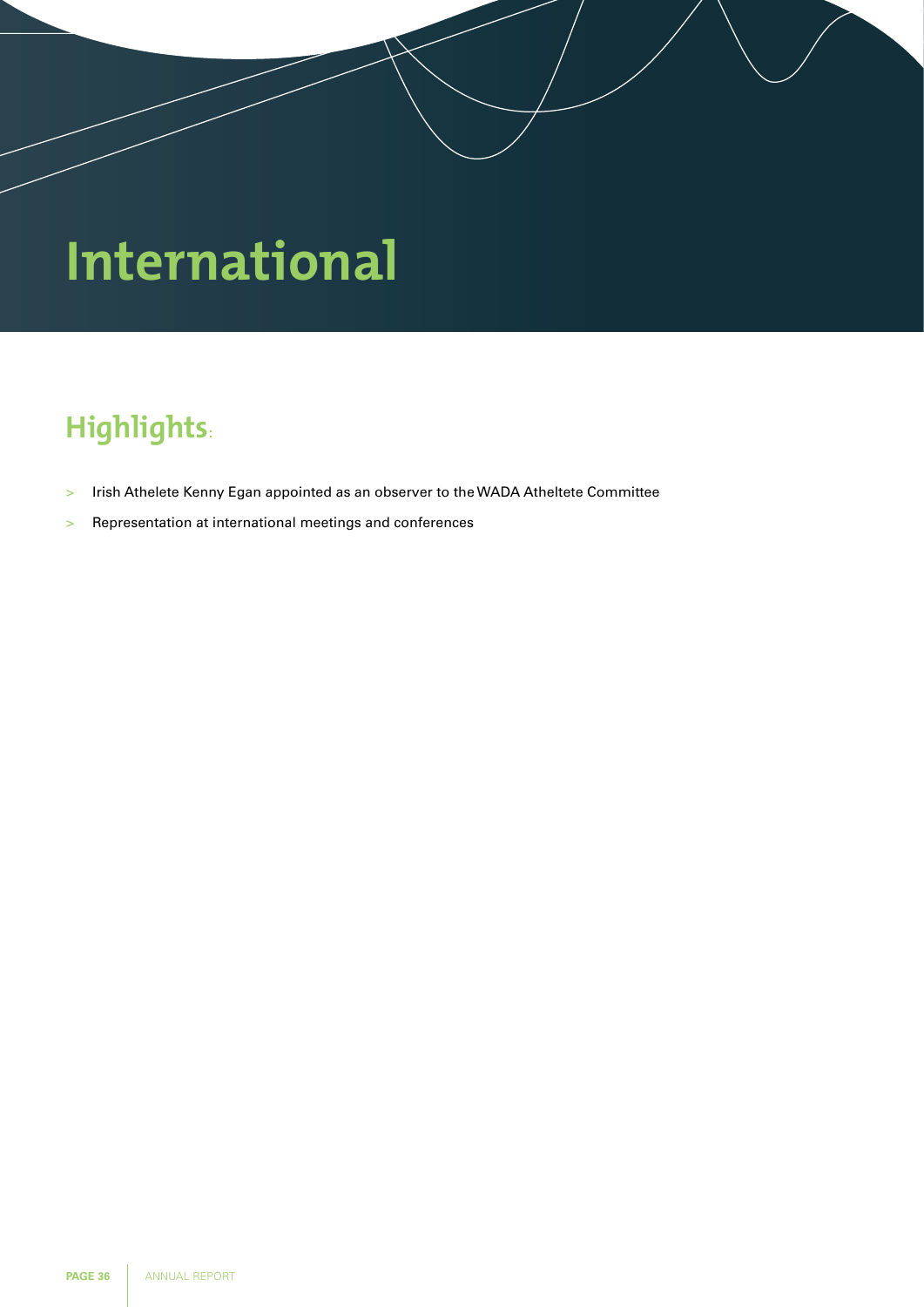The Irish Sports Council has always recognised the importance of not only implementing a state of the art National Anti-Doping Programme to prevent doping at a national level, but also in contributing to the International effort to combat doping in sport. The adherence of Irish athletes to the highest level of integrity should not disadvantage them on an international stage. The Council continues to ensure that the national programme incorporates the latest advancements in detection and deterrence methodologies and keeps abreast of all such developments by attendance at appropriate international meetings and through involvement in appropriate networks. The Council also strives to provide feedback to WADA on all developments and amendments to the World Anti-Doping Program. This involves annual contributions to the evolution of the WADA list of prohibited substances and feedback on various other International Standards and Guidelines. During 2011 feedback was also provided on the implementation of the International Standard for Testing and on a new International Standard for the Protection of Privacy and Personal Information.

## **Association of National Anti-Doping Organisations (ANADO)**

At the Annual General Assembly of ANADO, in March, the financial position of the organisation was discussed in detail. As a result of the very challenging financial situation, the final outcome of the meeting was that the members of the organisation agreed to wind it up once a debt repayment process was completed.

A separate meeting was held in Paris in October at which a proposal was put to NADOs regarding a potential new organization to be named INADO – the Institute of National Anti-Doping Organisations. There was unanimous support for the establishment of such an organization as it is clear that there is enormous benefit to be had from networking amongst other NADOs.

## **World Anti-Doping Agency (WADA)**

## **WADA Independent Observer Programme Review**

At WADA's invitation Una May attended a meeting of the Chairs of recent Independent Observer missions in Montreal early in 2011 to discuss the way forward with this concept. The programme has been well received over the years and WADA carries out periodic reviews to ensure that maximum benefit is achieved through the process.

## **WADA Symposium for Anti-Doping Organisations, March 22-23,**

#### **Lausanne**

WADA hosted a large symposium (300+ attendees) for Anti-Doping Organisations in Lausanne in March. Una May attended this meeting. The main focuses of the symposium were blood testing, intelligence and education. These meetings are an annual opportunity for WADA to link in with it's key stakeholders from both National Anti-Doping Organisations (NADOs) and International Federations (IFs). It also, very importantly, serves as an opportunity for networking and relationship building between the two groups (i.e. NADOs and Ifs).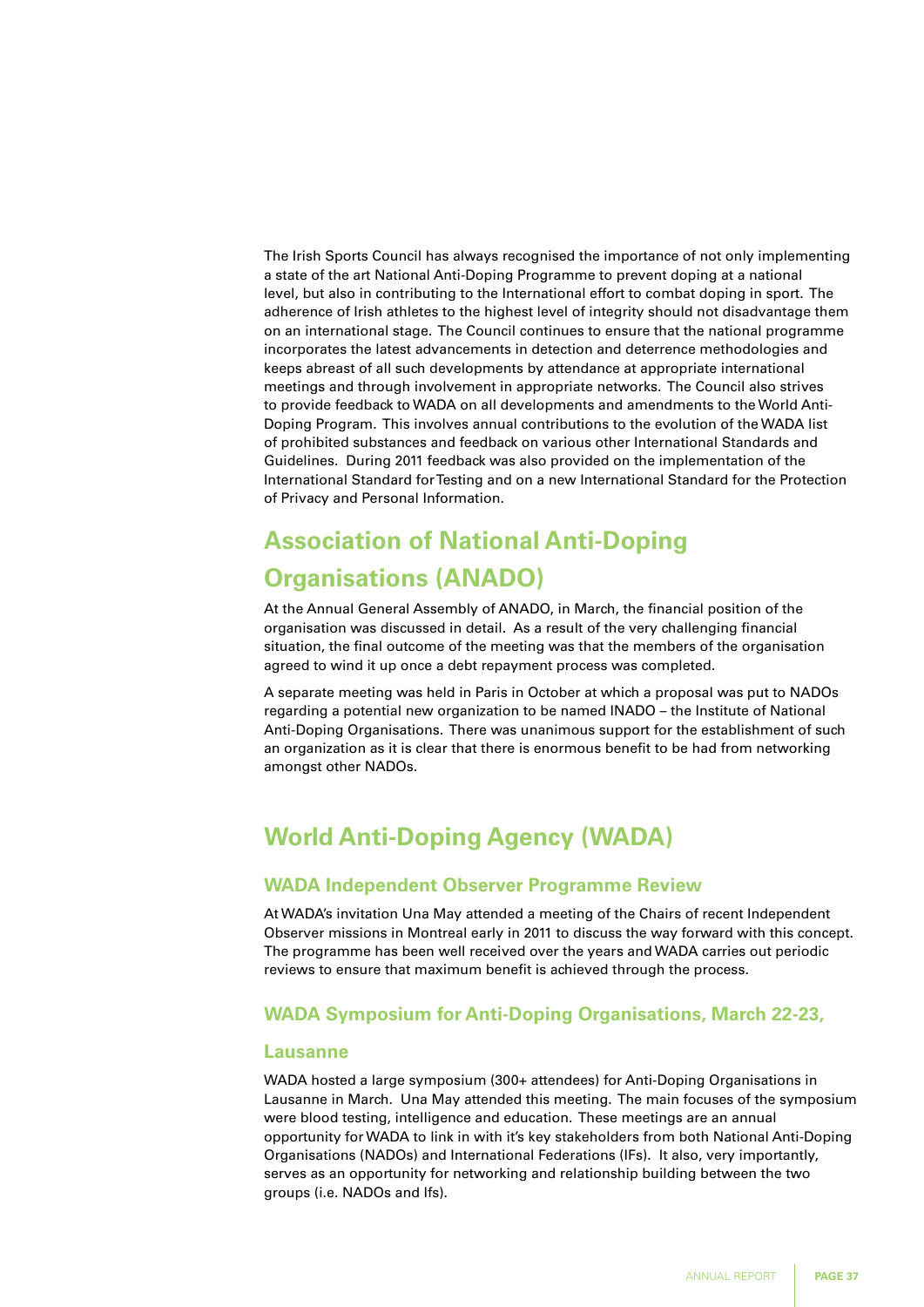## **2012 Prohibited List**

The Council provided feedback to WADA on the List of Prohibited substances for 2012. The main feedback related to beta2 agonists and cannabinoids. For many years the Council has advocated the removal of both of these categories of substances from the List.

The List of Prohibited Substances for 2012 was issued at the beginning of October. WADA continued with its policy of not making significant changes in an Olympic year but it has further amended the policy on Beta2Agonists. Over time and as a result of ongoing research WADA is introducing thresholds for many of the commonly used beta2 agonists. This has improved the situation for asthmatic athletes considerably over recent years, permitting them to continue to participate in sport without the cost and adminstrative demands previously required in obtaining certification for the thereapeutic use of these substances.

## **Code Review**

During 2011 an extensive review of the World Anti-Doping Code ("the Code") commenced. This will continue until late 2013, when a revised Code will be presented at a World Conference on Doping in Sport. Alongside this review the Council will also be reviewing the Irish Anti-Doping Rules.

In October 2011 the Council invited submissions from NGBs on proposed areas of improvement to the main Code document. This took the form of an on-line survey, to which 8 NGBs responded. No major concerns were raised regarding the current Code though a number of NGBs suggested that more recognition for the responsibilities of NGBs should be incorporated.

## **Code Compliance**

WADA issued its first Code compliance report in November. The Irish Sports Council was deemed to be compliant. While the majority of International Federations are deemed compliant there remain a significant number of NADOs who are not yet compliant.

## **WADA Athlete Committee**

In November 2011 Kenneth Egan was appointed as an Obsever to the WADA Athlete Committee. Kenneth is one of only a small number of current athletes on the Committee who play a significant role in representing athletes views worldwide. The Committee will be responsible for helping WADA to understand the challenges faced by athletes in the implementation of the World Anti-Doping Code and will input into the review of the Code during the current Code Review process.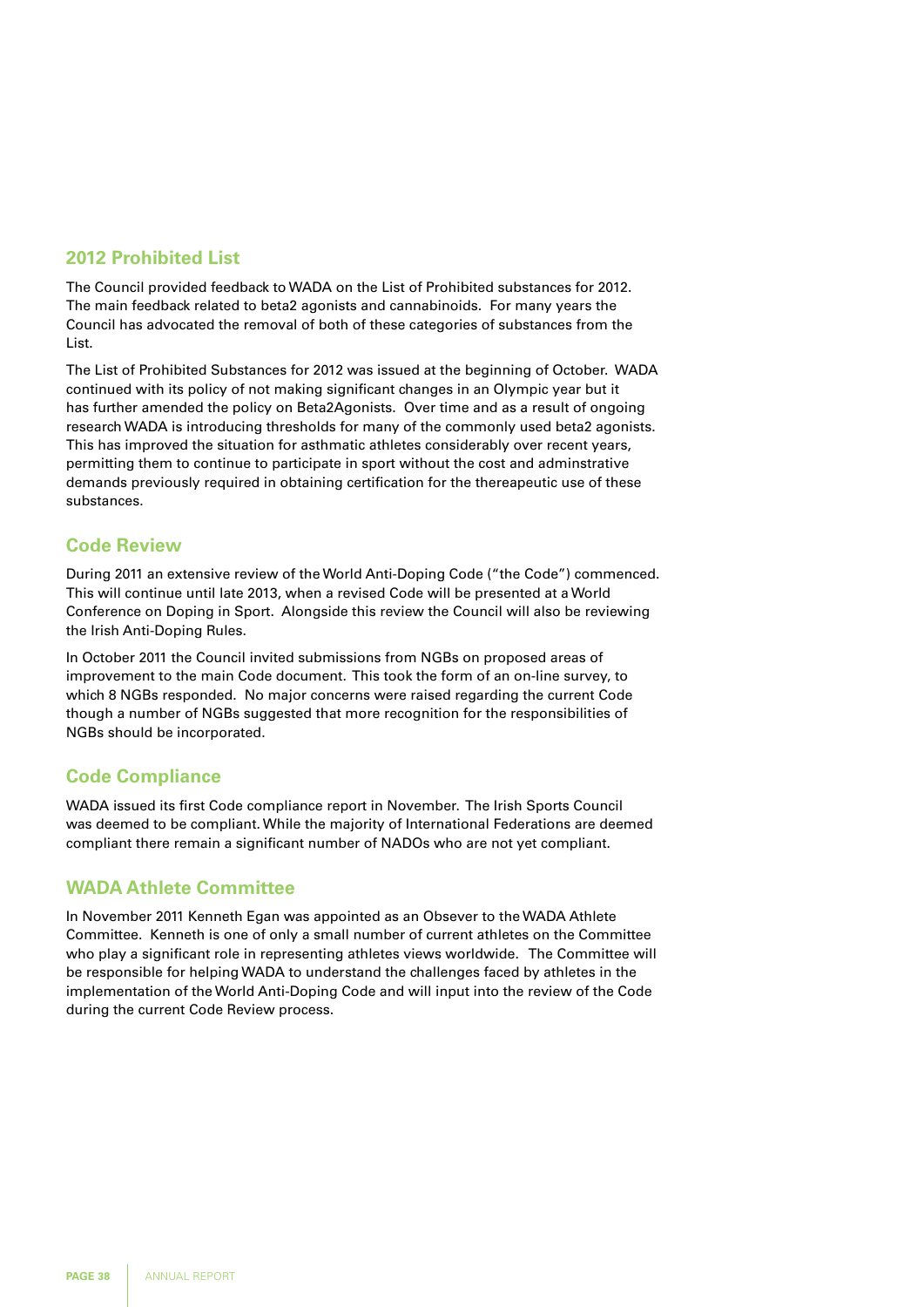## **Council of Europe**

### **Council of Europe – World Anti-Doping Code Review Process**

Much of the focus of the Monitoring Group of the Council of Europe Anti-Doping Convention during 2011 was on the forthcoming review of the World Anti-Doping. As part of this the Irish Sports Council responded to a preliminary WADA Code Revision questionnaire which was then discussed in detail at subsequent meetings of the various specialist Advisory Groups.

### **Council of Europe Education Advisory Group Meeting, April 15th,**

#### **Paris**

Ailish Keaveney attended the Council of Europe Education Advisory Group Meeting which focused on the importance of ensuring that education was a key part of the WADA Code Review. There is great commitment in this working group to share resources and work together to increase the emphasis placed on education within the WADA Code.

### **Council of Europe Legal and Education Advisory Groups, October 12-14th, Paris**

Una May attended meetings of the Council of Europe Legal and Education Advisory Groups in October. These meetings involved the discussion of issues arising from the Code Revision questionnaire. A substantial number of recommendations were compiled and presented to the main meeting of the Monitoring Group of the Convention in early November (the Council was not represented at this meeting). This list was then refined and presented to a meeting of the CAHAMA (the Ad hoc European Committee for the World Anti-Doping Agency) at which a decision was made to issue a preliminary notice to WADA of some of the key issues to be raised in relation to the Code Review.

## **UNESCO**

## **UNESCO Anti-Doping Meeting, November 14-16th, Paris**

The third session of the Conference of Parties to the International Convention against Doping in sport took place in November in Paris. Much of the discussion of this meeting was around the Fund for the Elimination of Doping in Sport. This is a fund made up of voluntary contributions which is intended for use by developing countries for antidoping education projects. The other main topic of the conference was a report of UNESCO's compliance review. The ISC was reported as falling within an 'acceptable overall compliance'. The UNESCO compliance report differed from WADA's report in that it focussed particular attention on aspects of compliance which related specifically and uniquely to governments e.g. legislation in the area of marketing and distribution of nutritional supplements.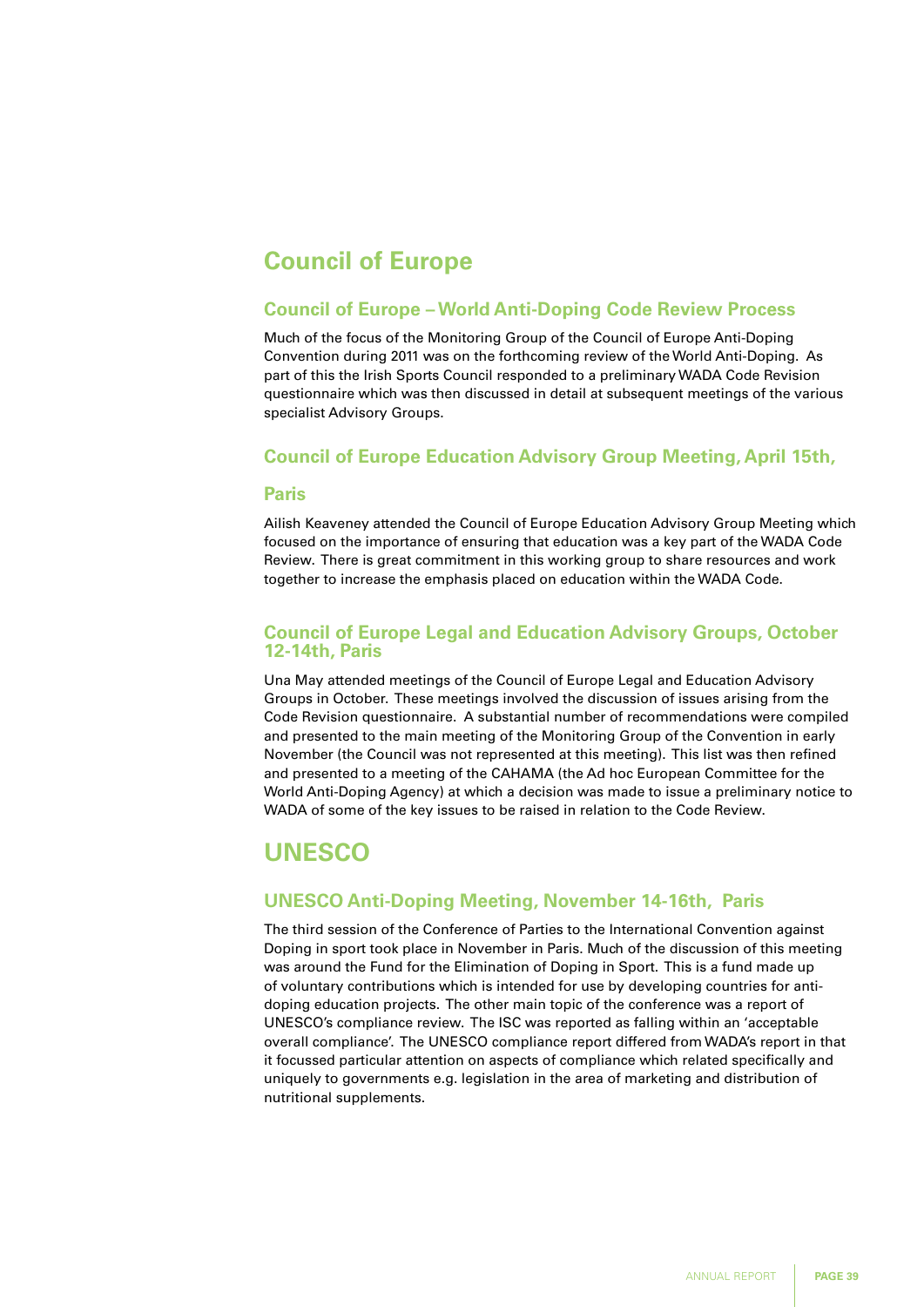## **Other International Meetings**

## **EU Anti-Doping Expert Group**

The formation of this group follows a review during 2011 regarding EU committees etc. Despite a potential overlap in responsibility for anti-doping between the EU and the Council of Europe, it was considered relevant to retain a group within the EU to deal specifically with WADA Code Review issues as they relate to enforceable EU secondary law. These predominantly relate to data protection concerns. The Council was represented at the first meeting of this group in Brussels in October 2011.

## **USADA**

The Chair of the ADC attended the 10th Annual USADA Symposium on Anti-Doping Science hosted by USADA (co-sponsored by UK Anti-Doping) in London on Sept 30th – Oct 2nd. The main purpose of the symposium was to review the current status of testing for human growth hormone (hGH) including detailed discussion of new more sophisticated techniques for the detection of hGH which are due to be implemented in 2012.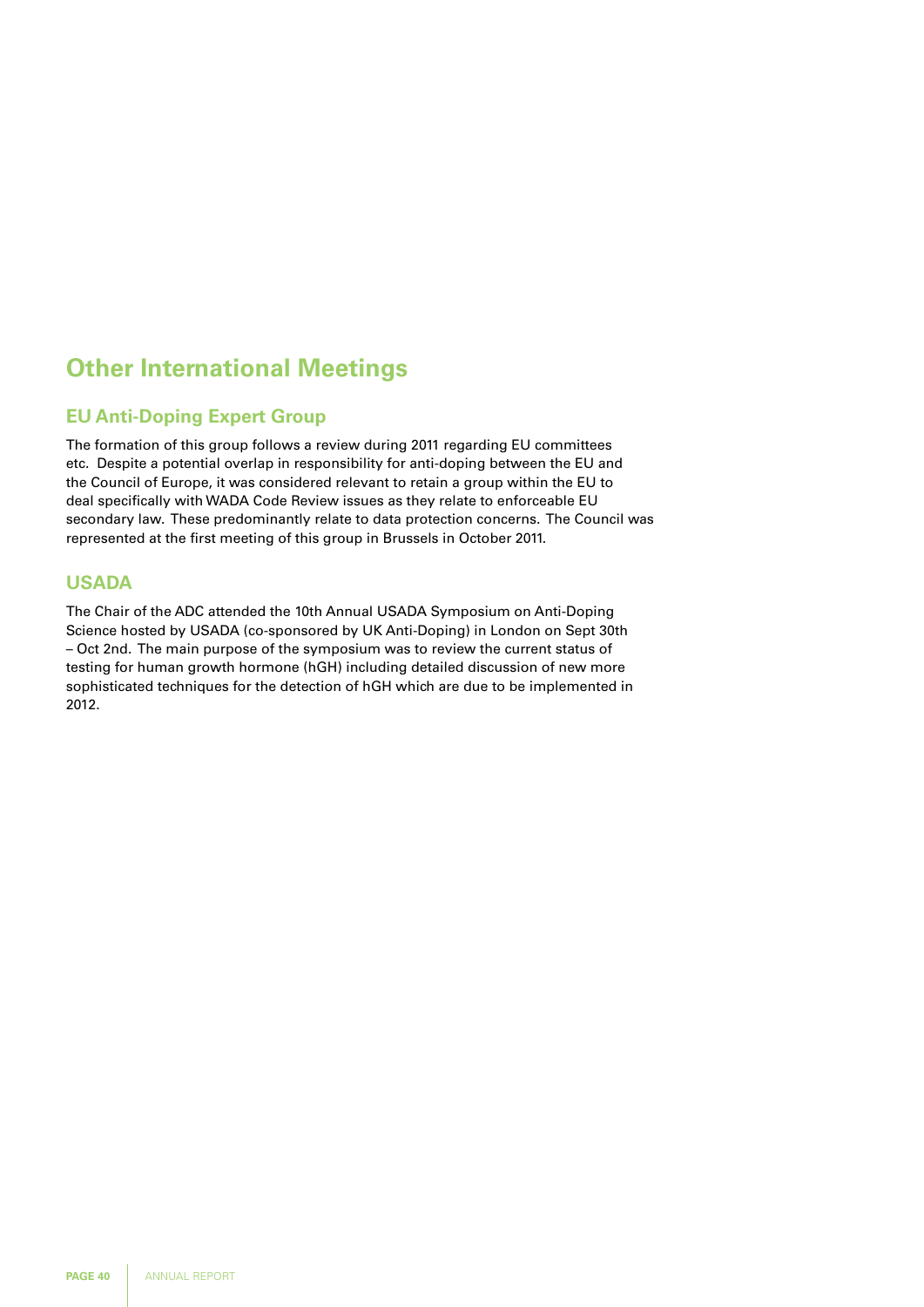# **Administration**

# **Highlights:**

- > New Athlete Online Whereabouts System launched in 2014
- > ISD Certificate maintained
- > New moblile unit for testing purchased in 2011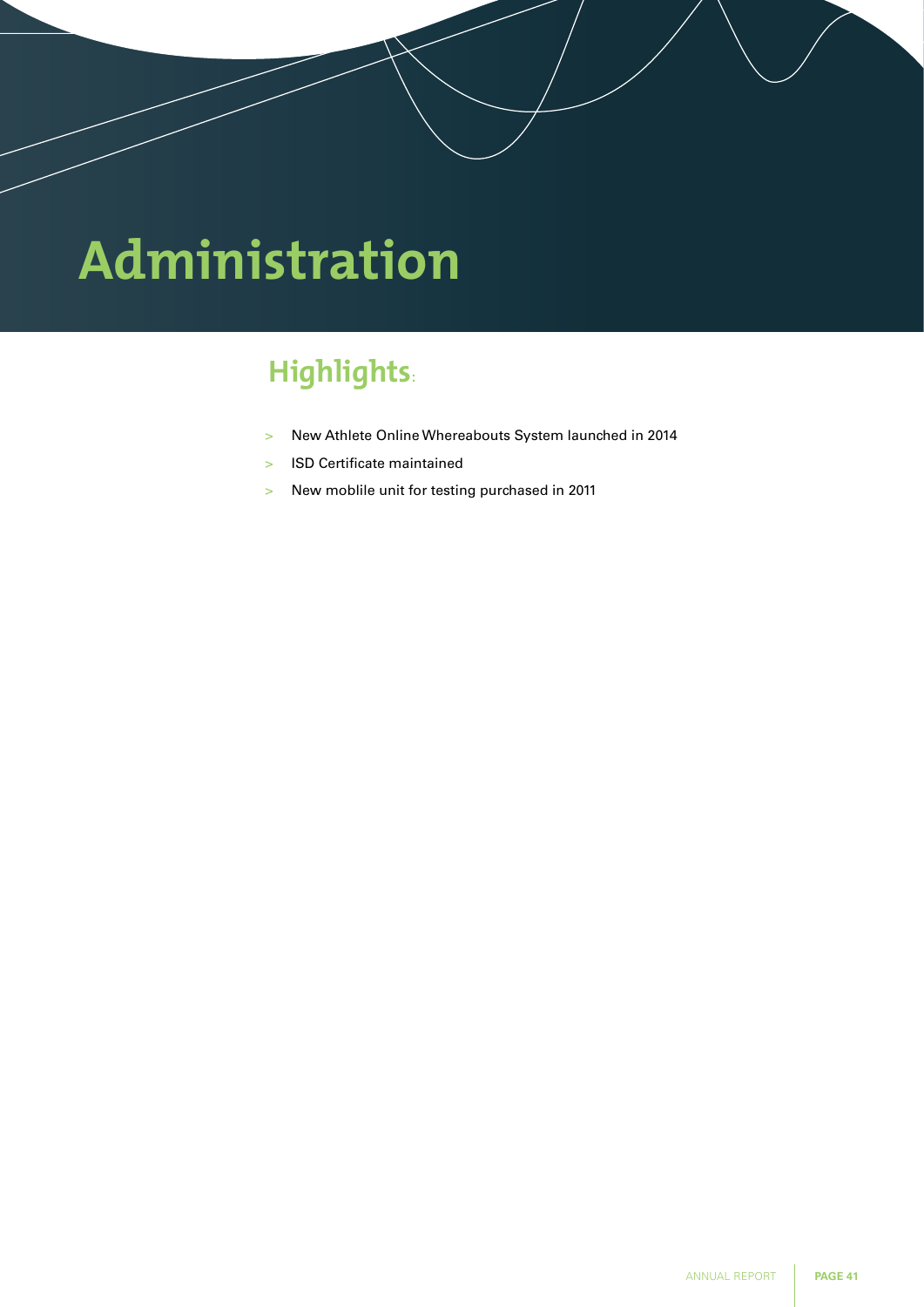## **SIMON – Anti-Doping Management System**

The Irish Sports Council continued to expand and enhance our custom database program (SIMON), also used by other national anti-doping organizations such as Switzerland, U.S.A. and New Zealand as an invaluable day-to-day operational tool for managing Doping Control, Results Management, Whereabouts Filings and Failures, as well as Online Doping Control Officer assignments.

The new Athlete on-line whereabouts system was launched for Q1 2011 whereabouts. This system was reviewed by a number of athletes prior to its launch and the feedback was generally very positive, however, there are now some teething problems which are being resolved.

## **ISO certification**

ISO certification is a method used by a number of the best performing anti-doping organisations around the world to demonstrate their adherence not only to best business practice but also to the mandatory World Anti-Doping Agency (WADA) International Standards. This process provides for independent and expert verification that the procedures being applied do not vary from those Standards and consequently athletes can be confident that they are being treated properly and consistently.

The ADU has amended the scope of its ISO certification to include sample collection and as a result the ADU had two surveillance visits by our ISO Auditors, EQA. On October 6th, the auditor attended a sample collection session and November 3rd audited the ADU office. No issues were raised on either audit and the feedback from the auditor was extremely positive.

## **Internal Audit**

An internal audit of the unit's work was carried out by the Sports Council's auditors Farrell Grant Sparks. The opinion of the auditors was that the system in place in the anti-doping unit "provides substantial assurance that the operations of the Anti-Doping Unit are consistent with international guidance and established best practice".

## **IRFU – Age Grade Players**

During 2011 the Council entered discussions with the IRFU regarding the possible introduction of a testing programme for age-grade rugby players. It was agreed that these young players were vulnerable and at a potential risk of doping due to the high profile of their sport and the demands on them to perform at the highest level. A broad implementation plan with the primary focus on education was agreed between both bodies and will be further developed in 2012. This matter received substantial media coverage with an overall support for the concept.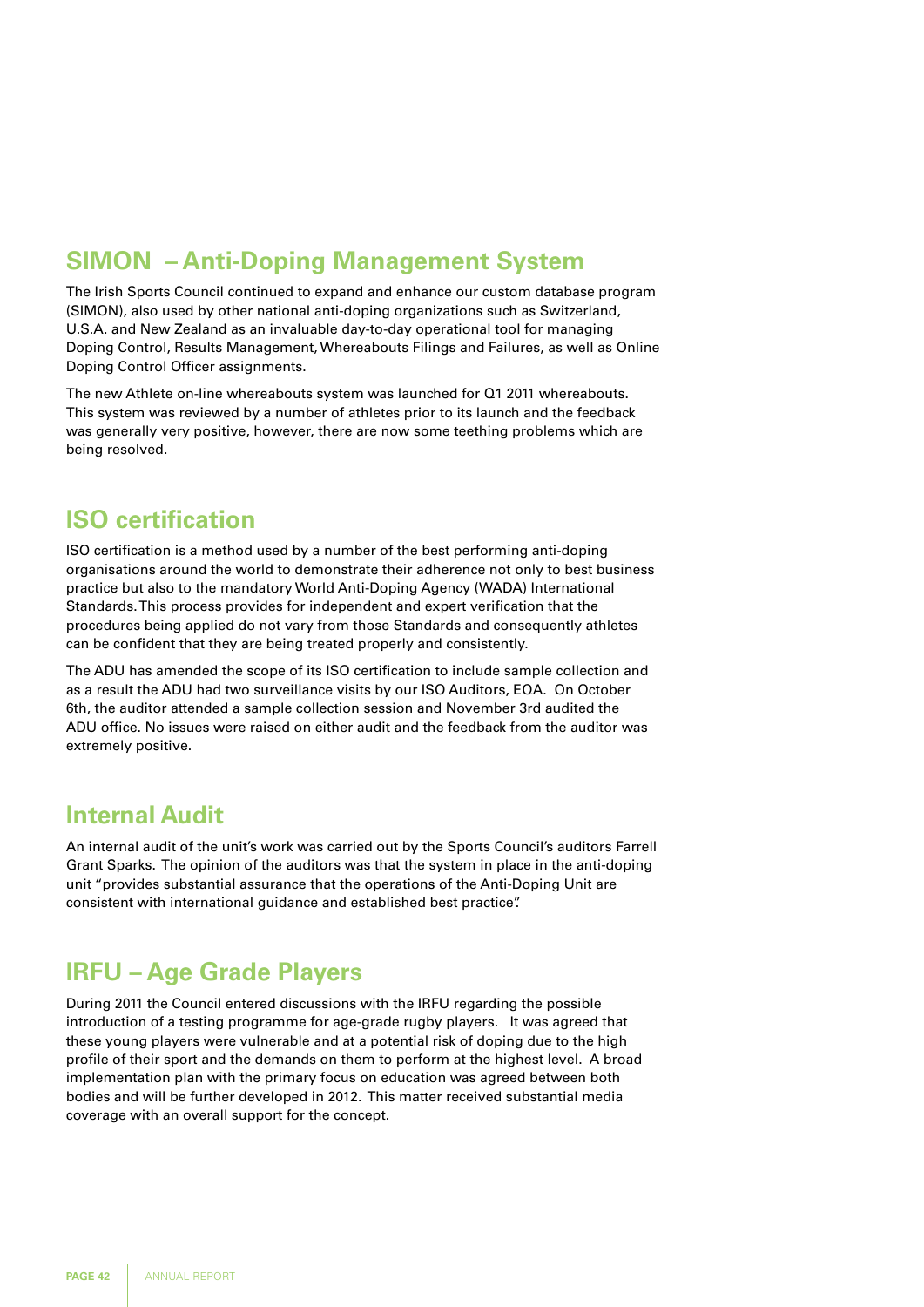## **Laboratory**

The Council has continued a successful relationship with its contracted WADA accredited Lab in Cologne. The Laboratory has been in communication with the unit with a number of alerts over recent months.

- > A warning was issued regarding the potential for contamination of Chinese meat with Clenbuterol. A Chinese response was issued in advance of the World Swimming Championships in Shanghai – the link to this was forwarded to the Council by the lab (this was subsequently forwarded to Swim Ireland).
- > The Lab recommended that the unit notify its SCP of the possibility of unusually red urine samples as a result of a recent trend amongst athlete to consume beetroot juice.
- > An ongoing discussion has been taking place regarding the presence of Phthalates in urine samples.

Late in 2011 the contract with the laboratory was renewed for a further two year period.

## **MIMS**

The contract for the service of categorizing products in MIMS expired at the end of 2011. Prior to the expiry date, a request for quotes for the service was issued to a number of potential service providers. The current providers of the service, Eirpharm.com, were successful in the process and will continue to provide the service under a new contract.

## **Mobile Unit**

The Council purchased a new mobile unit which was specially designed to meet antidoping requirements. The previous unit had deteriorated over time and it was necessary to replace it. The new unit has the flexibility to be used for purposes other than testing and may be used in the future as a location for education dissemination etc.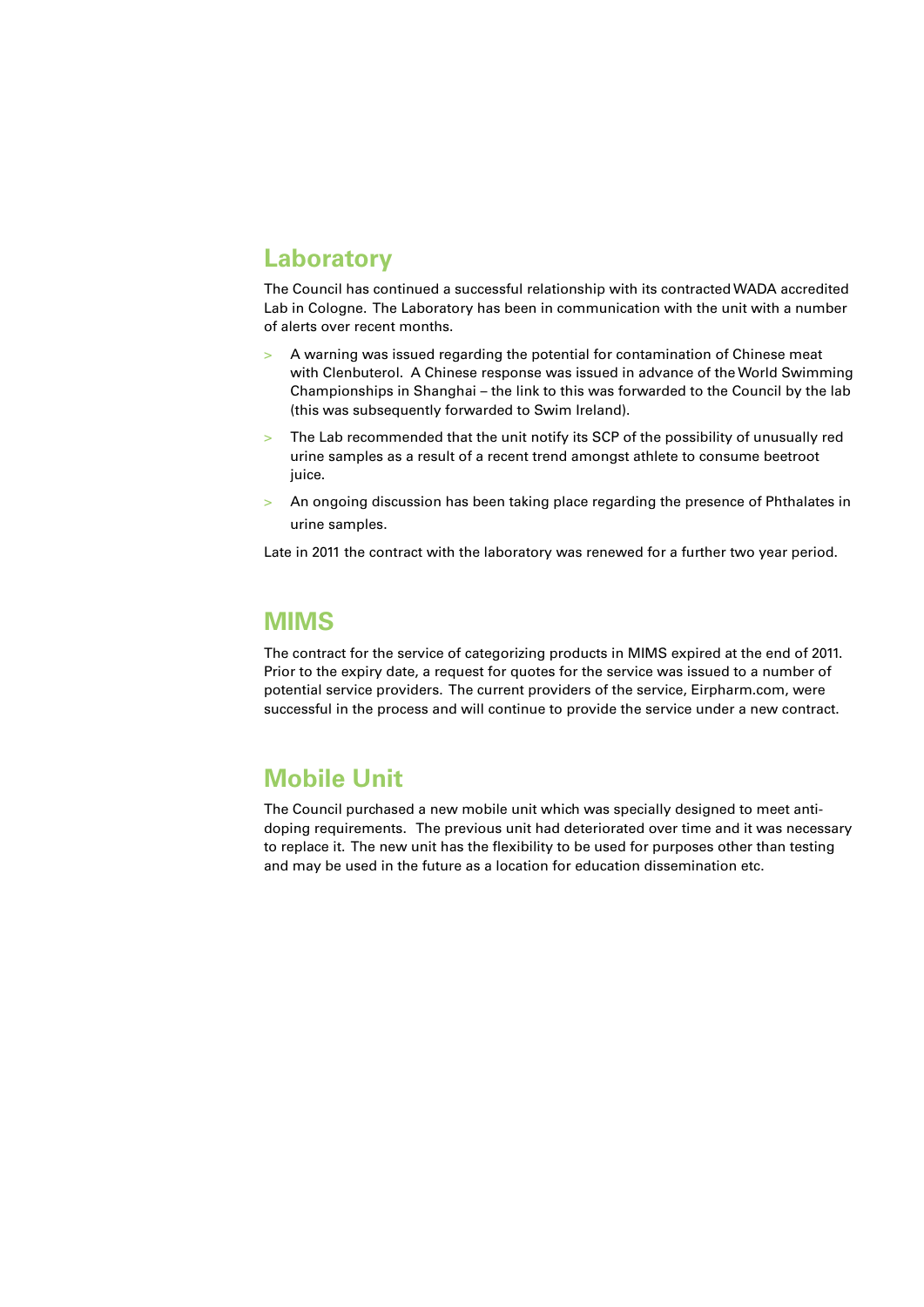# **The Year Ahead**

## **Testing**

The Irish Sports Council will continue to work on the implementation of innovative approaches to the testing programme including in particular the use of intelligence to assist in targeting athletes. The continued development of biological profiling will be facilitated by the identification of a number of appropriate national experts and the establishment of links with experienced international scientists. The roll-out of the blood testing programme will also be continued. WADA has now issued a recommendation that all Anti-Doping Organisations (ADOs) ensure that not less than 10% of all samples collected are blood specimens on the basis that "an ADO cannot purport to have an effective program if there is a loophole in its blood testing

## **Administration**

The Irish Sports Council will continue to introduce new developments and increase functionality through the SIMON data management system. This will further improve efficiencies within the unit to help to compensate for the reduced human resources available. The Clearinghouse will be further developed to provide greater access to National Governing Bodies Anti-Doping Officers regarding anti-doping information for their sport.

### **Education and Research**

The Irish Sports Council will continue to develop its information and education programmes through both traditional and digital communications channels to direct the attention of athletes and their support personnel to their responsibilities under the Irish Anti-Doping Rules. The focus for 2012 will be on developing solutions in education to assist National Governing Bodies to educate their members. The Irish Sports Council will continue to use research to inform its programme development in 2012, collaborating with National and International Research, Anti-Doping and Government Agencies concerned with the fight against doping.

### **International**

The ISC will continue to contribute to the field of anti-doping at an international level. This will include feedback on the implementation of WADA's International Standards and involvement with the Council of Europe and ANADO. The ISC will continue to contribute internationally by participation on the EU Anti-Doping Expert group and EU Representation on the WADA Foundation Board for the EU presidency.

### **Intelligence**

The ADU will continue to develop a network of appropriate partners in the area of intelligence, including working closely with International Anti-Doping colleagues. The Council will also commence work on estbalishing links with the pharmaceutical industry in Ireland in 2012.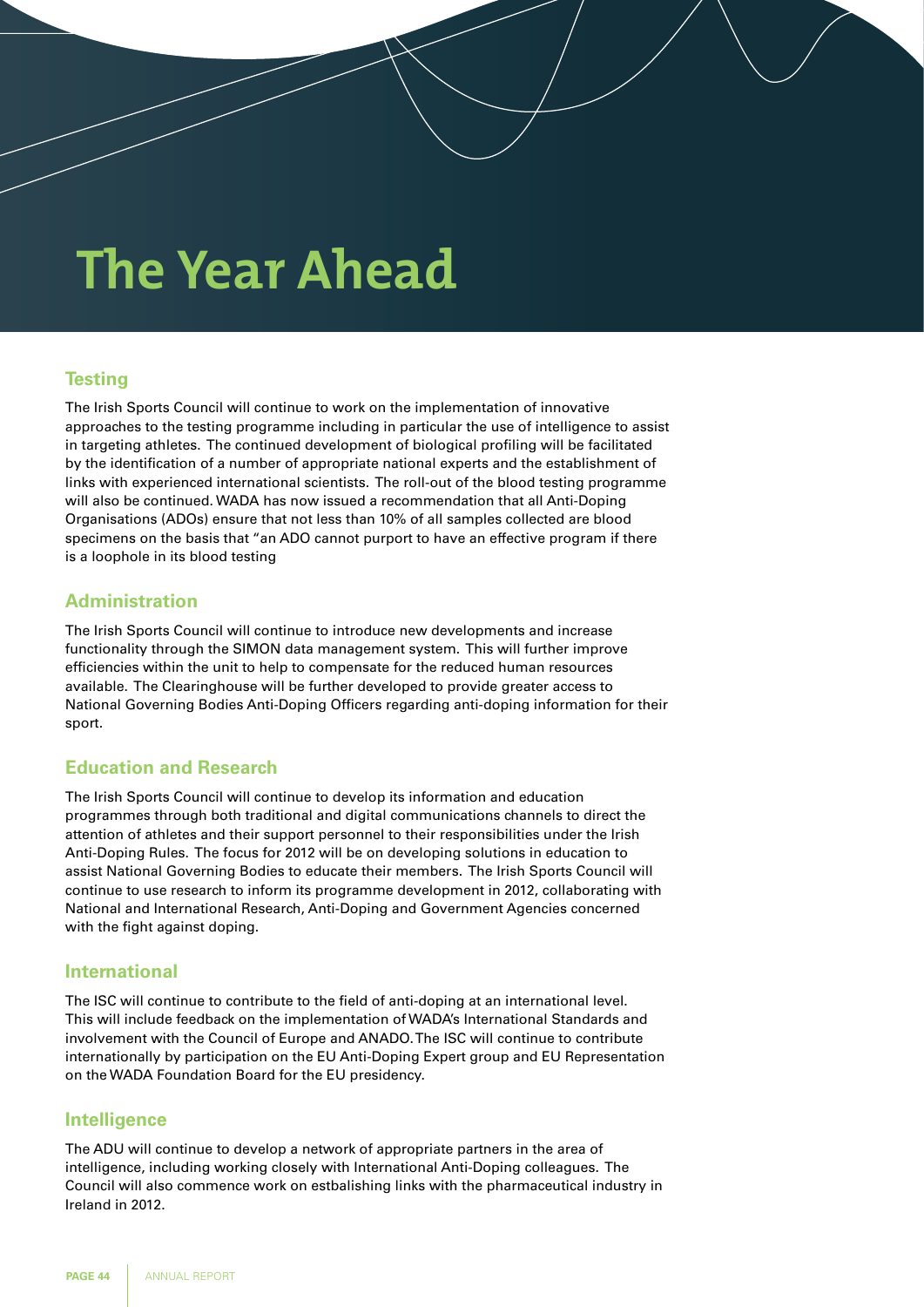# **Appendix**

### **Appendix 1**

### **Anti-Doping Rule Violations**

| <b>Sport</b>  | <b>In / OOCT</b>      | <b>Rule</b><br><b>Violated</b> | <b>Substance</b>                           | <b>Categorey of</b><br><b>Substance</b>                                               | <b>Sanctions</b>        |
|---------------|-----------------------|--------------------------------|--------------------------------------------|---------------------------------------------------------------------------------------|-------------------------|
| Weightlifting | In comp               | <b>IADR 2.1</b>                | Stanozolo                                  | S1 Anabolic<br>Agents                                                                 | two years               |
| Motorcycling  | In comp               | <b>IADR 2.1</b>                | carboxy-THC                                | S8 Cannabinoids                                                                       | 4 months<br>(on appeal) |
| Rugby         | In comp               | <b>IADR 2.1</b>                | methylhexaneamine<br>(dimethylpentylamine) | S6b Specified<br><b>Stimulants</b>                                                    | one year                |
| <b>Boxing</b> | In comp               | <b>IADR 2.1</b>                | Furosemide                                 | S5 Diuretics and<br><b>Other Masking</b><br>Agents                                    | nine<br>months          |
| Athletics     | Out of<br>Competition | <b>IADR 2.1</b>                | Erythropoietin                             | S <sub>2</sub> Peptide<br>Hormes,<br><b>Growth Factors</b><br>& Related<br>Substances | Two years               |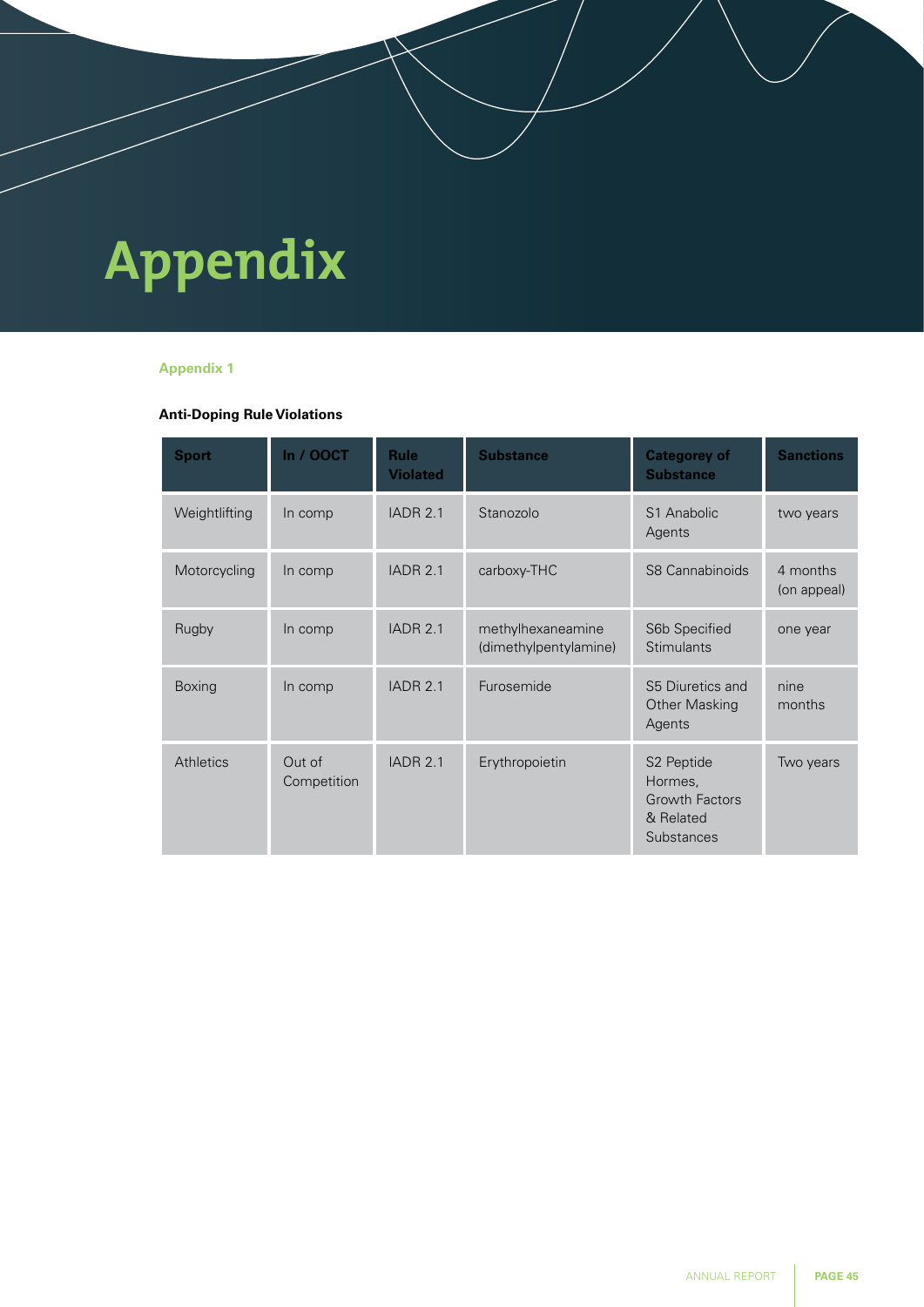#### **Appendix 2**

#### **Costs of the Programmes 2011**

| <b>Expenditure Heading</b> | 2010 Cost (€) |     | 2011 Cost (€) |
|----------------------------|---------------|-----|---------------|
| Testing                    | 550,001       | (1) | 674,650       |
| Education and Research     | 25,632        | (2) | 61,240        |
| <b>Salaries</b>            | 266,534       | (3) | 201,928       |
| <b>Other Costs</b>         | 315,554       | (4) | 277,529       |
| <b>TOTAL</b>               | 1,157,721     |     | 1,215,347     |
| Income from Testing        | 65,294        |     | 63,717        |

#### **Notes:**

- 1. Includes the cost of sample collection, transportation, laboratory analysis contracts, mobile unit costs and the in-house testing programme.
- 2. Includes direct education and research costs associated with the programme
- 3. Gross salary costs, including Employers PRSI of the staff members of the ADU.
- 4. Includes legal advice associated with the programme, consultancy fees, travel and subsistence, advertising, printing, insurance and other related costs in administering the programme.